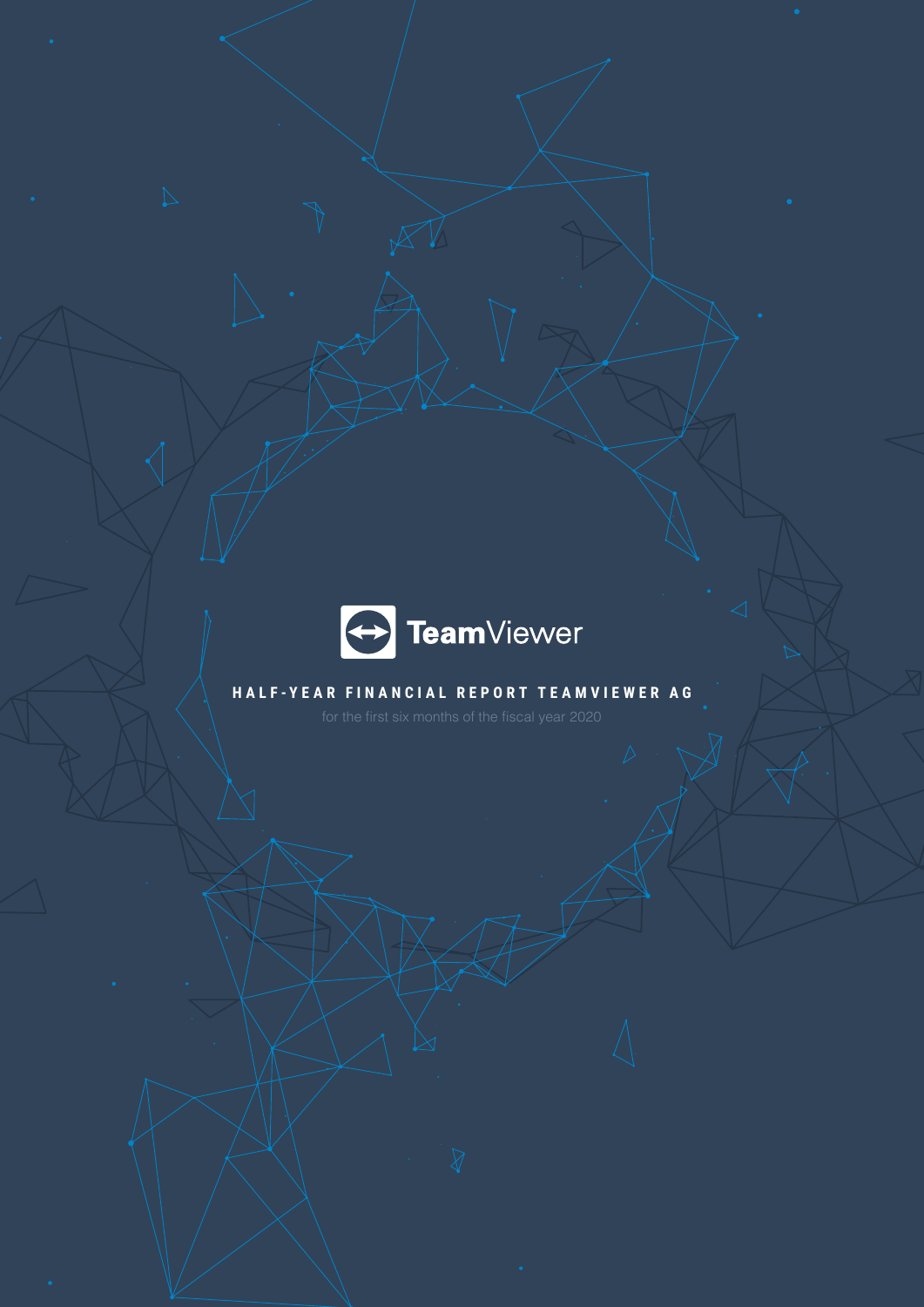# <span id="page-1-0"></span>**TeamViewer AG at a glance**

|                                                                                    | Jan. 1 - June 30, 2020 | Jan. 1 - June 30, 2019 |
|------------------------------------------------------------------------------------|------------------------|------------------------|
| Key performance indicators of the Group                                            |                        |                        |
| Billings (m)                                                                       | 225.7                  | 141.6                  |
| Number of subscribers (LTM)                                                        | 534.363                | 368.166                |
| Annual recurring billings of existing<br>subscription customers/net retention rate | 105.4%                 | n.d.                   |
| <b>Financial performance of the Group</b>                                          |                        |                        |
| Revenue (EUR m)                                                                    | 217.4                  | 181.2                  |
| EBIT (EUR m)                                                                       | 81.9                   | 90.2                   |
| EBIT (as a % of revenue)                                                           | 37.7 %                 | 49.8%                  |
| EBITDA (EUR m)                                                                     | 101.2                  | 108.1                  |
| EBITDA margin (as a % of revenue)                                                  | 46.5 %                 | 59.7 %                 |
| Adjusted EBITDA (EUR m)                                                            | 131.1                  | 73.5                   |
| Adjusted EBITDA margin (as a % of billings)                                        | 58.1 %                 | 51.9%                  |
| Financial position and cash flows of the Group                                     |                        |                        |
| Equity ratio (as a percentage of total assets)                                     | 15.0%                  | (17.2) %               |
| Net cash from operating activities (EUR m)                                         | 110.0                  | 52.7                   |
| Net cash used in investing activities<br>(EURm)                                    | (15.0)                 | (7.7)                  |
| Cash and cash equivalents (EUR m)                                                  | 149.8                  | 48.8                   |
| <b>Other key figures</b>                                                           |                        |                        |
| R&D expenses (EUR m)                                                               | (19.1)                 | (16.5)                 |
| Full-time equivalents<br>(at the reporting date 30.06.2020/31.12.2019)             | 1,051                  | 841                    |
| Basic earnings per share (EUR)                                                     | 0.21                   | 0.23 <sup>1</sup>      |
| Diluted earnings per share (EUR)                                                   | 0.21                   | 0.23 <sup>1</sup>      |

<sup>1</sup> Earnings per share as of June 30, 2019 were determined based on the hypothetical assumption that TeamViewer AG had already issued 200 million shares in the first half of 2019.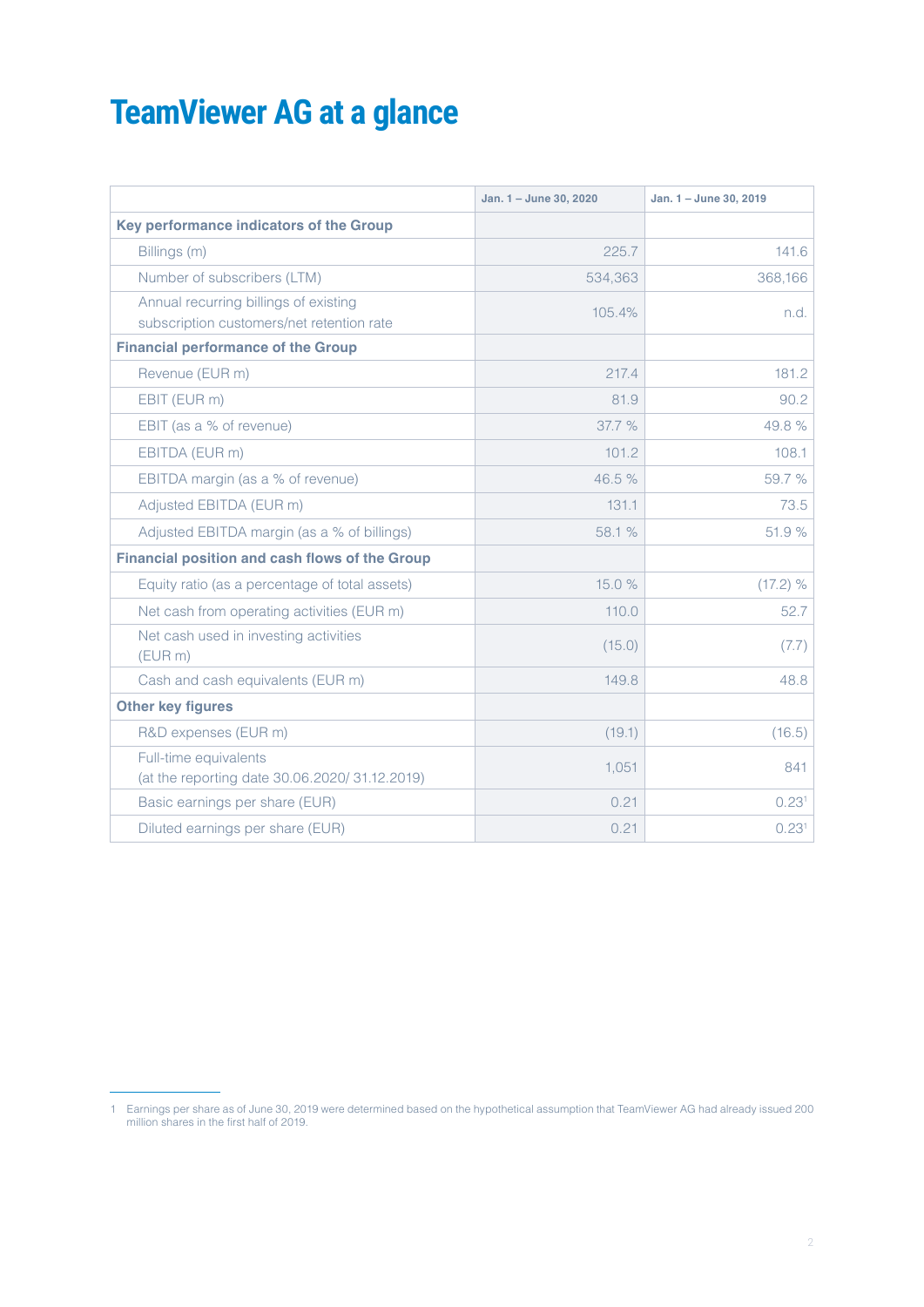## **INHALT**

| <b>TeamViewer AG at a glance</b>                                                  | $\overline{\mathbf{c}}$  |
|-----------------------------------------------------------------------------------|--------------------------|
| 2020 Interim Group management report                                              | 4                        |
| 1 Fundamental information about the Group<br>2 Report on economic position        | 4<br>$\overline{4}$      |
| 3 Events after the reporting period                                               | 14                       |
| 4 Report on opportunities and risks                                               | 14                       |
| 5 Report on expected developments                                                 | 15                       |
| <b>Consolidated statement of profit or loss and other</b><br>comprehensive income | 17                       |
| <b>Consolidated statement of financial position</b>                               | 19                       |
| <b>Consolidated statement of cash flows</b>                                       | 20                       |
| <b>Consolidated statement of changes in equity</b>                                | 21                       |
| Notes to the condensed consolidated interim financial<br><b>statements</b>        | $\overline{\mathbf{22}}$ |
| 1 General information                                                             | 22                       |
| 2 Accounting policies                                                             | 22                       |
| 3 Basis of consolidation                                                          | 24                       |
| 4 Selected notes to the consolidated statement of profit or loss and              |                          |
| other comprehensive income<br>5 Other disclosures                                 | 24<br>32                 |
|                                                                                   |                          |
| <b>Responsibility statement</b>                                                   | 37                       |
| <b>Review Report</b>                                                              | 38                       |
| <b>Financial calendar</b>                                                         | 39                       |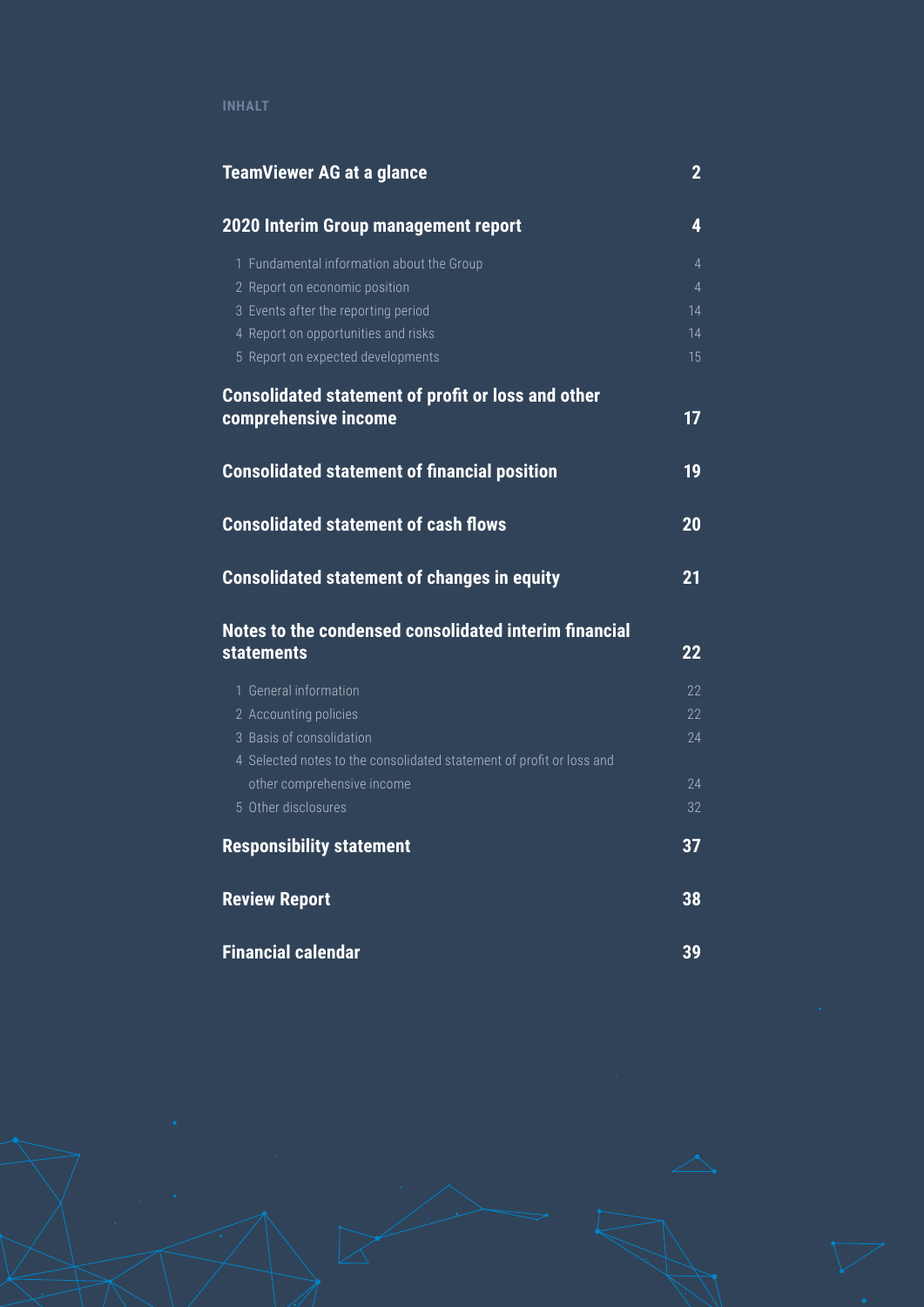# <span id="page-3-0"></span>**2020 Interim Group management report**

## **1 Fundamental information about the Group**

The TeamViewer Group operates a global cloud-based connectivity platform that enables users and customers in all industries to connect a wide variety of different devices in order to control, manage, monitor and repair these devices, to assist other users with problems or to interact digitally with other people.

The information provided in the 2019 Annual Report on the business model, the Group structure, the strategy and objectives of the Group, the management system, research and development activities, and sustainability in the TeamViewer Group was still relevant at the time this interim report was being prepared.

## **2 Report on economic position**

### 2.1 Macroeconomic<sup>2</sup> and sector-specific environment

### **2.1.(a) Macroeconomic environment**

In June 2020, the Kiel Institute for the World Economy (IfW) recorded a historic slump in the global economy of almost 10% for the first half of 2020 as a result of the COVID-19 pandemic. Overall, the decline in economic output will probably be reduced to an average of 3.8 percentage points in the current fiscal year thanks to massive monetary and fiscal policy support. In 2021, output will rise sharply by 6.2% yet remain below the level expected by the IfW at the beginning of the year for quite some time. Trading volumes, which had already fallen slightly in the final quarter of 2019, declined by 2.6% in the first quarter of 2020. In addition to relatively trade-intensive industrial production, large sections of the services industry are also affected by the slump in demand and restrictions on production as a result of the measures taken to contain the pandemic, in particular exchanges of services across borders, aviation and tourism.

### **2.1.(b) Sector-specific environment**

The market research institute Garner expects global IT spending to decline 8% in 2020 due to the impact of CO-VID-193. By contrast, the markets with relevance for TeamViewer – digital transformation, Internet of Things (IoT), and remote working – continued growing in the first half of 2020, clearly indicating the continuation of the digitalization megatrend. Another market research institute, IDC, forecasts that global corporate spending on digital transformation technologies and services will grow by 10.4% year-on-year in 2020 to USD 1.3 trillion. However, this is slower than the 17.9% growth in 2019<sup>4</sup> . Global IoT spending is now also expected to grow modestly by 8.2% in 2020. Nevertheless, this is estimated to rise to 11.3% in 20215. At the same time, the measures being taken to combat COVID-19 have accelerated demand for remote working solutions, also a subsegment of the digitalization megatrend. Gartner says that nearly three in four CFOs plan to shift at least 5% of previously on-site employees to permanently remote positions<sup>6</sup>. This area is part of the public cloud services subsegment, which Gartner forecasts

<sup>2</sup> Kiel economic reports of the Kiel Institute for the World Economy (IfW): Global economy in summer 2020

<sup>3</sup> [https://www.gartner.com/en/newsroom/press-releases/2020-05-13-gartner-says-global-it-spending-to-decline-8-percent-in-2020-due-to](https://www.gartner.com/en/newsroom/press-releases/2020-05-13-gartner-says-global-it-spending-to-decline-8-percent-in-2020-due-to-impact-of-covid19)[impact-of-covid19](https://www.gartner.com/en/newsroom/press-releases/2020-05-13-gartner-says-global-it-spending-to-decline-8-percent-in-2020-due-to-impact-of-covid19)

<sup>4</sup> <https://www.idc.com/getdoc.jsp?containerId=prUS46377220>

<sup>5</sup> <https://www.businesswire.com/news/home/20200618005125/en/Worldwide-Spending-Internet-Things-Slow-2020-Return>

<sup>6</sup> [https://www.gartner.com/en/newsroom/press-releases/2020-04-03-gartner-cfo-survey-reveals-74-percent-of-orgs-to-shift-some-employe](https://www.gartner.com/en/newsroom/press-releases/2020-04-03-gartner-cfo-survey-reveals-74-percent-of-orgs-to-shift-some-employees-to-remote-work-permanently)[es-to-remote-work-permanently](https://www.gartner.com/en/newsroom/press-releases/2020-04-03-gartner-cfo-survey-reveals-74-percent-of-orgs-to-shift-some-employees-to-remote-work-permanently)

<sup>2020</sup> Interim Group management report

**Fundamental information about the Group**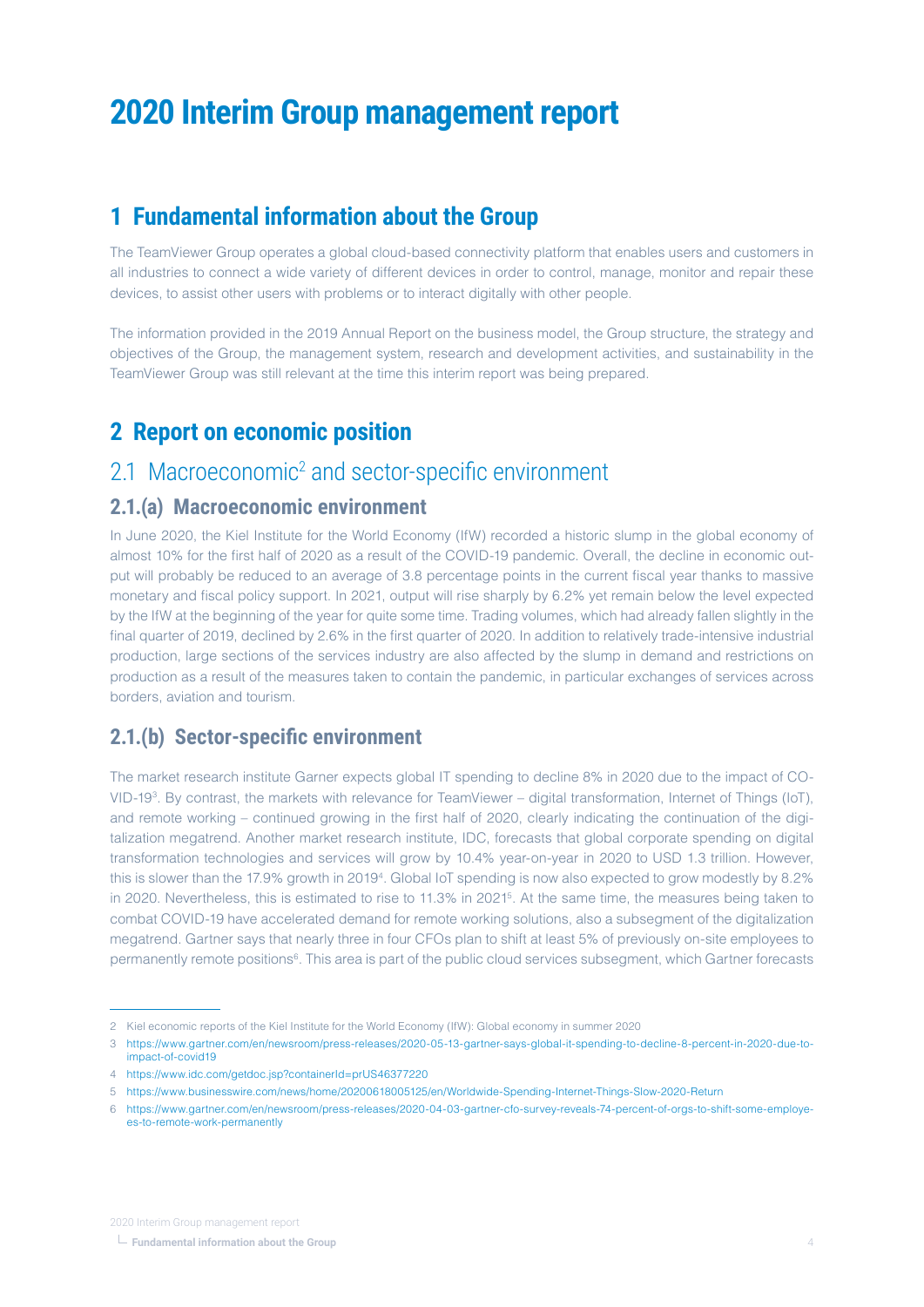will grow by 19% in 2020 and peak as early as 2022, something that before the COVID-19 pandemic Gartner only expected to happen in 2023/2024<sup>7</sup>. Based on the favorable developments in the individual segments of the digitalization megatrend and overall, the sector-specific environment can therefore be considered positive.

## 2.2 Course of business

TeamViewer continued its robust growth in the opening half of 2020, buoyed by strong business performance in the first two months of the year and a surge in demand for remote access and home office solutions in March, when the COVID-19 crisis turned into a pandemic. Billings continued to grow apace in the second quarter of 2020, despite the normalization of additional demand.

The global quarantine measures implemented to combat the COVID-19 pandemic accelerated TeamViewer's fundamental growth drivers. The home office as a working model became a necessity, requiring reliable solutions for remote management of infrastructure and devices across the board. Restrictions on mobility have made remote access and collaboration functions increasingly critical to business success. This has prompted companies in the public and private sectors to catch up on investments in digitalization that had been postponed or foregone.

In anticipation of increased connection activity, partly due to the extension of free usage options, router capacity was expanded further to ensure platform stability and thus faultless functioning of the TeamViewer applications.

In spite of the global lockdown aimed at curbing the spread of COVID-19, operations at TeamViewer largely continued without restriction, mainly thanks to efficient contingency planning, virtual sales processes, and the opportunity to install products remotely at customers quickly and efficiently over the Internet. This enabled the Company to move ahead seamlessly with its three strategic growth initiatives: greater coverage of customer segments, identification of innovative use cases, and geographical expansion.

In light of this situation, the forecast for the fiscal year 2020 was revised upwards at the time the results for the first quarter of 2020 were being published on May 12, 2020. Under the assumption that the general business environment will return to normal, the targets have been adjusted as follows:

- ‣ Billings of approximately EUR 450 million (previously: EUR 430–440 million)
- ▶ Revenue of at least EUR 450 million (previously: EUR 420–430 million) based on significantly higher billings in the first quarter of 2020 and deferred revenues decreasing as the year goes on.
- ‣ Adjusted EBITDA margin of approximately 56% (previously: adjusted EBITDA of EUR 240–250 million)
- ‣ Slightly higher capital expenditure of EUR 25–30 million due to delays in the new ERP rollout owing to the COVID-19 pandemic and the refurbishment of the new company headquarters.

<sup>7</sup> [https://www.gartner.com/en/newsroom/press-releases/2020-05-13-gartner-says-global-it-spending-to-decline-8-percent-in-2020-due-to](https://www.gartner.com/en/newsroom/press-releases/2020-05-13-gartner-says-global-it-spending-to-decline-8-percent-in-2020-due-to-impact-of-covid19)[impact-of-covid19](https://www.gartner.com/en/newsroom/press-releases/2020-05-13-gartner-says-global-it-spending-to-decline-8-percent-in-2020-due-to-impact-of-covid19)

**Report on economic position**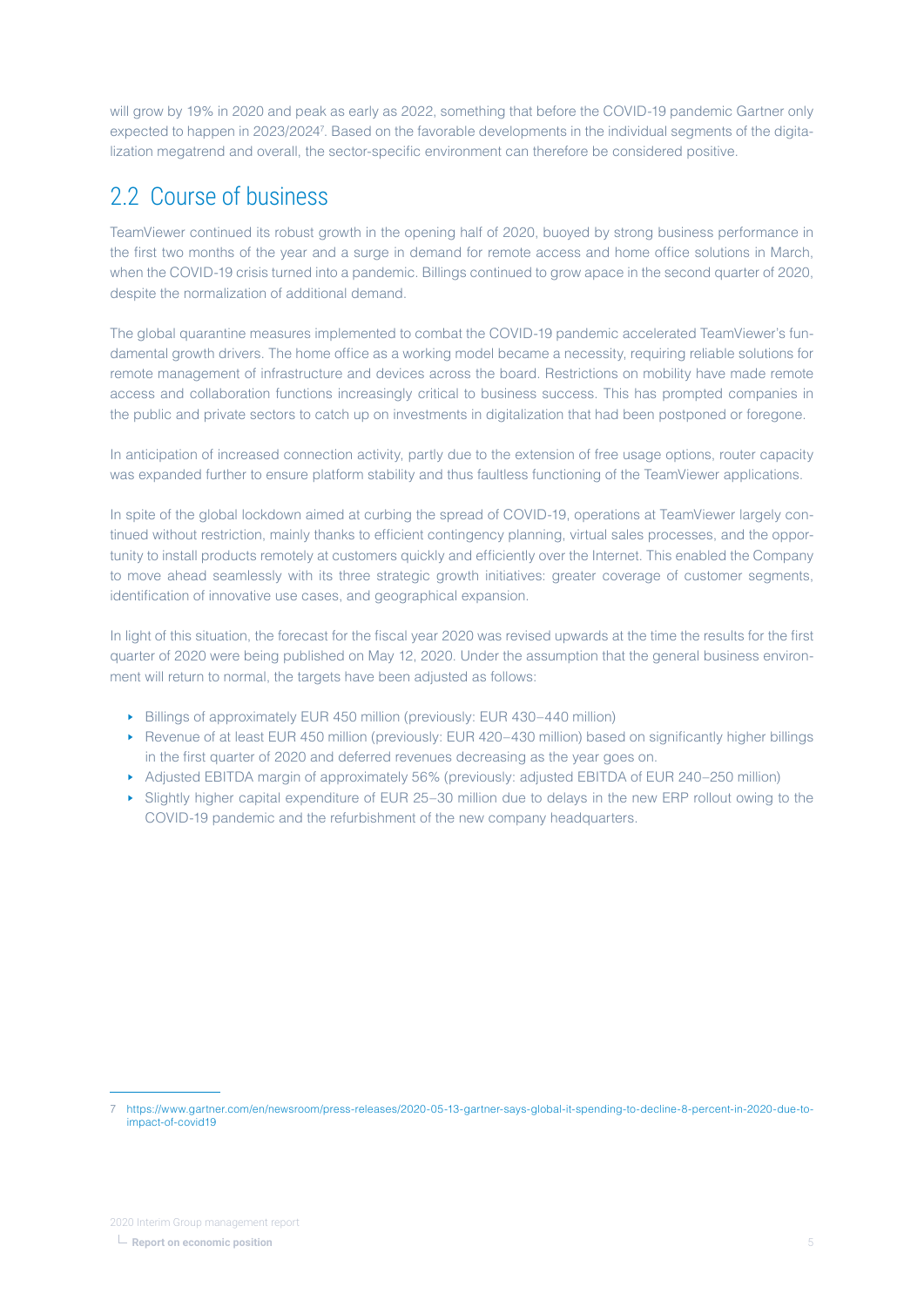# 2.3 Financial performance of the Group

The condensed statement of profit and loss for the first six months of 2020 shows continued strong revenue growth driven by robust business performance in the first half of the year and by a surge in demand for remote access and home office solutions.

| In millions of euro                                                  | Jan. 1 - June 30, 2020 |                       |                           | Jan. 1 - June 30, 2019 |                       |                           |
|----------------------------------------------------------------------|------------------------|-----------------------|---------------------------|------------------------|-----------------------|---------------------------|
|                                                                      | <b>IFRS</b>            | <b>Reconciliation</b> | <b>Management</b><br>view | <b>IFRS</b>            | <b>Reconciliation</b> | <b>Management</b><br>view |
| Revenue/<br>billings                                                 | 217.4                  | 8.3                   | 225.7                     | 181.2                  | (39.6)                | 141.6                     |
| EBITDA <sup>9</sup> /<br><b>Adjusted EBITDA</b>                      | 101.2                  | 29.9                  | 131.1                     | 108.1                  | (34.6)                | 73.5                      |
| EBITDA as a % of<br>revenue/Adjusted<br>EBITDA as a % of<br>billings | 46.5%                  | 11.6<br>$pp^{10}$     | 58.1%                     | 59.7%                  | (7.8)<br>pp           | 51.9%                     |
| <b>EBIT</b>                                                          | 81.9                   |                       |                           | 90.2                   |                       |                           |
| Profit/(loss) for the<br>period                                      | 42.5                   |                       |                           | 45.7                   |                       |                           |

In condensed form, the TeamViewer Group's financial key performance indicators are as follows:<sup>8</sup>

### **2.3.(a) Development of billings and revenue**

Since 2019, TeamViewer has been selling all its products using a subscription model. While under the perpetual license model revenue was deferred over three years (up to TeamViewer version 11: four years), under the subscription model revenue is deferred over the subscription period (generally twelve months). The revenue development in the first six months of 2020 and 2019 includes revenue from the release of deferred revenue from perpetual licenses totaling EUR 30.6 million (H1 2020) and EUR 65.6 million (H1 2019).

#### **Billings**

Billings represent the (net) value of goods and services that are invoiced to the customer within a specific period and whose realization is probable. They result directly from customer contracts and are not affected by the deferral of revenue. They can be calculated from revenue as per IFRS, adjusted for the change in deferred revenue recognized in profit or loss.

The management team of the TeamViewer Group therefore uses billings as a key indicator to observe, measure, and assess the Company's development.

<sup>8</sup> Negative figures in the tables are shown in parentheses.

<sup>9</sup> Although EBITDA does not constitute an IFRS key performance indicator, it has been included in the table in the interests of transparency.

<sup>10</sup> pp = percentage points

**Report on economic position**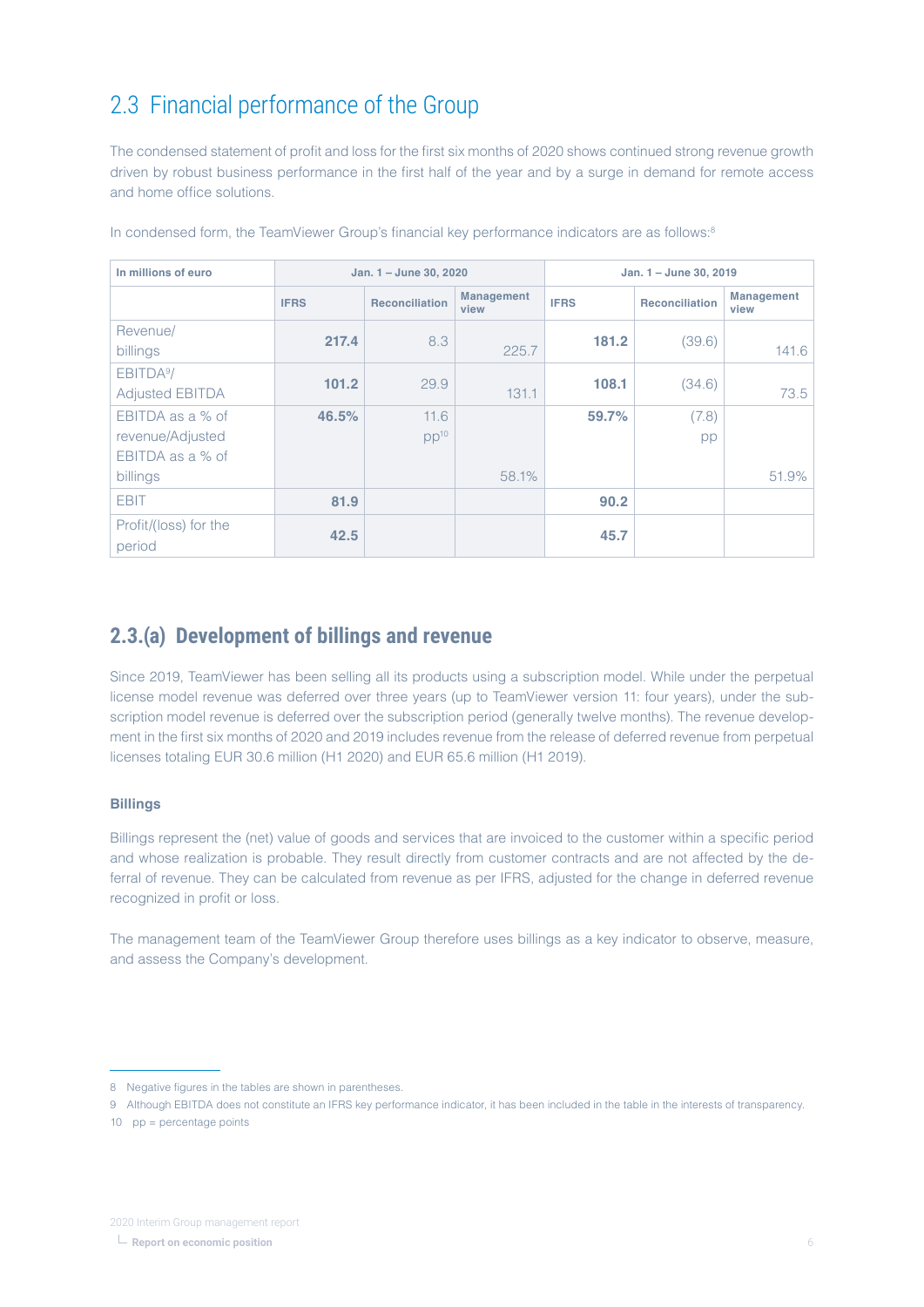| In millions of euro   | Jan. 1 - June 30, 2020 (share of total billings) |           | Jan. 1 – June 30, 2019 (share of total billings) |        |
|-----------------------|--------------------------------------------------|-----------|--------------------------------------------------|--------|
| <b>EMEA</b>           | 124.9                                            | 55.3%     | 79.9                                             | 56.4%  |
| <b>AMERICAS</b>       | 71.0                                             | 31.5%     | 41.1                                             | 29.0%  |
| <b>APAC</b>           | 29.8                                             | $13.2\%$  | 20.6                                             | 14.6%  |
| <b>Total billings</b> | 225.7                                            | $100.0\%$ | 141.6                                            | 100.0% |

Broken down by region, billings in the first half of 2020 and the prior-year period are as follows:

TeamViewer's billings in the first half of 2020 rose by 59.4% over the prior-year period to EUR 225.7 million (H1 2019: EUR 141.6 million). The increase in billings is attributable to strong business performance in the first two months of the year and to a significant increase in demand for remote access and home office solutions in March, when the COVID-19 crisis turned into a pandemic. As a consequence of the measures implemented to contain the pandemic, the additional demand for remote access and home office solutions normalized again at the end of the first half. On the whole, all regions contributed to this positive development with substantial double-digit percentage growth rates.

Accounting for 55.3% of total billings (H1 2019: 56.4%), the EMEA region remained the Group's largest region in the first six months of the fiscal year 2020. Billings in this region increased by 56.3% in the reporting period. Growth was generated with both existing and new customers, particularly in the enterprise segment.

The AMERICAS region accounted for the second-largest share of total billings in the first six months of 2020, at 31.5% (H1 2019: 29.0%). With billings rising by 72.7% in the first half of the fiscal year 2020, AMERICAS was the fastest growing region. Here, too, both the existing customer business and the expansion of the new customer business, particularly in North America, contributed to growth.

The Group generated 13.2% of total billings in the first half of the fiscal year 2020 in the APAC region (H1 2019: 14.6%), which represents an increase of 44.7% compared with the previous year. This growth is attributable to higher new subscriber figures due to the successful establishment and expansion of the sales and marketing structure in India, China, Japan, and Singapore and the sale of the new Remote Access product, which primarily targets small businesses and individual commercial users.

Overall, the systematic pursuit and implementation of the above-mentioned growth initiatives underpinned these positive developments.

#### **Revenue**

Revenue of the Group broken down by region in the first six months of the fiscal year 2020 and the prior-year period developed as follows:

| In millions of euro  | Jan. 1 – June 30, 2019 (share of total revenue)<br>Jan. 1 - June 30, 2020 (share of total revenue) |           |       |        |
|----------------------|----------------------------------------------------------------------------------------------------|-----------|-------|--------|
| <b>FMFA</b>          | 119.5                                                                                              | 55.0%     | 103.1 | 56.9%  |
| <b>AMERICAS</b>      | 70.4                                                                                               | 32.4%     | 56.2  | 31.0%  |
| <b>APAC</b>          | 27.5                                                                                               | 12.6%     | 21.9  | 12.1%  |
| <b>Total revenue</b> | 217.4                                                                                              | $100.0\%$ | 181.2 | 100.0% |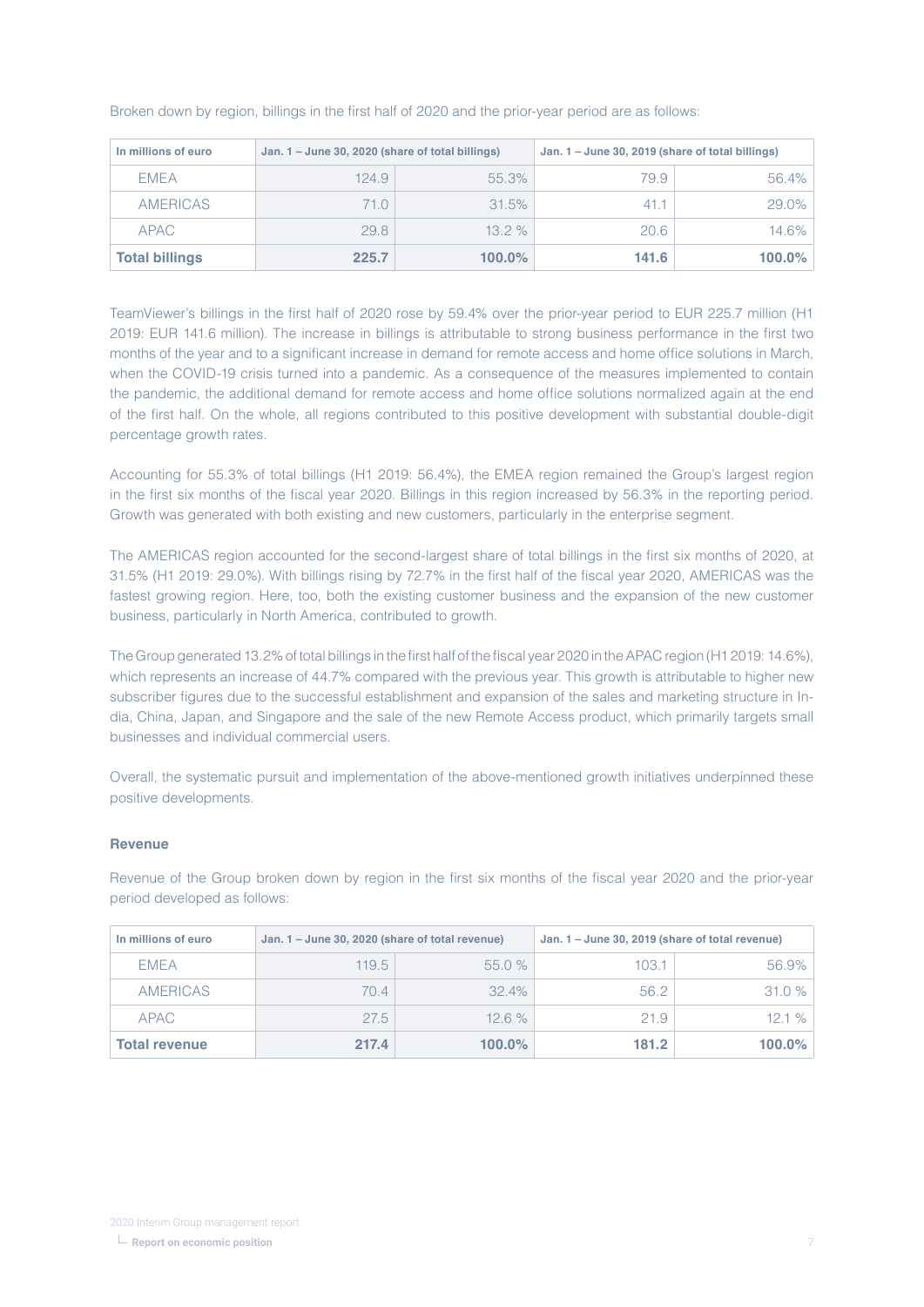TeamViewer generated revenue of EUR 217.4 million in the first six months of 2020. This represents growth of 20.0% over the previous year (H1 2019: EUR 181.2 million). In the first half of 2020, the Company thus sustained the strong revenue growth seen in previous years. Revenue development in the first six months of 2020 was positively influenced in all regions by the change in deferred revenue recognized in profit or loss totaling EUR 30.6 million (H1 2019: EUR 65.6 million). A key driver was the release of deferred revenue from old, perpetual licenses that are gradually expiring following the completion of the switch to a subscription model in 2018. This had a positive impact on the revenue development in the EMEA and APAC regions in particular.

The EMEA region generated the highest absolute revenue growth of EUR 16.4 million, an increase of 15.9%. With revenue of EUR 119.5 million in the first half of 2020, the EMEA region remains the Group's region with the highest revenue, accounting for 55.0% of total revenue (H1 2019: 56.9%).

The AMERICAS region achieved revenue growth of 25.3% to EUR 70.4 million (an increase of EUR 14.2 million), equivalent to 32.4% (H1 2019: 31.0%) of total revenue.

In the first half of the fiscal year 2020, the APAC region achieved the highest percentage growth rate at 25.6% (an increase of EUR 5.6 million), thereby raising its share of total revenue to 12.6%, up from 12.1% in the previous year.

### **2.3.(b) Earnings development**

### **Total costs and other income**

The development of total costs and other income at TeamViewer was related to a substantial degree to the Group's dynamic development in the past six months.

The Group's cost of sales increased by 27.4%, from EUR 23.8 million in the same period in 2019 to EUR 30.3 million in the reporting period. The cost of sales as a percentage of revenue rose from 13.1% to 13.9% in the reporting period. The absolute increase in the cost of sales was driven by use-related higher spending on payment and Internet service providers, increased personnel costs and a rise in infrastructure costs, such as expenditure on routers.

Gross profit, defined as revenue less cost of sales, grew by 18.9%, from EUR 157.5 million to EUR 187.2 million in the first six months of the fiscal year 2020.

The development of selling expenses was marked by the pronounced expansion of the distribution structure. The increase of 63.4% to EUR 33.5 million in the first half of 2020 (H1 2019: EUR 20.5 million) reflects the expansion of the sales organization, for example the establishment of sales offices in India, China, Japan, and Singapore, as well as the further expansion of the US sales team and the sales organization for the enterprise segment. Expenses from share-based remuneration and bonus payments to employees constituted a further material driver of the increase.

### **Operating profit (EBIT) and adjusted EBITDA**

Operating profit (EBIT) pursuant to IFRS amounted to EUR 81.9 million in the first six months of the fiscal year 2020 (H1 2019: EUR 90.2 million), a decrease of 9.2% year-on-year. EBIT as a percentage of revenue declined slightly, from 49.8% to 37.7%, due to higher expenses from share-based compensation and a decrease in perpetual license revenue.

EBITDA of the Company, defined as EBIT pursuant to IFRS plus depreciation and amortization, declined from EUR 108.1 million in the first half of 2019 to EUR 101.2 million in the reporting period, a decrease of 6.3%. EBITDA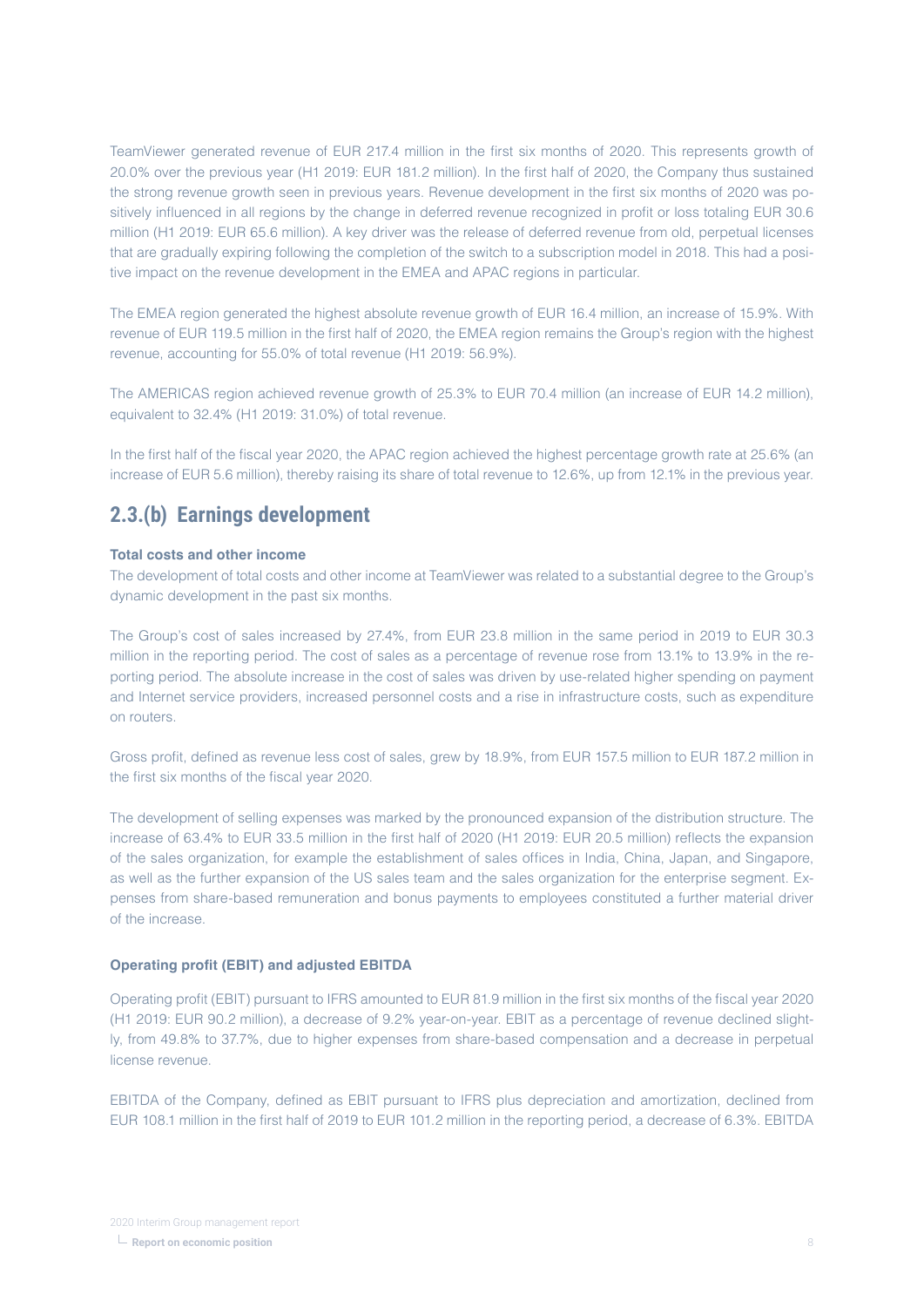as a percentage of revenue fell from 59.7% in the first half of 2019 to 46.5% in 2020.

Adjusted EBITDA, adjusted for the change in deferred revenue recognized in profit or loss and for certain transactions defined by the Management Board in agreement with the Supervisory Board, increased by 78.4% to EUR 131.1 million in the first six months of 2020 (H1 2019: EUR 73.5 million). The table below shows the reconciliation from EBITDA to adjusted EBITDA for the first half of 2020 and 2019:

| In millions of euro                                        | Jan. 1 - June 30, 2020 | Jan. 1 - June 30, 2019 |
|------------------------------------------------------------|------------------------|------------------------|
| <b>EBITDA</b>                                              | 101.3                  | 108.1                  |
| Change in deferred revenue recognized in profit<br>or loss | 8.2                    | (39.6)                 |
| Expenses for share-based compensation                      | 20.4                   | 0.9                    |
| Expenses (and income) in connection with the<br><b>IPO</b> | 0.0                    | ( )                    |
| Other special items to be adjusted                         | 1.2                    | 4.0                    |
| <b>Adjusted EBITDA</b>                                     | 131.1                  | 73.5                   |

In addition to the change in deferred revenue recognized in profit or loss of EUR 8.2 million (H1 2019: EUR –39.6 million), expenses (less corresponding income) totaling EUR 21.6 million were eliminated in the first half of 2020 (H1 2019: EUR 5.0 million). These eliminations related primarily to expenses in connection with share-based compensation programs issued by TLO of EUR 20.1 million (H1 2019: EUR 0.9 million), which will be paid for in full by TLO and will not have an effect on the liquidity of the TeamViewer Group.

Adjusted EBITDA as a percentage of billings increased to 58.1% in the first six months of 2020 (H1 2019: 51.9%). The main reason for this increase was economies of scale due to the pronounced growth in billings.

#### **Profit/(loss) for the period**

Profit for the period deteriorated to EUR 42.5 million in the first six months of 2020 compared with EUR 45.7 million in the same period in 2019. This gave positive earnings per share of EUR 0.21 (H1 2019: EUR 0.23<sup>11</sup>).

<sup>11</sup> Earnings per share in the first half of 2019 were determined based on the hypothetical assumption that TeamViewer AG had already issued 200 million shares by 6/30/2019.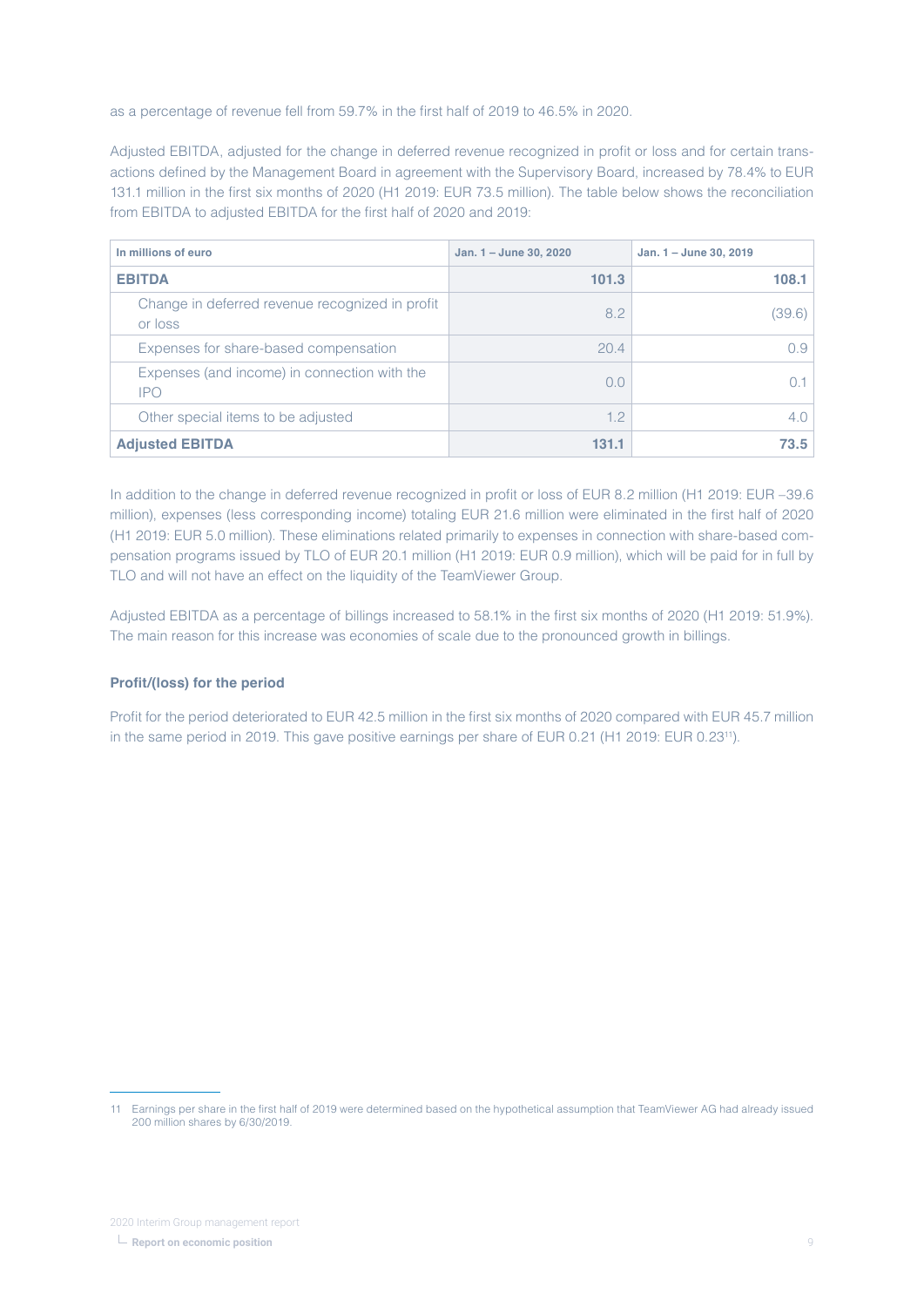# 2.4 Assets and financial position of the Group

## **2.4.(a) Asset position of the Group**

The structure of TeamViewer's assets is presented in the following condensed excerpt from the statement of financial position (assets) as of the relevant closing dates for 2020 and 2019:

| In millions of euro   | June 30, 2020 (share of total assets) |           | December 31, 2019 (share of total assets) |        |  |
|-----------------------|---------------------------------------|-----------|-------------------------------------------|--------|--|
| Non-current<br>assets | 855.1                                 | 82.9%     | 865.2                                     | 90.2%  |  |
| Current assets        | 176.7                                 | $17.1\%$  | 93.7                                      | 9.8%   |  |
| <b>Total assets</b>   | 1,031.8                               | 100.0 $%$ | 958.9                                     | 100.0% |  |

Total assets of the Group amounted to EUR 1,031.8 million as of June 30, 2020 (December 31, 2019: EUR 958.9 million). As in the previous year, at EUR 855.1 million as of June 30, 2020 (December 31, 2019: EUR 865.2 million), non-current assets accounted for most of the asset side of the statement of financial position. Current assets totaled EUR 176.7 million (December 31, 2019: EUR 93.7 million).

The Company's non-current assets as of June 30, 2020 comprised goodwill, intangible assets, property, plant and equipment, financial assets and other assets.

Goodwill represented the largest item within non-current assets, amounting to EUR 590.4 million as of June 30, 2020 (December 31, 2019: EUR 590.4 million). The EUR 9.9 million decrease in non-current assets in the first half of 2020 resulted from the amortization of intangible assets (EUR 6.5 million) and the write-down of deferred tax assets (EUR 6.3 million).

Deferred tax assets and liabilities are offset when they relate to income taxes levied by the same taxation authority and the taxation authority permits the entity to make or receive a single net payment.

For Germany, there is a net deferred tax liability for the first time as of June 30, 2020. The changeover to a net tax liability from the previous disclosure of a deferred tax asset is due to the decline in tax assets for the interest carryforward and the utilization of tax assets for deferred revenues.

TeamViewer's current assets as of June 30, 2020 comprised trade receivables, other assets, tax assets, financial assets, and cash and cash equivalents.

At EUR 149.8 million (December 31, 2019: EUR 71.2 million), cash and cash equivalents constituted the largest item under current assets, followed by trade receivables, which amounted to EUR 17.1 million as of June 30, 2020 (December 31, 2019: EUR 11.8 million). The increase in current assets of EUR 82.9 million in the first six months of the fiscal year 2020 was mainly attributable to the increase in cash and cash equivalents of EUR 78.7 million.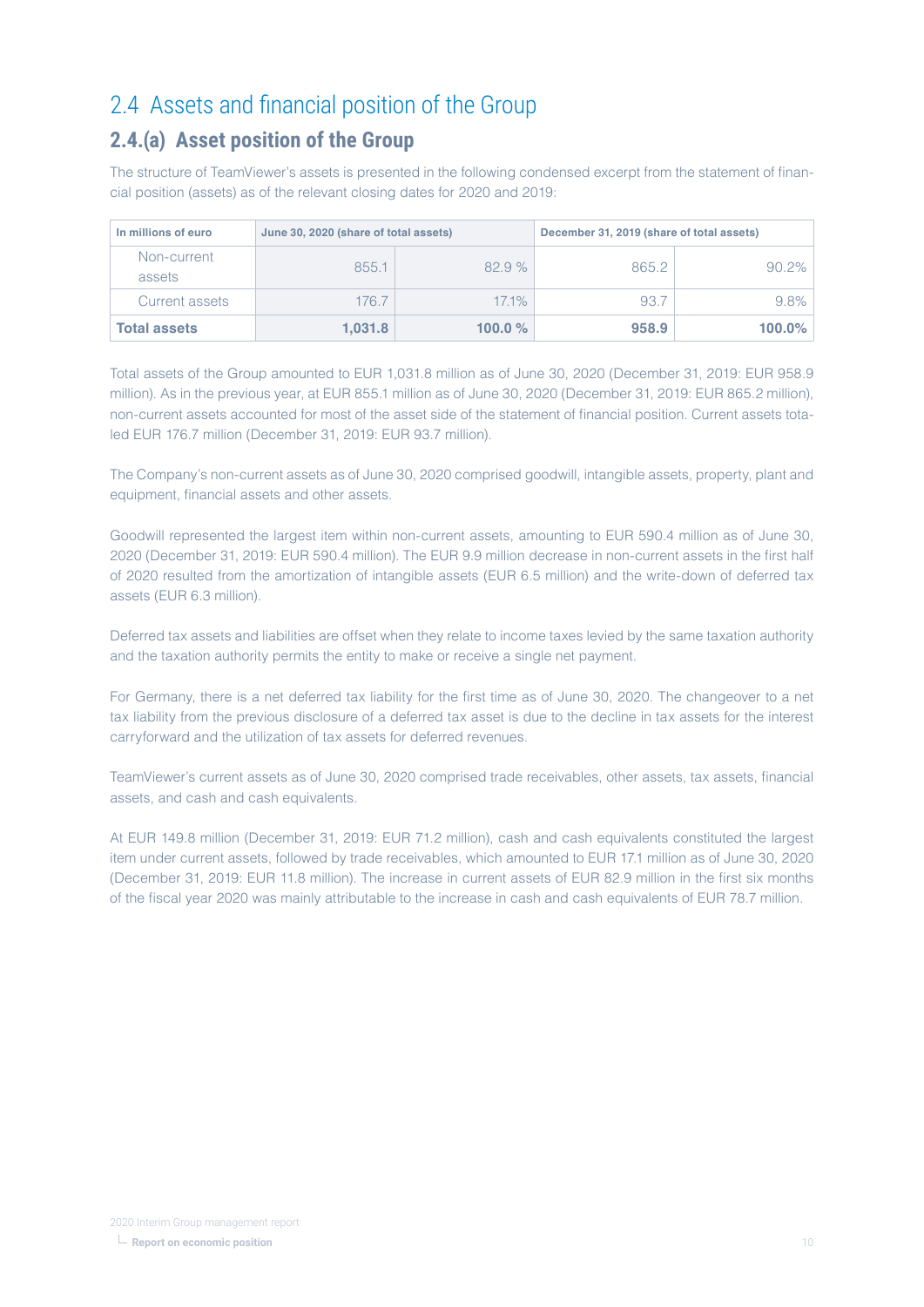## **2.4.(b) Financial position of the Group**

### **Basic principles of financial management**

TeamViewer's financial management is geared to safeguarding the financial stability, flexibility and liquidity of the Group. It comprises the capital structure management and financing of the Company, cash and liquidity management and the monitoring and managing of market price risk, such as exchange rate and interest rate risk. The financing structure of TeamViewer is geared to preserving the company's financial scope so it is able to take advantage of business and investment opportunities, which is achieved through a balanced equity/debt ratio. Pursuant to the terms of the loan agreements dating from 2019, the Group must comply with certain covenants (leverage ratio covenant $12$ ).

### **Capital structure of the Group**

The condensed capital structure (equity and liabilities) as of the end of the first half of 2020 and 2019 is as follows:

| June 30, 2020 (share of total assets)<br>In millions of euro |         | December 31, 2019 (share of total assets) |       |        |
|--------------------------------------------------------------|---------|-------------------------------------------|-------|--------|
| Equity                                                       | 154.3   | $15.0\%$                                  | 91.9  | 9.6%   |
| Non-current<br>liabilities                                   | 582.7   | 56.4%                                     | 585.6 | 61.1%  |
| <b>Current liabilities</b>                                   | 294.8   | 28.6%                                     | 281.4 | 29.3%  |
| <b>Total equity and</b><br><b>liabilities</b>                | 1,031.8 | 100.0 $%$                                 | 958.9 | 100.0% |

### **Equity**

Equity amounted to EUR 154.3 million as of June 30, 2020, substantially exceeding the figure for December 31, 2019 of EUR 91.9 million. The Group's issued capital was unchanged at EUR 200.0 million as of June 30, 2020 and was divided into 200 million ordinary bearer shares (no-par value shares).

The increase in the capital reserve in the first six months of the fiscal year 2020 exclusively relates to expenses from share-based compensation by TLO in accordance with IFRS 2 in the amount of EUR 20.1 million.

The equity ratio therefore amounted to 15.0% as of June 30, 2020, up from 9.6% at the end of the same period in 2019.

#### **Non-current and current liabilities**

The Group's non-current liabilities as of June 30, 2020 amounted to EUR 582.7 million and thus fell short of the figure of EUR 585.6 million recorded as of December 31, 2019. Non-current liabilities as a percentage of total equity and liabilities therefore fell to 56.4% (December 31, 2019: 61.1%). Within this item, financial liabilities in particular showed a decline to EUR 579.0 million (December 31, 2019: EUR 582.5 million).

TeamViewer's current liabilities as of June 30, 2020 amounted to EUR 294.8 million, which represents an increase of EUR 13.4 million compared with the figure as of December 31, 2019 (EUR 281.4 million). This was largely due to the EUR 8.5 million increase in deferred revenue to EUR 218.8 million (December 31, 2019: EUR 210.3 million). Deferred revenue will be released in profit or loss in subsequent years, making a positive contribution to future earnings.

<sup>12</sup> Leverage ratio covenant = net financial debt/pro forma EBITDA, as defined by the loan agreement.

**Report on economic position**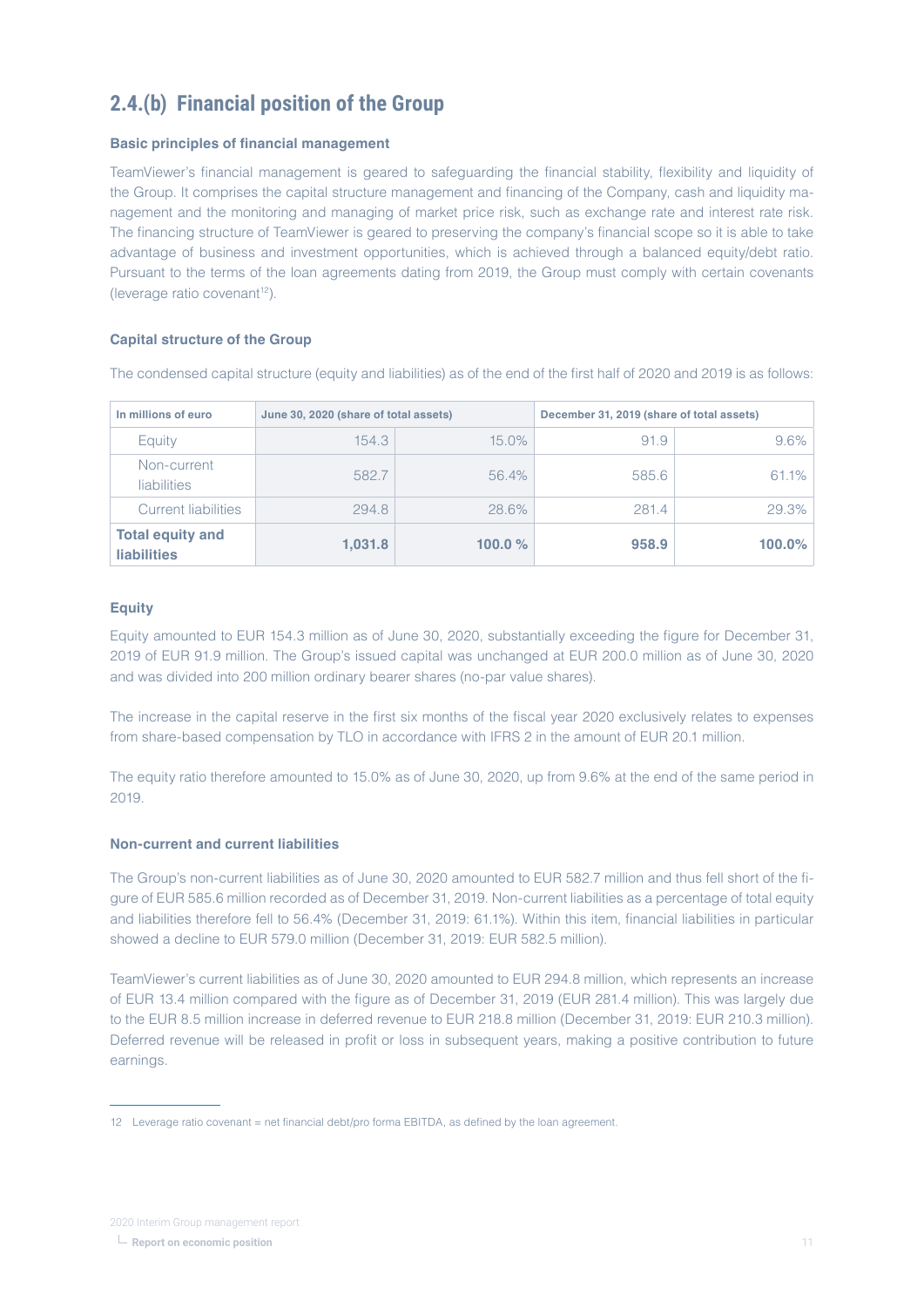As of June 30, 2020, the financial liabilities of the TeamViewer Group were as follows:

|                                                                 | June 30, 2020   |                                 |                     |                                     |                             |
|-----------------------------------------------------------------|-----------------|---------------------------------|---------------------|-------------------------------------|-----------------------------|
| In millions of euro                                             | <b>Currency</b> | <b>Nominal</b><br>interest rate | Year of<br>maturity | <b>Principal</b><br>amount<br>(EUR) | Carrying<br>amount<br>(EUR) |
| 2019 syndicated loan USD                                        | USD             | 3.57%                           | 2024                | 401.8                               | 397.3                       |
| 2019 syndicated Ioan EUR                                        | <b>EUR</b>      | 2.25%                           | 2024                | 125.0                               | 123.6                       |
| 2019 syndicated Ioan GBP                                        | <b>GBP</b>      | 3.20%                           | 2024                | 73.0                                | 72.1                        |
| 2019 syndicated loan<br>Revolving credit facility <sup>13</sup> | Various         | Various                         | 2024                | ٠                                   | $-0.4$                      |
| <b>Total interest-bearing liabilities</b>                       |                 |                                 |                     | 599.8                               | 592.6                       |

|                                                                | December 31, 2019 |                                 |                     |                                     |                             |  |
|----------------------------------------------------------------|-------------------|---------------------------------|---------------------|-------------------------------------|-----------------------------|--|
| In millions of euro                                            | <b>Currency</b>   | <b>Nominal</b><br>interest rate | Year of<br>maturity | <b>Principal</b><br>amount<br>(EUR) | Carrying<br>amount<br>(EUR) |  |
| 2019 syndicated Ioan USD                                       | <b>USD</b>        | 4.81%                           | 2024                | 400.6                               | 395.4                       |  |
| 2019 syndicated Ioan EUR                                       | <b>EUR</b>        | 2.50%                           | 2024                | 125.0                               | 123.4                       |  |
| 2019 syndicated Ioan GBP                                       | <b>GBP</b>        | 3.58%                           | 2024                | 78.2                                | 77.3                        |  |
| Syndicate Ioan 2019<br>Revolving credit facility <sup>14</sup> | Various           | <b>Various</b>                  | 2024                | -                                   | (0.4)                       |  |
| <b>Total interest-bearing liabilities</b>                      |                   |                                 |                     | 603.8                               | 595.7                       |  |

The financial liabilities mature in 2024. However, starting from the end of 2020 the Group is required to make a mandatory repayment of at least 5% of the principal amount every year. The first repayment of EUR 30.2 million is due on December 31, 2020.

TeamViewer's net financial debt, defined as the sum of interest-bearing financial liabilities, current and non-current, less cash and cash equivalents, amounted to EUR 462.6 million as of June 30, 2020 (December 31, 2019: EUR 545.6 million).

The leverage ratio, i.e., the Group's net financial debt divided by adjusted EBITDA for the last 12 months, improved in the first half of the fiscal year 2020 from 3.0x at the end of 2019 to 1.9x as of June 30, 2020. The decrease is attributable to the interplay of high net cash from operating activities and thus lower net financial debt, as well as higher adjusted EBITDA.

<sup>13</sup> As of June 30, 2020, TeamViewer had an undrawn credit facility of up to EUR 35 million.

<sup>14</sup> As of December 31, 2019, TeamViewer had an undrawn credit facility of up to EUR 35 million.

**Report on economic position**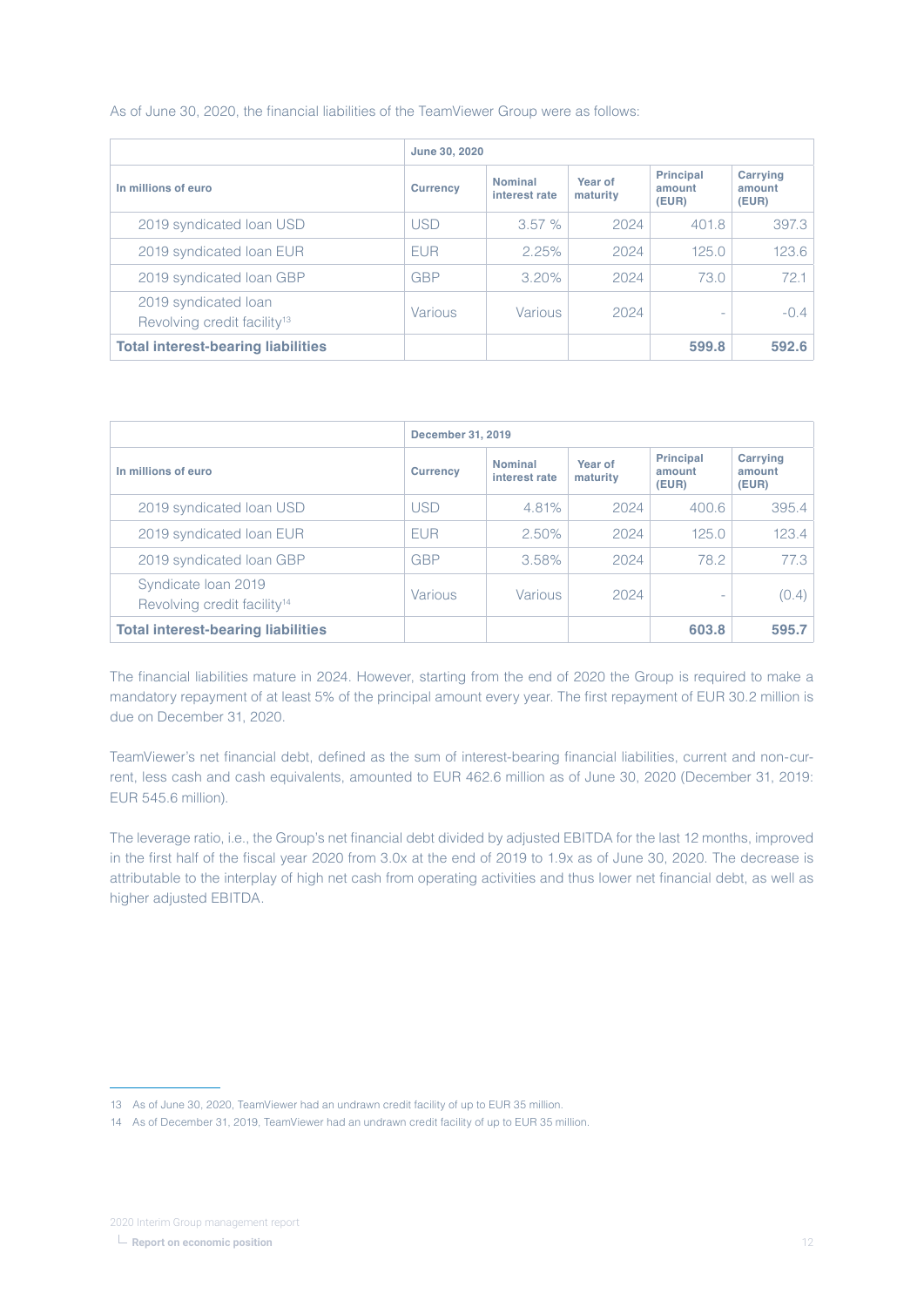## **2.4.(c) Investment and liquidity analysis**

TeamViewer's condensed statements of cash flows for the first half of 2020 and the prior-year period are as follows:

| In millions of euro                                 | Jan. 1 - June 30, 2020 | Jan. 1 - June 30, 2019 |
|-----------------------------------------------------|------------------------|------------------------|
| Cash and cash equivalents at beginning of<br>period | 71.2                   | 79.9                   |
| Net cash from operating activities                  | 110.0                  | 52.7                   |
| Net cash used in investing activities               | (15.0)                 | (7.7)                  |
| Net cash used in financing activities               | (15.4)                 | (81.2)                 |
| Net foreign exchange rate differences               | (0.5)                  | 0.4                    |
| Net change from cash risk provisioning              | (0.5)                  | 0.9                    |
| Internal combinations and transfers                 | 0.0                    | 3.8                    |
| Cash and cash equivalents at end of period          | 149.8                  | 48.8                   |

TeamViewer's net cash from operating activities amounted to EUR 110.0 million in the first half of the fiscal year 2020 (H1 2019: EUR 52.7 million), an increase of 108.7% year-on-year. This growth is accompanied by the positive development of billings at TeamViewer.

Net cash used in investing activities came to EUR –15.0 million in the first six months of the fiscal year 2020 (H1 2019: EUR –7.7 million). Capital expenditure for property, plant and equipment and intangible assets amounted to EUR 15.1 million in the reporting period (H1 2019: EUR 7.9 million) and related to capital expenditure for infrastructure, particularly the introduction of a new ERP, CRM, and e-commerce system, but also replacement and expansion investments in the security architecture and TeamViewer's global network and IT infrastructure.

Net cash used in financing activities amounted to EUR –15.4 million in the first six months of the fiscal year 2020 (H1 2019: EUR –81.2 million). These include cash outflows for interest payments which amounted to EUR 13.6 million in the reporting period, down from EUR 26.3 million in the prior-year period.

TeamViewer reported cash and cash equivalents of EUR 149,8 million as of June 30, 2020, up from EUR 71.2 million at the prior-year reporting date. In the reporting period, the Group was able to meet its payment obligations at all times.

# 2.5 Employees

In the first six months of 2020, the TeamViewer Group had an average of 990 employees, compared with 729 in the first half of 2019.

The headcount therefore increased over the course of the year from 879 employees as of December 31, 2019 to 1,088 employees as of June 30, 2020. This corresponds to 1,051 FTEs as of June 30, 2020 compared with 841 FTEs as of December 31, 2019.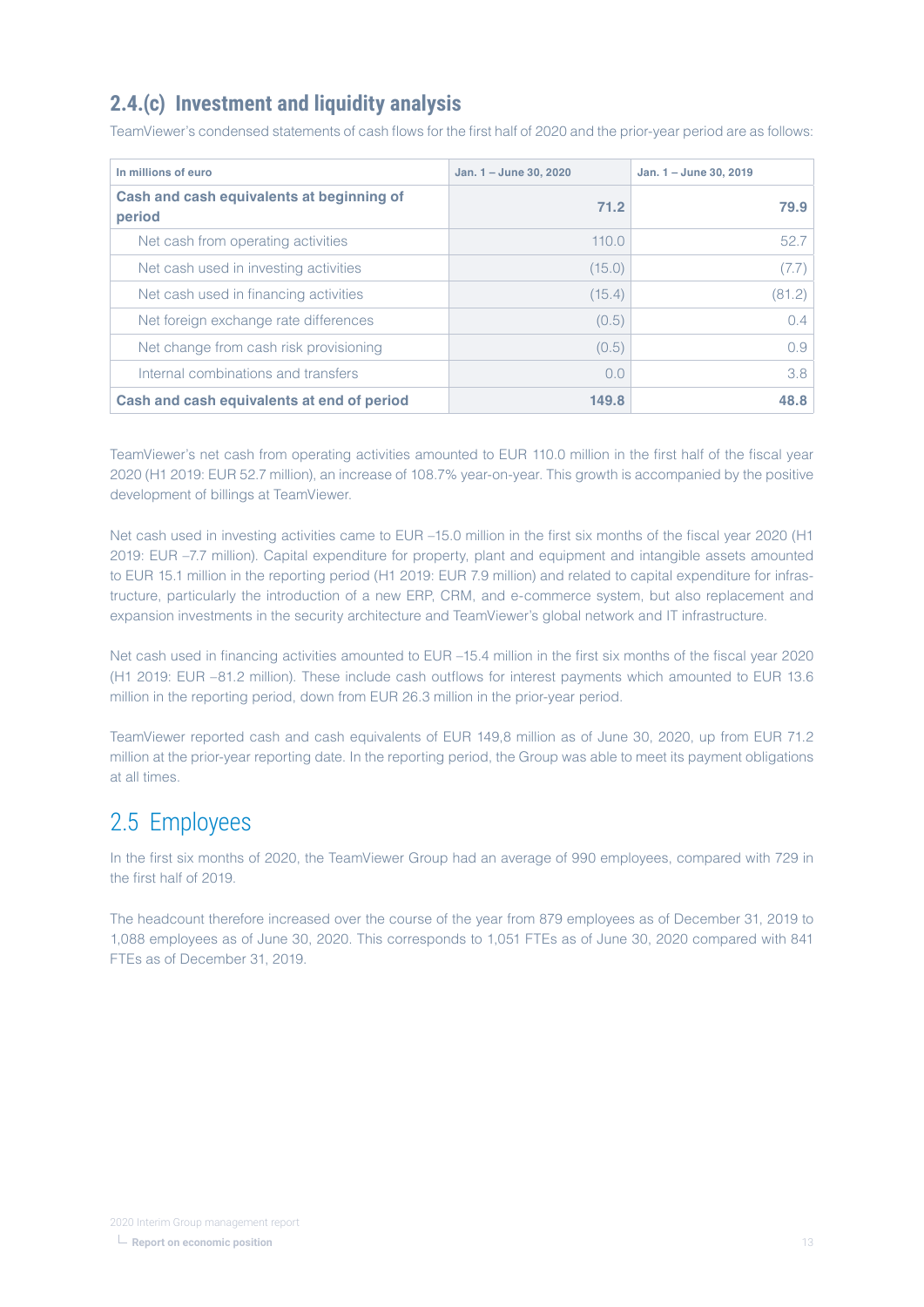## <span id="page-13-0"></span>2.6 Summary of economic position

The Management Board of TeamViewer AG considers business development in the first half of 2020 and the Group's economic position to be very positive overall. Based on the additional demand for remote access and home office solutions as a result of the measures taken in the first quarter to contain the COVID-19 pandemic, the forecast for the fiscal year 2020 was updated on May 12, 2020. In spite of a normalization of demand in the second quarter, the Company emphatically continued its growth trajectory. This was accompanied by an improvement in profitability and a 78.4% increase in adjusted EBITDA compared with the same period in 2019. On the whole, TeamViewer can look back on a very successful first six months of 2020.

## **3 Events after the reporting period**

No significant events occurred after the end of the reporting period that could have a material impact on the presentation of the Group's assets and liabilities, financial position and financial performance, with the exception of those set out below.

#### **Acquisition of Ubimax GmbH**

On July 15, 2020, TeamViewer AG signed a definitive contract to acquire Ubimax, a provider of wearable computing technologies and augmented reality (AR) solutions for the frontline workforce. Though the acquisition Team-Viewer will expand its Industry 4.0 and Internet of Things (IoT) offering for enterprise customers.

TeamViewer will acquire 100% of Ubimax for total consideration of EUR 136.5 million on a cash- and debt-free basis, partially paid in cash and partially in shares. The cash component amounts to EUR 85.8 million and will be fully financed from TeamViewer's cash funds. In addition, the founders of Ubimax will receive 1,070,931 new TeamViewer shares to be issued from the existing authorized capital in a capital increase against contributions in kind. Shareholders' subscription rights are excluded. The newly issued shares are subject to a three-year lock-up agreement with yearly partial vesting, which underlines the founders' long-term commitment. Subject to fulfillment of certain conditions, the closing of the transaction is expected to occur in the third quarter of 2020.

#### **Update on 2016 Cyber Attack**

As previously disclosed, TeamViewer was in the fall of 2016 target of a cyber-attack. In relation to this, TeamViewer, as a potential victim, cooperated globally with law enforcement agencies. TeamViewer's lawyers were contacted by one of those agencies providing a brief factual update on the status of their investigations. In this update, the agency mentioned evidence for data losses derived from the events around 2016, which might lead to notice requirements vis-à-vis data protection authorities and customers - pending detailed analysis. However, they did mention as well that there is no evidence of data misuse following a series of remediation measures and infrastructure hardening undertaken by TeamViewer ending in mid 2018. Numerous independent certifications, security code reviews and penetration tests over the last years together with a 24/7 Security Operations Center ensure TeamViewer's leading cyber defence posture.

## **4 Report on opportunities and risks**

Compared with the report on opportunities and risks contained in the 2019 Annual Report, the half-yearly risk assessment has resulted in the following significant changes within the risks classified as high or major in the overall assessment:

The Company now categorizes the risk of potential negative effects of the coronavirus pandemic as high, which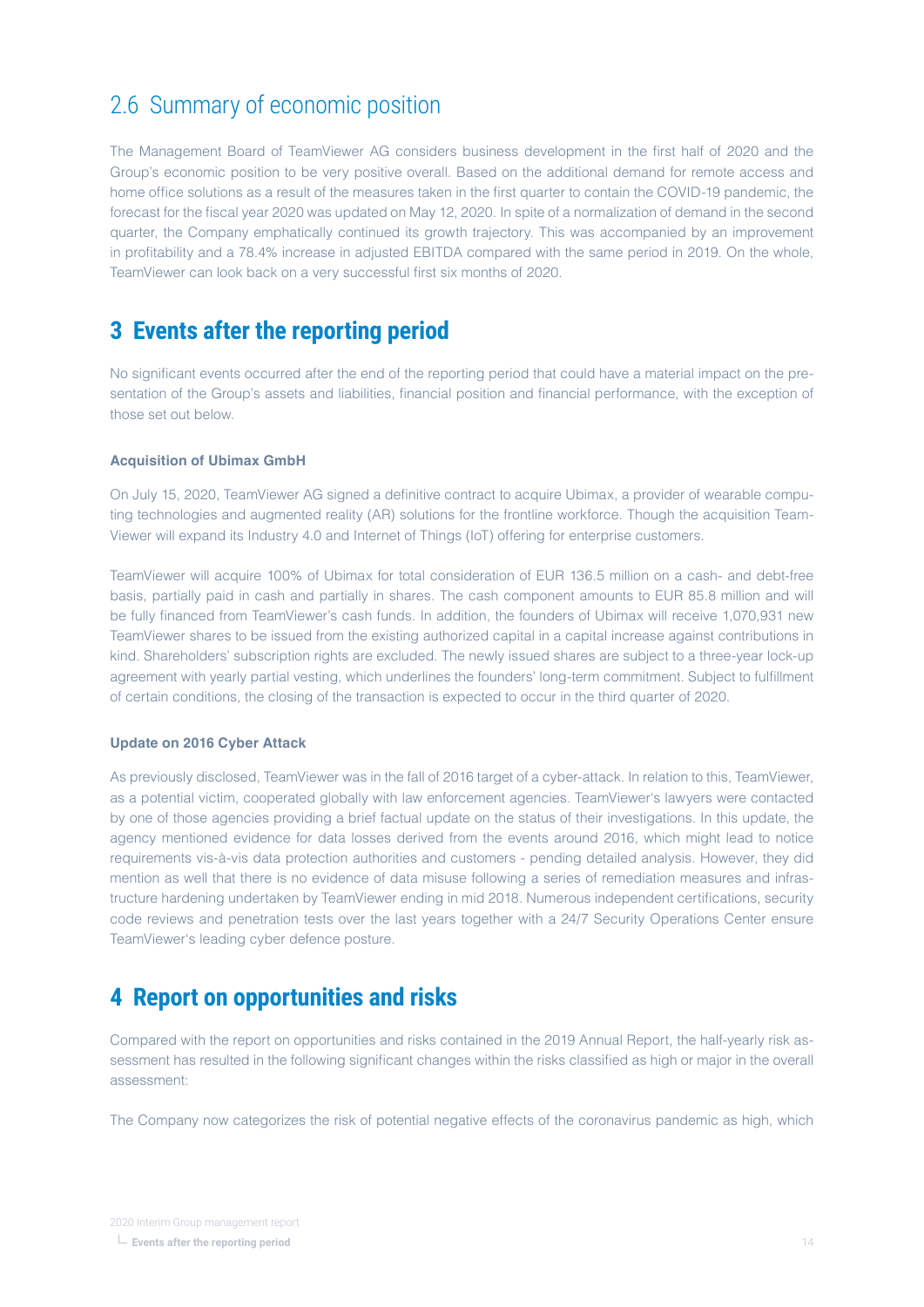<span id="page-14-0"></span>means that a risk remains even when internal control measures are taken into account. The COVID-19 pandemic poses significant general, health-related and economic challenges for companies in general, as well as for Team-Viewer. Through a range of measures such as remote working regulations and the introduction of a shift system on site, we have been able to reduce health risks for our employees as far as possible until now, but we cannot rule out the possibility of absences due to illness, with the related economic repercussions this could have moving forward. The Company also considers the medium- to long-term macroeconomic effects on customer behavior to be difficult to estimate.

On the other hand, the legal and regulatory risks, particularly those related to the General Data Protection Regulation, are increasingly seen by the Company as an opportunity to position the Company positively in the market, which reduces the risk to a medium level in gross terms.

The Company has continuously expanded its corporate governance structure and control mechanisms, which in the Company's view has also further reduced the risk of possible infringements and means that this can also be classified as merely a medium-level gross exposure.

The Company also considers the personnel risk of not being able to find enough sufficiently qualified employees in the foreseeable future to be reduced to a medium level in gross terms based on the current number of applicants and in view of the general labor market.

### **Overall analysis of risks**

The Management Board firmly believes that the risks identified currently do not, either individually or in the aggregate, jeopardize the continued existence of the Group as a going concern or that of one of its major subsidiaries.

## **5 Report on expected developments**

## 5.1 Expected macroeconomic and sector-specific situation

After a stabilization of the global economy in 2020 was still expected at the end of the fiscal year 2019, the Kiel Institute for the World Economy (IfW) reported a slump of 10% in the first half of the year due to the COVID-19 pandemic. Assuming that global output had already reached a low point in April, an average decline of 3.8% (measured on the basis of purchasing power parities) is forecast for the current year, 2020. This assumes that the development of the pandemic will allow for a sustained and extensive relaxation of containment policies and that monetary and fiscal policy measures will continue to have a positive effect on the economy<sup>15</sup>.

On the other hand, in the markets with relevance for TeamViewer – digital transformation, Internet of Things (IoT) and remote working – a continuation of the positive trend seen in 2019 is expected for 2020, as explained in section 2.1(b) Sector-specific environment above. Global quarantine measures to combat the COVID-19 pandemic have led to rapid growth in demand for remote working solutions in particular. The market for connectivity platforms is also expected to continue to show strong double-digit growth in the coming years. McKinsey & Company, for example, is forecasting annual growth (CAGR) of 24% up to a market volume of EUR 30.2 billion in 2023.16 Nucleus Research is likewise forecasting annual growth (CAGR) of 21% for the market that is relevant to TeamViewer, with a market volume of USD 16.95 billion in 2022<sup>17</sup>

<sup>15</sup> Kiel economic reports of the Kiel Institute for the World Economy (IfW): Global economy in summer 2020

<sup>16</sup> Growing Opportunities in the Internet of Things, McKinsey & Company, 2019

<sup>17</sup> Guidebook TeamViewer, Nucleus Research, 2019

<sup>2020</sup> Interim Group management report

**Report on expected developments**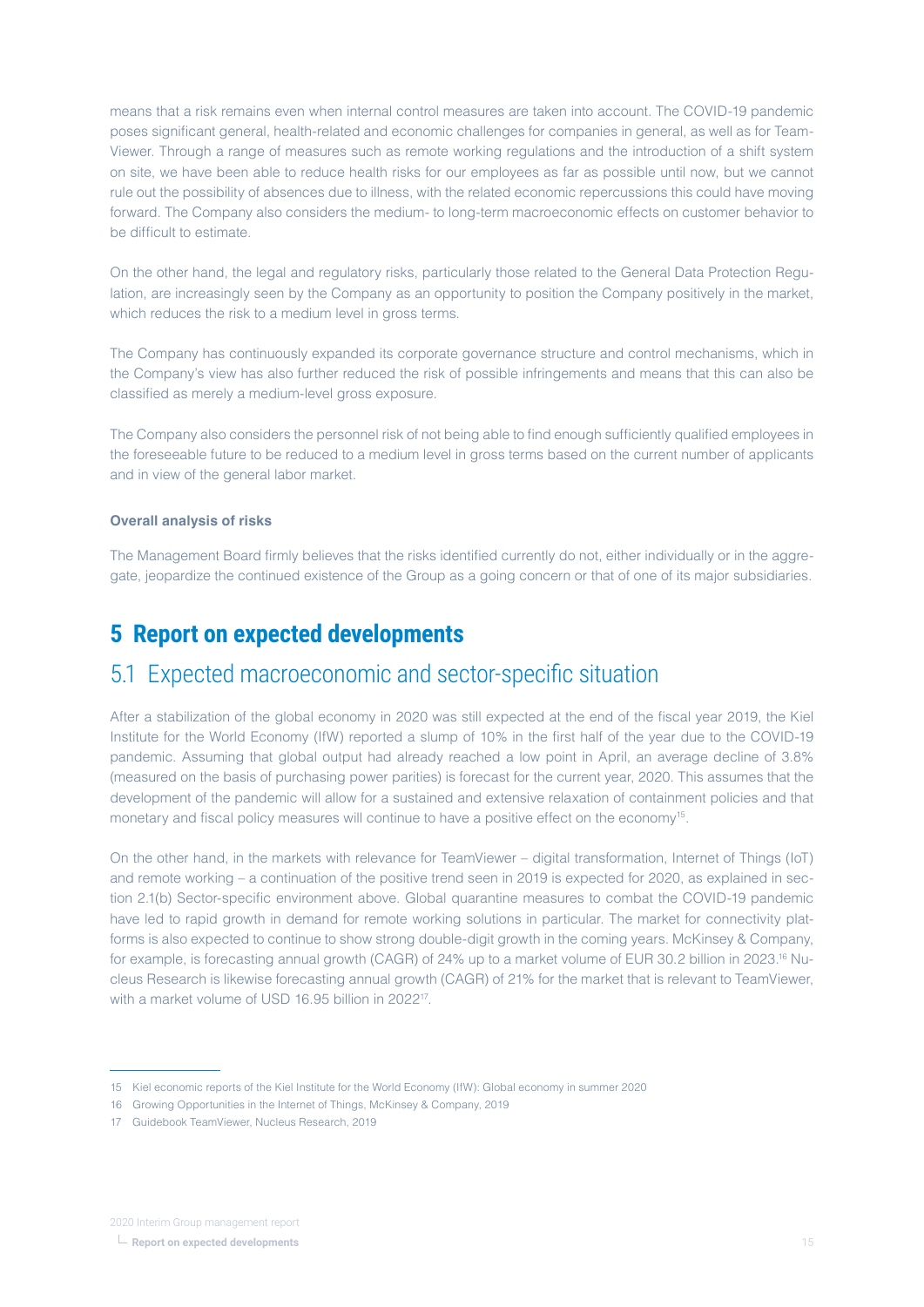# 5.2 Future development of the Group

Excluding any contribution from the Ubimax transaction and despite the weakening of the U.S. Dollar TeamViewer confirms its full year guidance with the following targets:

- ‣ billings of around EUR 450m,
- ‣ revenue of at least EUR 450m due to significant first quarter 2020 billings and therefore higher deferred revenue releases before year end,
- ‣ an Adjusted EBITDA margin of around 56%, and
- ▶ capital expenditure of EUR 25-30m.

# 5.3 Overall assessment of future development

The Management Board is confident that the TeamViewer Group will be able to build on the strong fiscal year 2019 and expects robust business performance once again for the fiscal year 2020.

Göppingen, July 29, 2020

The Management Board

Oliver Steil Stefan Gaiser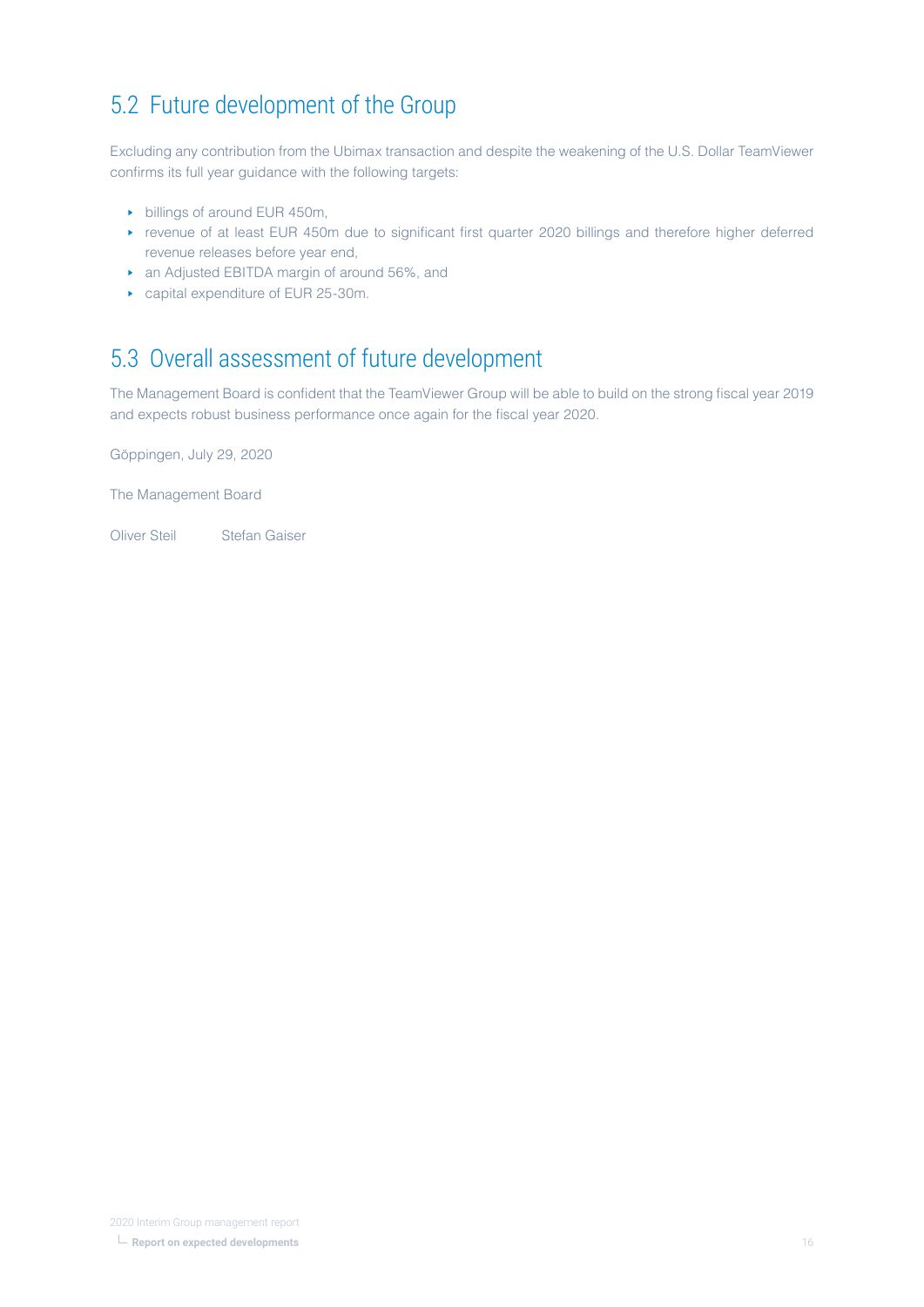# <span id="page-16-0"></span>**Consolidated statement of profit or loss and other comprehensive income**

from January 1 to June 30, 2020

|                                                                              | <b>Quarterly report</b>     |                           | <b>Half-yearly report</b>   |                             |             |
|------------------------------------------------------------------------------|-----------------------------|---------------------------|-----------------------------|-----------------------------|-------------|
| In thousands of euro                                                         | Apr. $1 -$ June<br>30, 2020 | Apr. 1 - June<br>30, 2019 | Jan. $1 -$ June<br>30, 2020 | Jan. $1 -$ June<br>30, 2019 | <b>Note</b> |
| Revenue                                                                      | 114,729                     | 94,523                    | 217,446                     | 181,236                     | (4.1)       |
| Cost of sales                                                                | (16, 218)                   | (11, 919)                 | (30, 285)                   | (23, 771)                   |             |
| <b>Gross profit</b>                                                          | 98,511                      | 82,603                    | 187,161                     | 157,465                     |             |
| Other income                                                                 | 68                          | 7.813                     | 521                         | 8.012                       |             |
| Research and development                                                     | (9,648)                     | (8,892)                   | (19, 121)                   | (16, 509)                   |             |
| <b>Sales</b>                                                                 | (17, 762)                   | (11, 275)                 | (33, 467)                   | (20, 534)                   |             |
| Marketing                                                                    | (9,043)                     | (5,905)                   | (17, 733)                   | (11,158)                    |             |
| General and administrative                                                   | (13, 771)                   | (12, 823)                 | (26,600)                    | (20, 308)                   |             |
| Other expenses                                                               | (154)                       | (47)                      | (291)                       | (47)                        |             |
| Impairment losses on trade<br>receivables                                    | (3,366)                     | (4,707)                   | (8,523)                     | (6,679)                     |             |
| <b>Operating profit</b>                                                      | 44,836                      | 46,769                    | 81,947                      | 90,242                      |             |
| Unrealized foreign exchange<br>gains/(losses)                                | 10,380                      | 3,927                     | 2,824                       | (4,683)                     |             |
| Realized foreign exchange<br>gains/(losses)                                  | (1, 723)                    | 921                       | (1,723)                     | 1,266                       |             |
| Finance income                                                               | 111                         | 878                       | 151                         | 22,281                      |             |
| Finance costs                                                                | (5,376)                     | (22, 427)                 | (13,507)                    | (39, 354)                   |             |
| <b>Profit before taxation</b>                                                | 48,227                      | 30,067                    | 69,692                      | 69,752                      |             |
| Tax income/(expense)                                                         | (17,890)                    | (10, 885)                 | (27, 229)                   | (24,030)                    |             |
| Profit/(loss) for the period                                                 | 30,337                      | 19,183                    | 42,463                      | 45,722                      |             |
| Other comprehensive income<br>for the period                                 |                             |                           |                             |                             |             |
| Items that may be reclassified<br>to profit or loss in subsequent<br>periods | (21)                        | 7                         | (95)                        | 12                          |             |
| Hedge reserve, gross                                                         | 5                           | 6                         | (62)                        | 1                           |             |
| Exchange differences on<br>translation of foreign opera-<br>tions            | (26)                        | 1                         | (33)                        | 10                          |             |
| <b>Total comprehensive income</b><br>for the period                          | 30,317                      | 19,190                    | 42,368                      | 45,734                      |             |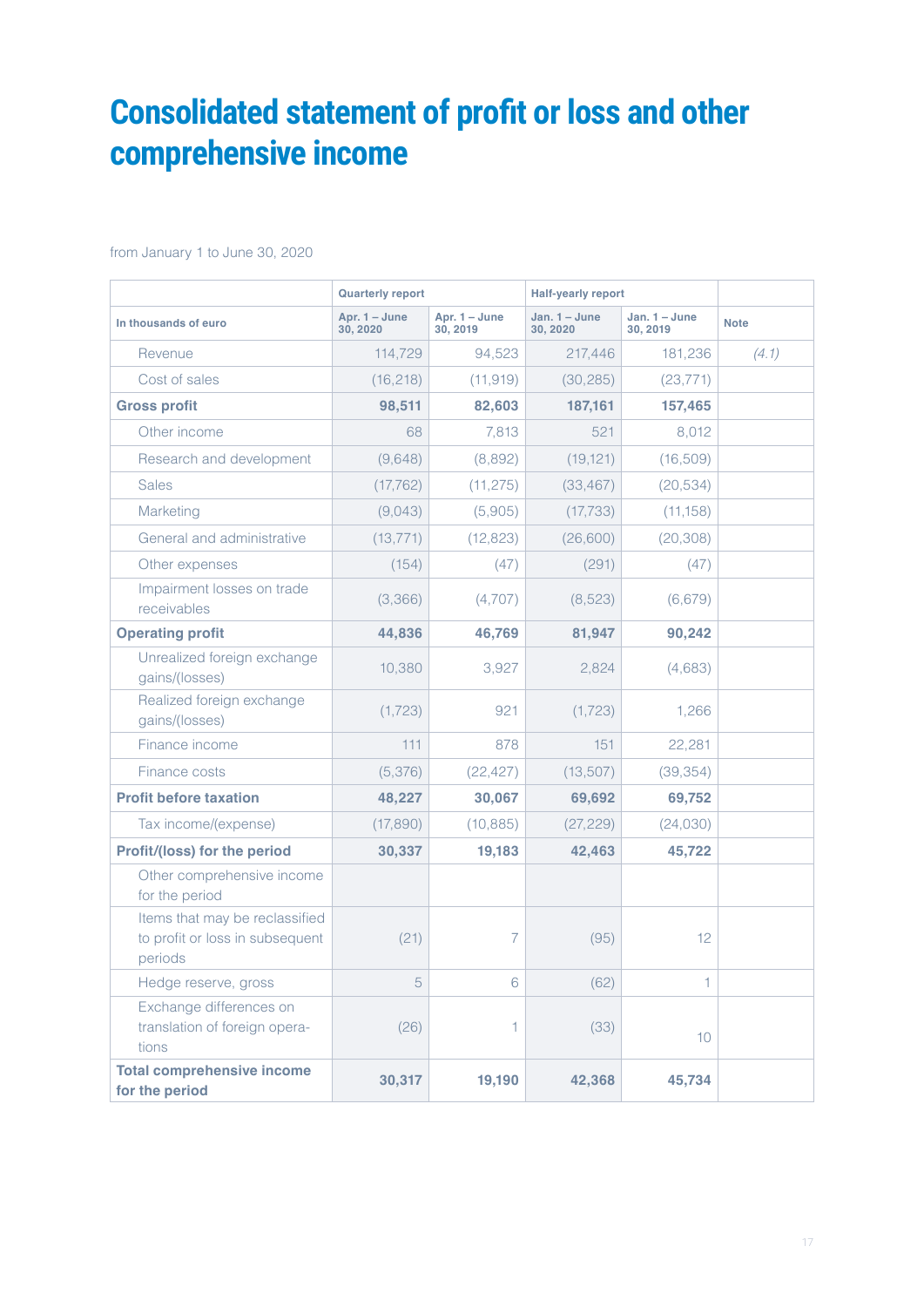| <b>Earnings per share</b>                                             |                           |                             |                             |                             |  |
|-----------------------------------------------------------------------|---------------------------|-----------------------------|-----------------------------|-----------------------------|--|
| In euro                                                               | Apr. 1 – June 30,<br>2020 | Apr. $1 -$ June 30,<br>2019 | Jan. $1 -$ June 30,<br>2020 | Jan. $1 -$ June 30,<br>2019 |  |
| Profit/(loss) for the period                                          | 30,337,159                | 19,183,867                  | 42,463,083                  | 45,722,390                  |  |
| Shares issued and outstanding                                         | 200,000,000               | 200,000,00018               | 200,000,000                 | 200,000,00018               |  |
| Earnings per share<br>(profit/(loss) for the period/no. of<br>shares) | 0.15                      | 0.10                        | 0.21                        | 0.23                        |  |

Earnings per share are calculated by dividing the earnings attributable to holders of the parent company's ordinary shares by the weighted average number of ordinary shares outstanding during the period. There were no conversion or option rights outstanding in the period under review or in the prior-year period. Therefore, diluted earnings per share is identical to basic earnings per share.

There were no further transactions involving ordinary shares or potential ordinary shares in the period between the reporting date and the approval of the consolidated financial statements for publication.

<sup>18</sup> Earnings per share as of June 30, 2019 were determined based on the hypothetical assumption that TeamViewer AG had already issued 200 million shares in the first half of 2019.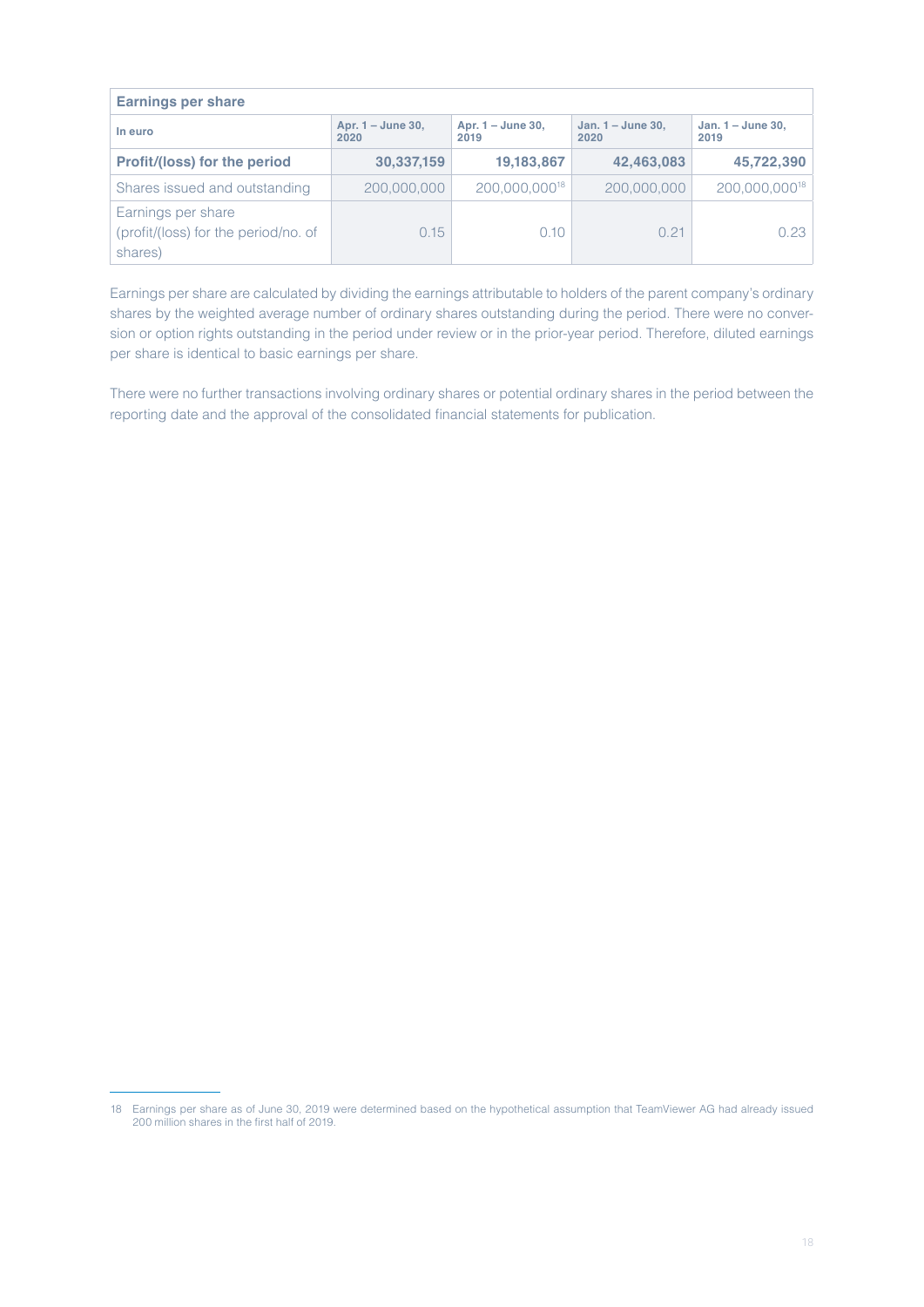# <span id="page-18-0"></span>**Consolidated statement of financial position**

as of June 30, 2020

| In thousands of euro                              | June 30, 2020  | Dec. 31, 2019 | <b>Note</b> |
|---------------------------------------------------|----------------|---------------|-------------|
| <b>Non-current assets</b>                         |                |               |             |
| Goodwill                                          | 590,437        | 590,445       |             |
| Intangible assets                                 | 229,318        | 235,831       |             |
| Property, plant and equipment                     | 28.898         | 26,480        |             |
| <b>Financial assets</b>                           | 5,402          | 4,424         |             |
| Other assets                                      | 1,106          | 1,740         |             |
| Deferred tax assets                               | $\overline{0}$ | 6,266         |             |
| <b>Total non-current assets</b>                   | 855,160        | 865,187       |             |
| <b>Current assets</b>                             |                |               |             |
| Trade receivables                                 | 17,127         | 11,756        | (4.2)       |
| Other assets                                      | 5,367          | 5,856         |             |
| Tax assets                                        | 3,497          | 4,972         |             |
| <b>Financial assets</b>                           | 918            |               |             |
| Cash and cash equivalents                         | 149,755        | 71,153        |             |
| <b>Total current assets</b>                       | 176,664        | 93,737        |             |
| <b>Total assets</b>                               | 1,031,824      | 958,924       |             |
| <b>Equity</b>                                     |                |               |             |
| Issued capital                                    | 200,000        | 200,000       | (4.3)       |
| Capital reserve                                   | 340.716        | 320,661       | (4.3)       |
| (Accumulated losses)/retained earnings            | (387, 418)     | (429, 881)    | (4.3)       |
| Hedge reserve                                     | (62)           |               | (4.3)       |
| Foreign currency translation reserve              | 1,048          | 1,081         | (4.3)       |
| Total equity attributable to owners of the parent | 154,284        | 91,861        |             |
| <b>Non-current liabilities</b>                    |                |               |             |
| Provisions                                        | 281            | 235           |             |
| <b>Financial liabilities</b>                      | 579,017        | 582,538       | (4.4)       |
| Deferred revenue                                  | 855            | 2,572         |             |
| Other financial liabilities                       | 357            |               |             |
| Deferred tax liabilities                          | 2,196          | 308           |             |
| <b>Total non-current liabilities</b>              | 582,706        | 585,652       |             |
| <b>Current liabilities</b>                        |                |               |             |
| Provisions                                        | 2,259          | 3,284         |             |
| <b>Financial liabilities</b>                      | 33,356         | 34,260        | (4.4)       |
| Trade payables                                    | 10,928         | 9,069         |             |
| Deferred revenue                                  | 218,766        | 210,250       |             |
| Deferred and other liabilities                    | 24,222         | 17,793        |             |
| Other financial liabilities                       | 5,250          | 6,642         |             |
| <b>Tax liabilities</b>                            | 52             | 114           |             |
| <b>Total current liabilities</b>                  | 294,834        | 281,411       |             |
| <b>Total liabilities</b>                          | 877,540        | 867,063       |             |
| <b>Total equity and liabilities</b>               | 1,031,824      | 958,924       |             |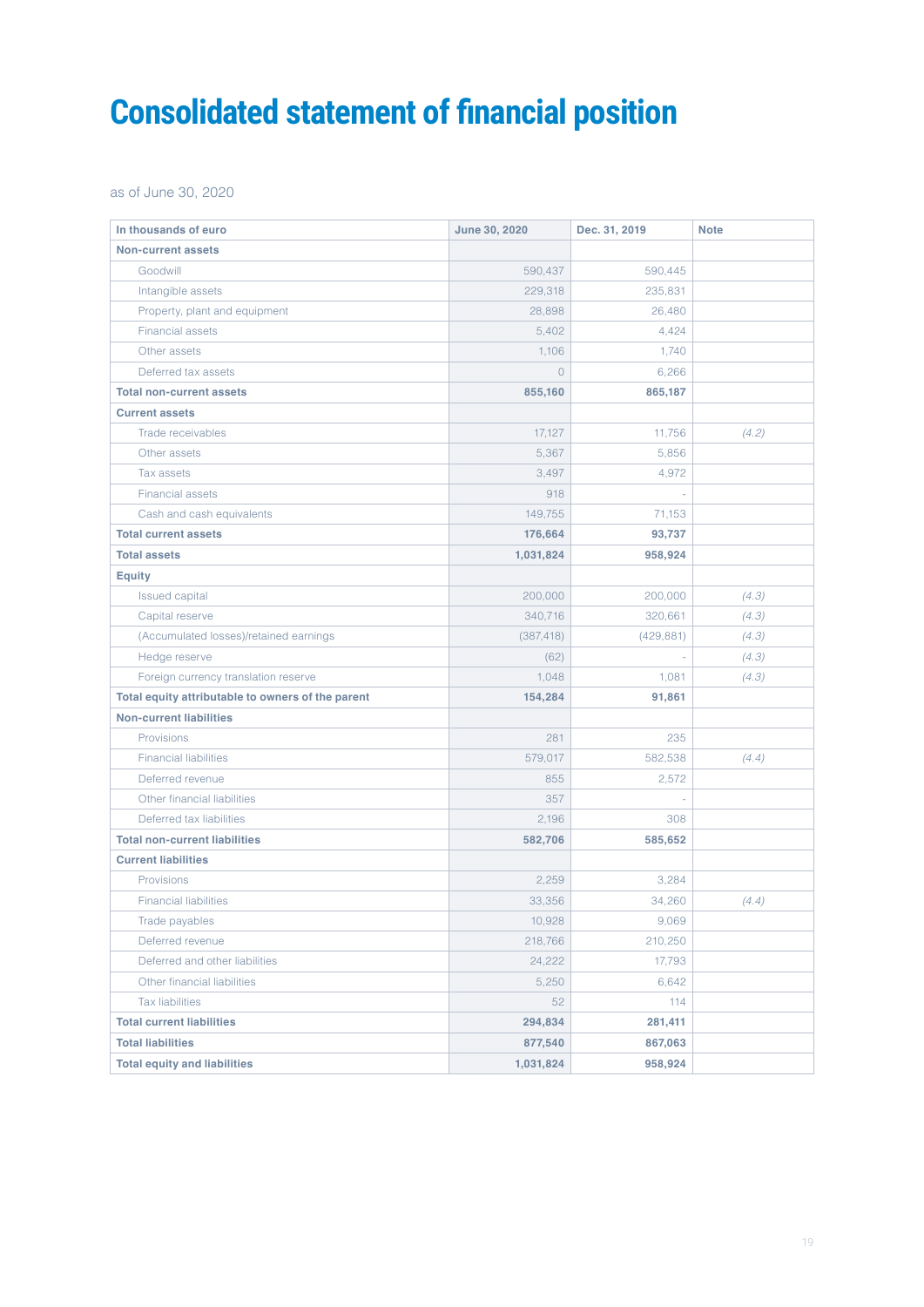# <span id="page-19-0"></span>**Consolidated statement of cash flows**

from January 1 to June 30, 2020

| In thousands of euro                                                          | Jan. 1 - June 30,<br>2020 | Jan. $1 -$ June 30,<br>2019 | <b>Note</b> |
|-------------------------------------------------------------------------------|---------------------------|-----------------------------|-------------|
| <b>Cash flows from operating activities</b>                                   |                           |                             |             |
| Profit before taxation <sup>19</sup>                                          | 69,692                    | 69,752                      |             |
| Depreciation, amortization and impairment of non-current assets <sup>19</sup> | 19,322                    | 17,906                      |             |
| (Gain)/loss from the sale of property, plant and equipment                    | 3                         |                             |             |
| Increase/(decrease) in provisions                                             | (978)                     | (137)                       |             |
| Non-operating foreign exchange (gains)/losses                                 | (3,301)                   | 2,897                       |             |
| Expenses for share-based compensation                                         | 20,412                    | 900                         |             |
| Net finance costs <sup>19</sup>                                               | 13,356                    | 17,073                      |             |
| Change in deferred revenue                                                    | 6,800                     | (41, 529)                   |             |
| Changes in other net working capital <sup>19</sup>                            | 2,386                     | (3,888)                     |             |
| Income taxes paid                                                             | (17,666)                  | (10, 262)                   |             |
| Interest received/(paid)                                                      | (34)                      | (18)                        |             |
| Net cash from operating activities                                            | 109,990                   | 52,694                      |             |
| Cash flows from investing activities                                          |                           |                             |             |
| Capital expenditure for property, plant and equipment and in-                 |                           |                             |             |
| tangible assets                                                               | (15,095)                  | (7,926)                     |             |
| Payments for the acquisition of non-current financial assets                  | (51)                      |                             |             |
| Interest received                                                             | 151                       | 251                         |             |
| Net cash used in investing activities                                         | (14, 995)                 | (7,675)                     |             |
| <b>Cash flows from financing activities</b>                                   |                           |                             |             |
| Repayments of borrowings                                                      | $\circ$                   | (52, 461)                   |             |
| Payments for the capital element of lease liabilities                         | (1,757)                   | (2,370)                     |             |
| Interest paid for borrowings and lease liabilities                            | (13,636)                  | (26, 280)                   | (4.4)       |
| Proceeds/(payments) from the settlement of derivatives                        | $\bigcap$                 | (64)                        |             |
| Net cash used in financing activities                                         | (15, 393)                 | (81, 175)                   |             |
| Net change in cash and cash equivalents                                       | 79,603                    | (36, 156)                   |             |
| Net foreign exchange rate difference                                          | (531)                     | 388                         |             |
| Net change from cash risk provisioning                                        | (471)                     | 844                         |             |
| Internal combinations and transfers                                           | $\bigcap$                 | 3,768                       |             |
| Cash and cash equivalents at beginning of period                              | 71,153                    | 79,939                      |             |
| Cash and cash equivalents at end of period                                    | 149,755                   | 48,783                      |             |

<sup>19</sup> Presentation changed compared with prior year. See note 2d in the consolidated financial statements of TeamViewer AG for the fiscal year 2019.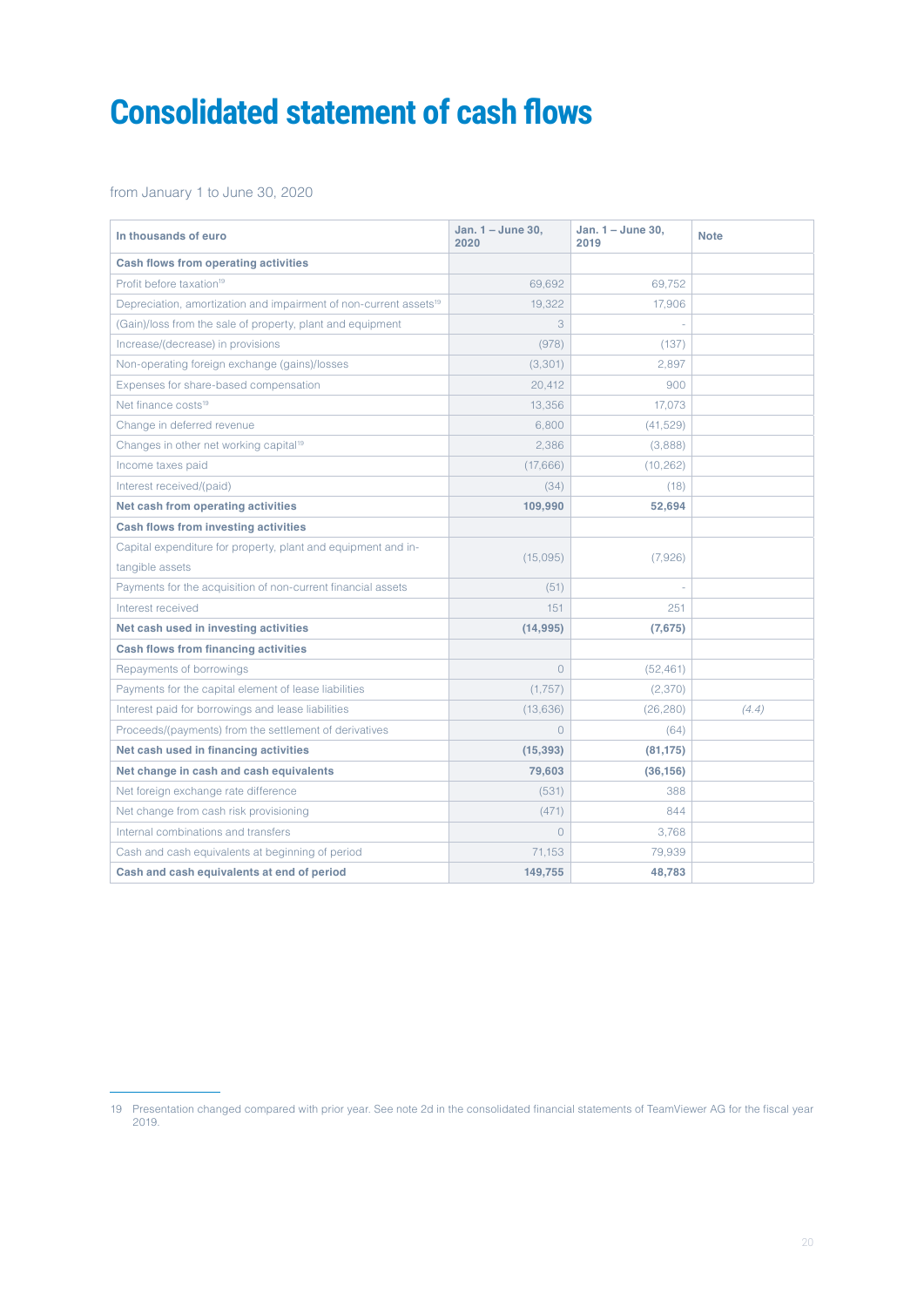# <span id="page-20-0"></span>**Consolidated statement of changes in equity**

from January 1 to June 30, 2020

| In thousands of euro                         | <b>Issued capital</b> | <b>Capital reserve</b> | (Accumulated<br>losses)/retained<br>earnings | <b>Hedge reserve</b> | <b>Foreign currency</b><br>translation reserve | <b>Total equity</b> | <b>Note</b> |
|----------------------------------------------|-----------------------|------------------------|----------------------------------------------|----------------------|------------------------------------------------|---------------------|-------------|
| <b>Balance at January 1, 2020</b>            | 200,000 <sup>20</sup> | 320,66120              | (429, 881)                                   |                      | 1,081                                          | 91,861              |             |
| Profit/(loss) for the period                 |                       |                        | 42,463                                       |                      |                                                | 42,463              |             |
| Other comprehensive income for<br>the period |                       |                        |                                              | (62)                 | (33)                                           | (95)                |             |
| Share-based compensation                     |                       | 20,055                 |                                              |                      | ۰                                              | 20,055              | (5.1)       |
| Balance at June 30, 2020                     | 200,000               | 340,716                | (387, 418)                                   | (62)                 | 1,048                                          | 154,284             |             |

| <b>Balance at January 1, 2019</b>            | 25 | 116,312 | (332, 876) | (14) |     | (216, 548) |  |
|----------------------------------------------|----|---------|------------|------|-----|------------|--|
| Profit/(loss) for the period                 |    |         | 45,722     |      |     | 45,722     |  |
| Other comprehensive income for<br>the period |    |         |            |      |     | 13         |  |
| Share-based compensation                     |    | 900     |            |      |     | 900        |  |
| Shareholder contribution                     |    | 8,678   | (889)      |      | 889 | 8,678      |  |
| <b>Balance at June 30, 2019</b>              | 25 | 125,890 | (288, 043) | (12) | 903 | (161, 237) |  |

<sup>20</sup> For more information on the changes in issued capital and the capital reserve in the second half of 2019, please refer to the corresponding disclosures in the consolidated financial statements of TeamViewer AG for the f year 2019.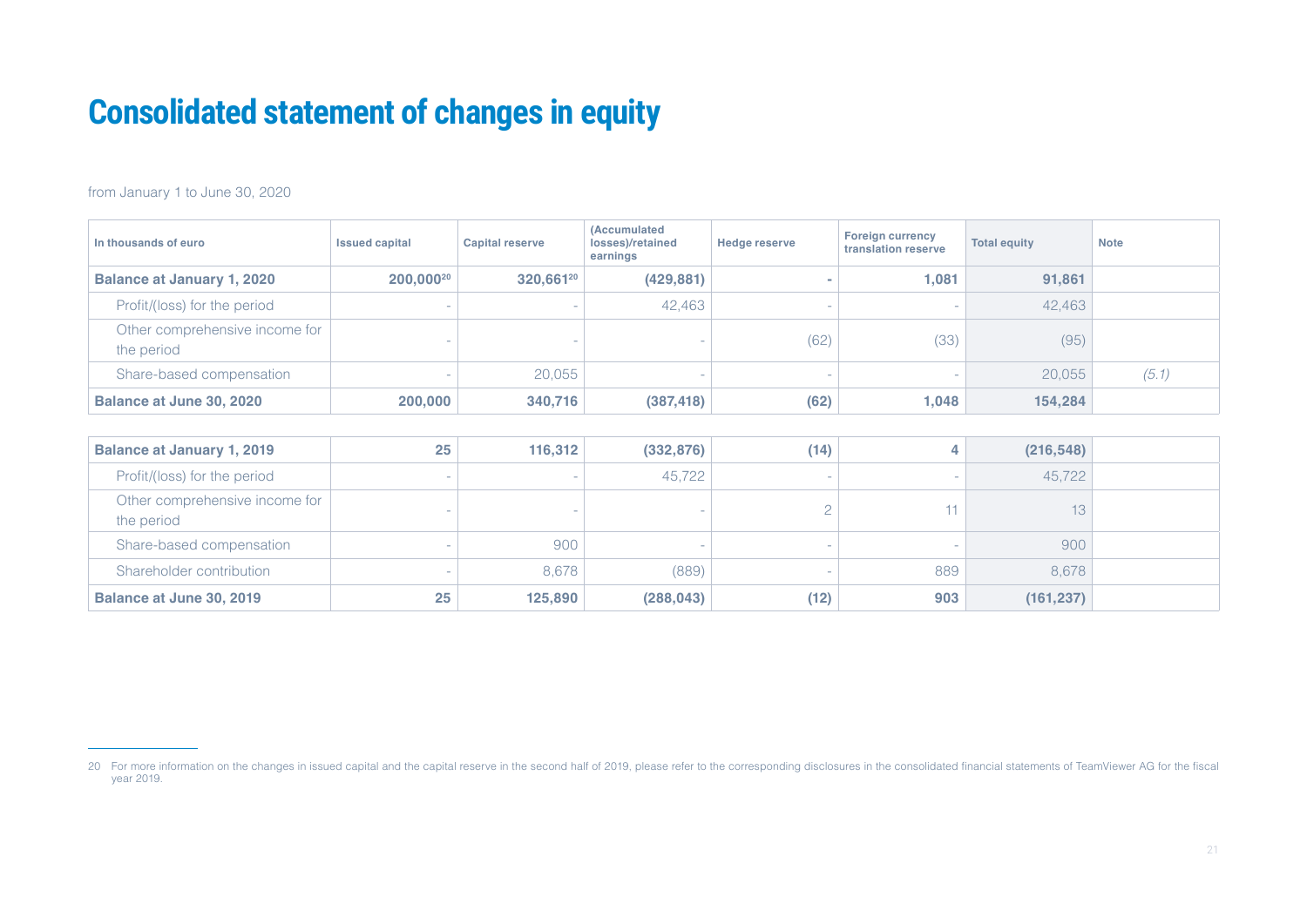# <span id="page-21-0"></span>**Notes to the condensed consolidated interim financial statements**

## **1 General information**

TeamViewer AG is a listed stock corporation headquartered in Göppingen, Germany. The Company is entered in the commercial register of the Ulm Local Court under the number HRB 738852. TeamViewer AG, Göppingen, is the parent company of the TeamViewer Group (hereinafter also referred to as "TeamViewer AG" or the "Group").

The condensed and unaudited consolidated interim financial statements of TeamViewer AG as of June 30, 2020 are in conformity with the International Financial Reporting Standards (IFRSs) as adopted by the EU. These condensed consolidated interim financial statements have been reviewed by Ernst & Young GmbH Wirtschaftsprüfungsgesellschaft, Stuttgart, taking account of IAS 34 "Interim Financial Reporting" in conjunction with IAS 1 "Presentation of Financial Statements". For more information, please refer to page 38 (REVIEW Report). The condensed consolidated interim financial statements do not contain all of the information and disclosures required for a set of consolidated financial statements prepared as of the end of a fiscal year and must therefore be read in conjunction with the consolidated financial statements for the year ended December 31, 2019.

#### **Estimates and judgments in response to the COVID-19 pandemic**

Estimates and judgments may have an impact on the amounts recognized for assets and liabilities at the reporting date and on the income and expenses recorded for the reporting period. Since the global consequences of the COVID-19 pandemic are unpredictable at present, these estimates and judgments are subject to increased uncertainty. The actual amounts realized may differ from the estimates and judgments; variances may have a material impact on the interim financial statements.

Any updates to the estimates and judgments took into account the information available on expected economic developments, in particular with regard to the valuation of the receivables and the assessment of the existence of a contract within the meaning of IFRS 15 when the contract is concluded.

## **2 Accounting policies**

The same accounting principles and accounting policies were applied as in the consolidated financial statements for the year ended December 31, 2019.

As of June 30, 2020, income tax expense was determined by applying the effective tax rate expected for the full year.

### **Accounting standards applied for the first time in the current fiscal year**

- ‣ Amendments and References to the Conceptual Framework in IFRS Standards
- ‣ Amendments to IFRS 3 Business Combinations
- Amendments to IAS 1 and IAS  $8 -$  Definition of Material
- ‣ IBOR reform phase 1 amendments to IFRS 9, IAS 39, and IFRS 7

Notes to the condensed consolidated interim financial statements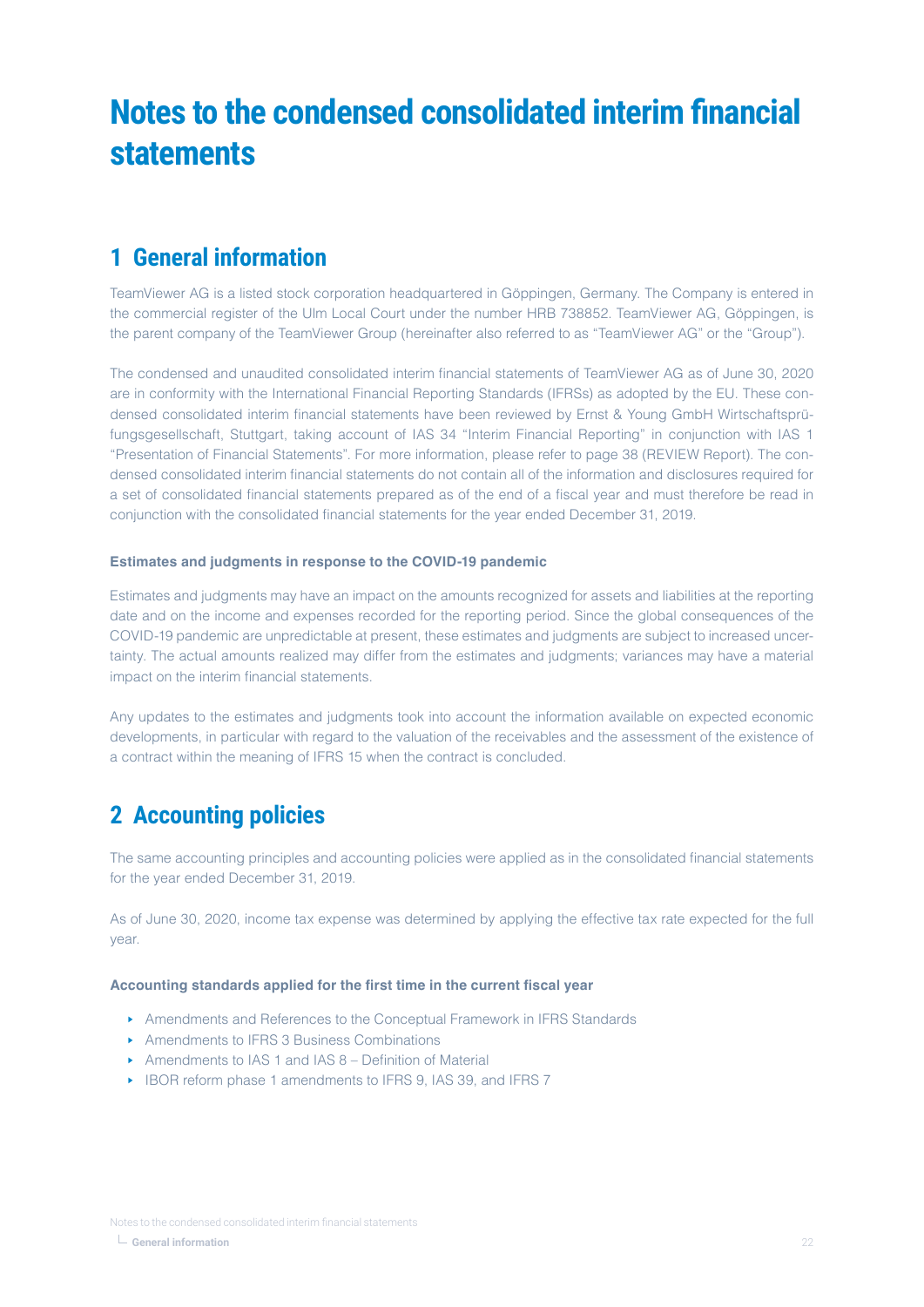The first-time application of the accounting standards listed in the table had no, or no material, effect on the presentation of the assets and liabilities, financial position and financial performance.

### **IFRSs published but not yet endorsed by the EU and not yet adopted by the Group**

In the second quarter of 2020, the International Accounting Standards Board published an amendment to IFRS 16 ("Covid-19-Related Rent Concessions"), which is intended to grant lessees a practical expedient in the accounting treatment of rent concessions resulting from the COVID-19 pandemic. At present, this amendment is not yet applicable in the European Union.

The condensed consolidated interim financial statements are prepared in euro.

The following significant exchange rates changed as follows:

| Spot exchange rate |                 |               |               |  |  |
|--------------------|-----------------|---------------|---------------|--|--|
| <b>Currency</b>    | <b>ISO Code</b> | June 30, 2020 | Dec. 31, 2019 |  |  |
| U.S. dollar        | <b>USD</b>      | 1.12          | 1.12          |  |  |
| Pound sterling     | <b>GBP</b>      | 0.91          | 0.85          |  |  |
| Australian dollar  | <b>AUD</b>      | 1.63          | 1.60          |  |  |
| Armenian dram      | <b>AMD</b>      | 540.44        | 537.26        |  |  |
| Japanese yen       | <b>JPY</b>      | 120.66        | 121.94        |  |  |
| Indian rupee       | <b>INR</b>      | 84.62         | 80.19         |  |  |
| Singapore dollar   | <b>SGD</b>      | 1.56          | 1.51          |  |  |
| Chinese yuan       | <b>CNY</b>      | 7.92          | 7.82          |  |  |

The following table shows the half-yearly average exchange rates for the most significant currencies, which are used for the translation of cash receipts and cash payments as well as income and expenses of foreign operations into the reporting currency:

| Average exchange rates |                 | Average rate                | Average rate                |
|------------------------|-----------------|-----------------------------|-----------------------------|
| <b>Currency</b>        | <b>ISO Code</b> | Jan. $1 -$ June 30,<br>2020 | Jan. $1 -$ June 30,<br>2019 |
| U.S. dollar            | <b>USD</b>      | 1.10                        | 1.13                        |
| Pound sterling         | <b>GBP</b>      | 0.87                        | 0.87                        |
| Australian dollar      | <b>AUD</b>      | 1.68                        | 1.60                        |
| Armenian dram          | <b>AMD</b>      | 532.61                      | 547.07                      |
| Japanese yen           | <b>JPY</b>      | 119.21                      | 124.29                      |
| Indian rupee           | <b>INR</b>      | 81.68                       | 79.12                       |
| Singapore dollar       | <b>SGD</b>      | 1.54                        | 1.54                        |
| Chinese yuan           | <b>CNY</b>      | 7.75                        | 7.67                        |

Due to rounding, numbers may not add up precisely to the totals provided and percentages presented may not precisely reflect the figures to which they relate.

**Accounting policies**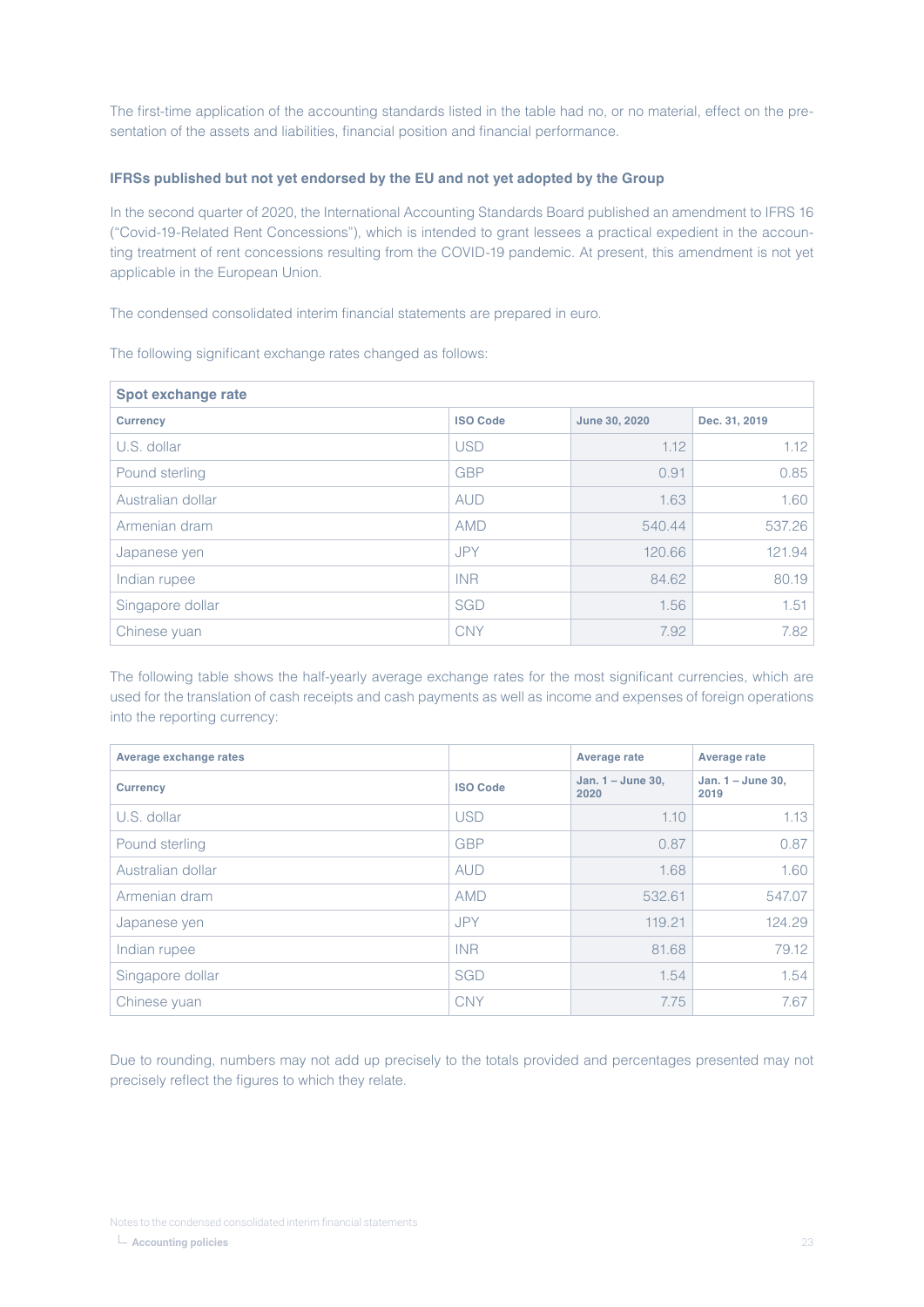# <span id="page-23-0"></span>**3 Basis of consolidation**

There were no changes in the basis of consolidation compared with December 31, 2019.

# **4 Selected notes to the consolidated statement of profit or loss and other comprehensive income**

## 4.1 Revenue

Revenue in the second quarter was generated in the regions listed below:

| <b>Revenue by region</b> |                        |                        |  |  |  |
|--------------------------|------------------------|------------------------|--|--|--|
| In thousands of euro     | Apr. 1 – June 30, 2020 | Apr. 1 – June 30, 2019 |  |  |  |
| <b>EMEA</b>              | 63,088                 | 53,832                 |  |  |  |
| AMERICAS                 | 37,171                 | 29,115                 |  |  |  |
| <b>APAC</b>              | 14.471                 | 11,576                 |  |  |  |
| <b>Total revenue</b>     | 114,729                | 94,523                 |  |  |  |

| Revenue by license type based on the development of deferred revenue |                         |                           |                 |               |  |
|----------------------------------------------------------------------|-------------------------|---------------------------|-----------------|---------------|--|
| In thousands of euro                                                 | April 1 - June 30, 2020 |                           |                 |               |  |
|                                                                      | As of April 1           | <b>Additions/billings</b> | Release/revenue | As of June 30 |  |
| Perpetual licenses                                                   | 31.445                  |                           | (13,103)        | 18,342        |  |
| Subscription licenses                                                | 185.499                 | 105.949                   | (90,169)        | 201.279       |  |
| Development of item from the<br>statement of financial posi-<br>tion | 216,944                 | 105.949                   | (103, 272)      | 219,621       |  |
| Other                                                                | n/a                     |                           | (11, 457)       | n/a           |  |
| <b>Effect on profit or loss</b>                                      | n/a                     | 105,949                   | (114, 729)      | n/a           |  |

| In thousands of euro                                                 | April 1 - June 30, 2019 |                           |                 |               |  |
|----------------------------------------------------------------------|-------------------------|---------------------------|-----------------|---------------|--|
|                                                                      | As of April 1           | <b>Additions/billings</b> | Release/revenue | As of June 30 |  |
| Perpetual licenses                                                   | 140,923                 | 560                       | (32,651)        | 108,831       |  |
| Subscription licenses                                                | 121,234                 | 7.576                     | (63,707)        | 131,104       |  |
| Development of item from the<br>statement of financial posi-<br>tion | 262,158                 | 74,136                    | (96, 358)       | 239,936       |  |
| Other                                                                | n/a                     | (1,053)                   | 1,835           | n/a           |  |
| <b>Effect on profit or loss</b>                                      | n/a                     | 73,083                    | (94, 523)       | n/a           |  |

Notes to the condensed consolidated interim financial statements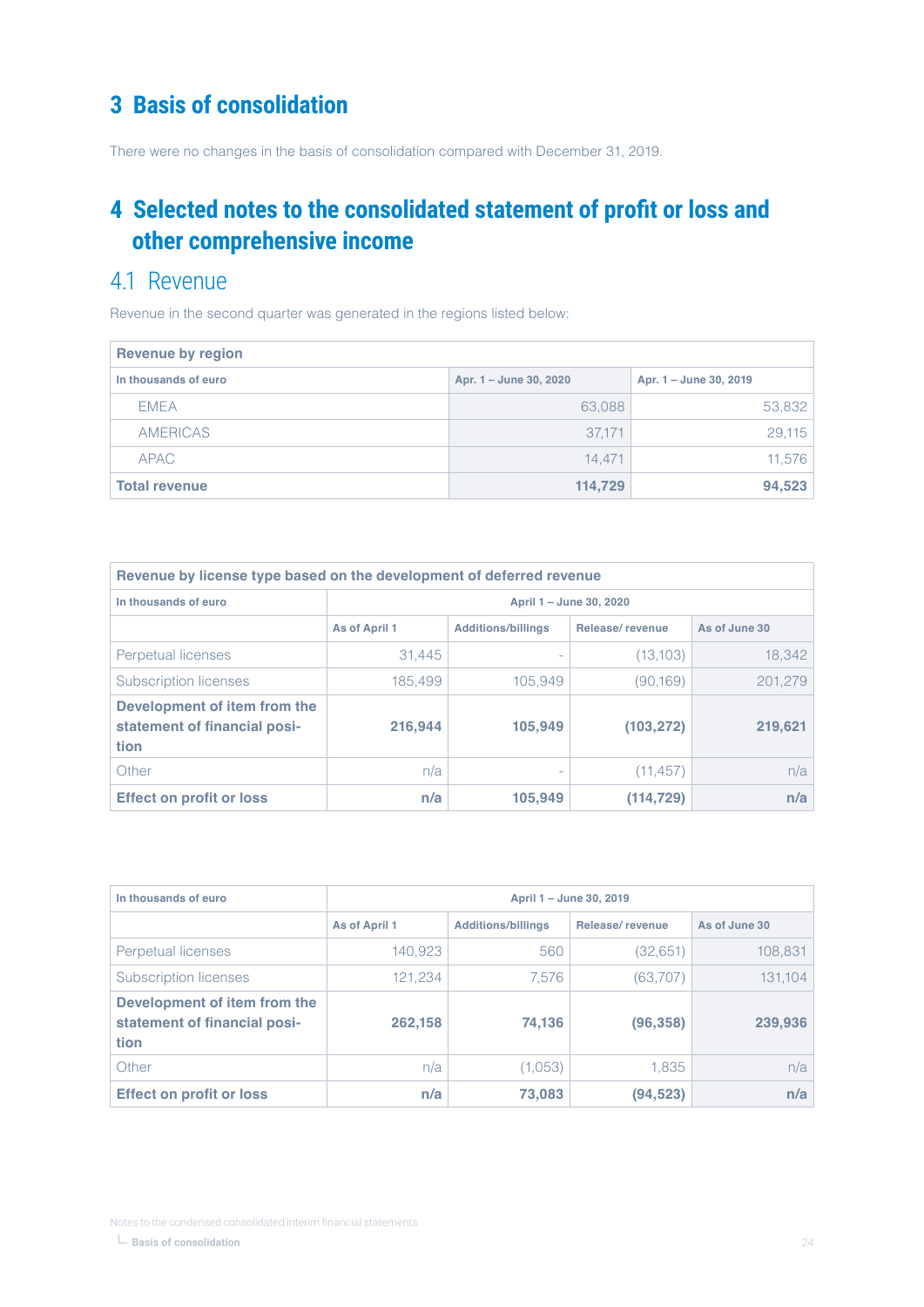Revenue in the first half of the year was generated in the regions listed below:

| <b>Revenue by region</b> |                        |                        |  |  |  |
|--------------------------|------------------------|------------------------|--|--|--|
| In thousands of euro     | Jan. 1 - June 30, 2020 | Jan. 1 - June 30, 2019 |  |  |  |
| <b>EMEA</b>              | 119,475                | 103,092                |  |  |  |
| <b>AMERICAS</b>          | 70.446                 | 56,183                 |  |  |  |
| <b>APAC</b>              | 27,526                 | 21,961                 |  |  |  |
| <b>Total revenue</b>     | 217,446                | 181,236                |  |  |  |

The Group lifted its revenue from EUR 181.2 million to EUR 217.4 million. This increase is mainly attributable to billings growth, which is recognized in revenue over the underlying period in which the service is rendered.

| Revenue by license type based on the development of deferred revenue |                        |                                                               |            |         |  |  |  |
|----------------------------------------------------------------------|------------------------|---------------------------------------------------------------|------------|---------|--|--|--|
| In thousands of euro                                                 | Jan. 1 - June 30, 2020 |                                                               |            |         |  |  |  |
|                                                                      | As of Jan. 1           | Release/revenue<br>As of June 30<br><b>Additions/billings</b> |            |         |  |  |  |
| Perpetual licenses                                                   | 48.863                 | 99                                                            | (30,619)   | 18,342  |  |  |  |
| Subscription licenses                                                | 163,959                | 225.594                                                       | (188, 274) | 201,279 |  |  |  |
| Development of item from the<br>statement of financial posi-<br>tion | 212.822                | 225.693                                                       | (218, 893) | 219,621 |  |  |  |
| Other                                                                | n/a                    |                                                               | 1.447      | n/a     |  |  |  |
| <b>Effect on profit or loss</b>                                      | n/a                    | 225,693                                                       | (217, 446) | n/a     |  |  |  |

| In thousands of euro                                                 | Jan. 1 - June 30, 2019 |                           |                 |               |  |  |
|----------------------------------------------------------------------|------------------------|---------------------------|-----------------|---------------|--|--|
|                                                                      | As of Jan. 1           | <b>Additions/billings</b> | Release/revenue | As of June 30 |  |  |
| Perpetual licenses                                                   | 173,390                | 1.024                     | (65, 582)       | 108,831       |  |  |
| <b>Subscription licenses</b>                                         | 107.246                | 141,846                   | (117,988)       | 131,104       |  |  |
| Development of item from the<br>statement of financial posi-<br>tion | 280,636                | 142,870                   | (183, 570)      | 239,936       |  |  |
| Other                                                                | n/a                    | (1,230)                   | 2.334           | n/a           |  |  |
| <b>Effect on profit or loss</b>                                      | n/a                    | 141,640                   | (181, 236)      | n/a           |  |  |

In general, the Group grants its customers a payment term of 14 days after the purchase date. The purchase date is usually also the invoice date. The sales representatives are allowed to extend the payment term within a set framework.

Notes to the condensed consolidated interim financial statements

**Selected notes to the consolidated statement of profit or loss and other comprehensive income**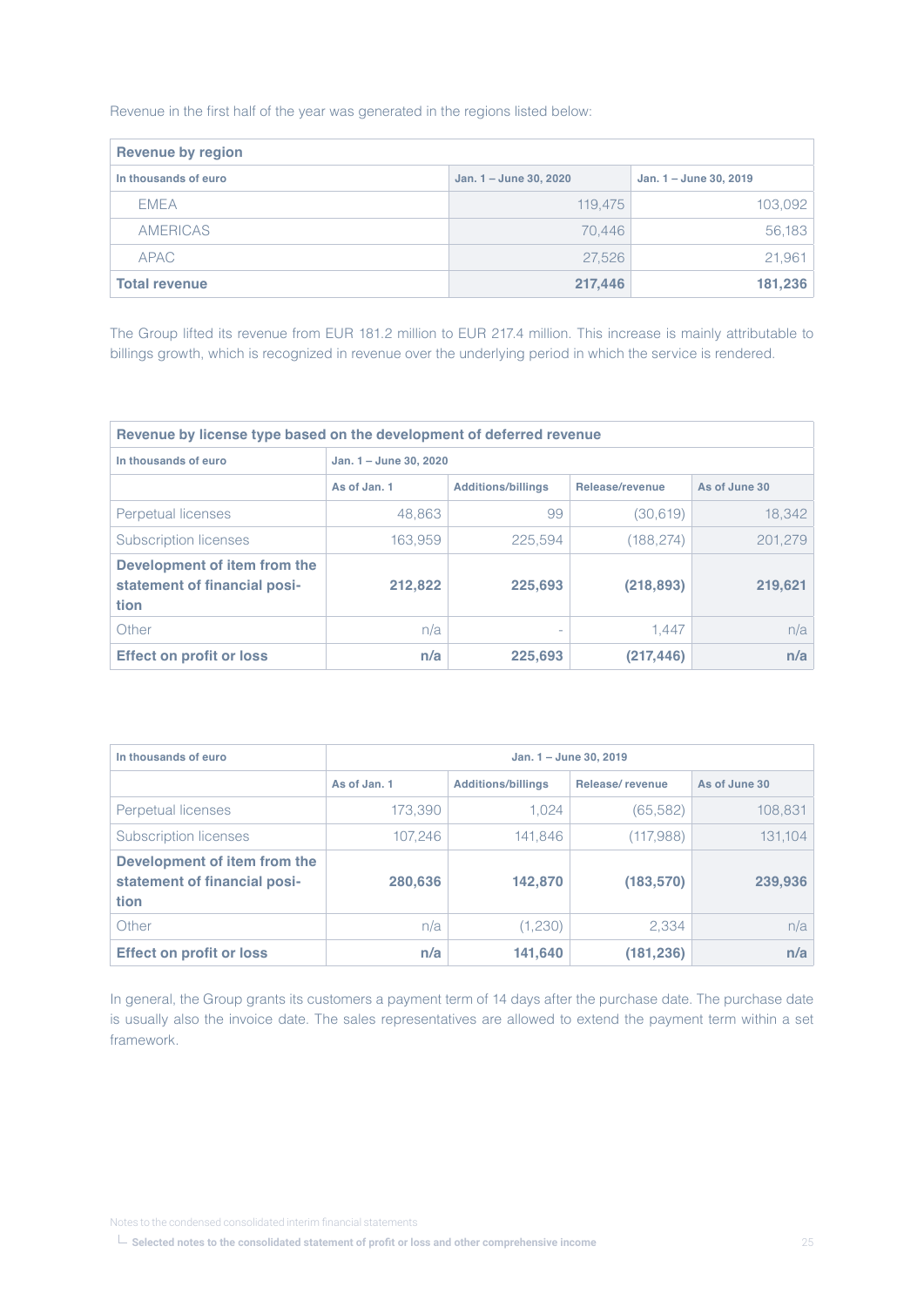## 4.2 Trade receivables

The Group only has current trade receivables. Current trade receivables presented on a gross basis including receivables older than 120 days are as follows:

| <b>Trade receivables aging</b>        |               |               |  |  |  |
|---------------------------------------|---------------|---------------|--|--|--|
| In thousands of euro                  | June 30, 2020 | Dec. 31, 2019 |  |  |  |
| Neither past due nor impaired         | 346           | 450           |  |  |  |
| Past due and impaired                 |               |               |  |  |  |
| 1-30 days past due                    | 12,384        | 11,389        |  |  |  |
| 31-60 days past due                   | 4,304         | 2,852         |  |  |  |
| 61-90 days past due                   | 3.397         | 2,554         |  |  |  |
| 91-120 days past due                  | 3,091         | 1,708         |  |  |  |
| More than 120 days past due           | 13,327        | 11,238        |  |  |  |
| <b>Total trade receivables, gross</b> | 36,849        | 30,194        |  |  |  |

Total trade receivables included receivables from related parties in the amount of EUR 31 thousand as of June 30, 2020 (December 31, 2019: EUR 301 thousand).

The loss allowance on the Company's current trade receivables developed as follows as of June 30, 2020:

| Development of loss allowance on trade receivables |                          |               |  |  |  |
|----------------------------------------------------|--------------------------|---------------|--|--|--|
| In thousands of euro                               | June 30, 2020            | Dec. 31, 2019 |  |  |  |
| Loss allowance as of beginning of fiscal year      | (18, 438)                | (9,560)       |  |  |  |
| Release/(addition)                                 | (8, 495)                 | (15, 489)     |  |  |  |
| Utilization                                        | 7.211                    | 6,162         |  |  |  |
| Contribution of foreign entities                   | $\overline{\phantom{a}}$ | 472           |  |  |  |
| Other                                              |                          | (24)          |  |  |  |
| Total loss allowance as of half year end           | (19, 722)                | (18, 438)     |  |  |  |

The loss allowance for trade receivables rose to EUR 19,722 thousand as of June 30, 2020 (December 31, 2019: EUR 18,438 thousand) mainly due to the increase in trade receivables and higher expected credit losses. Overdue trade receivables are subject to enforcement activities. Trade receivables are derecognized if they are overdue for more than one year and the receivable is not expected to be recovered.

Information about the Group's exposure to credit and market risks for trade receivables is included in Note 4.5 Financial instruments – Fair values and risk management.

Notes to the condensed consolidated interim financial statements

**Selected notes to the consolidated statement of profit or loss and other comprehensive income**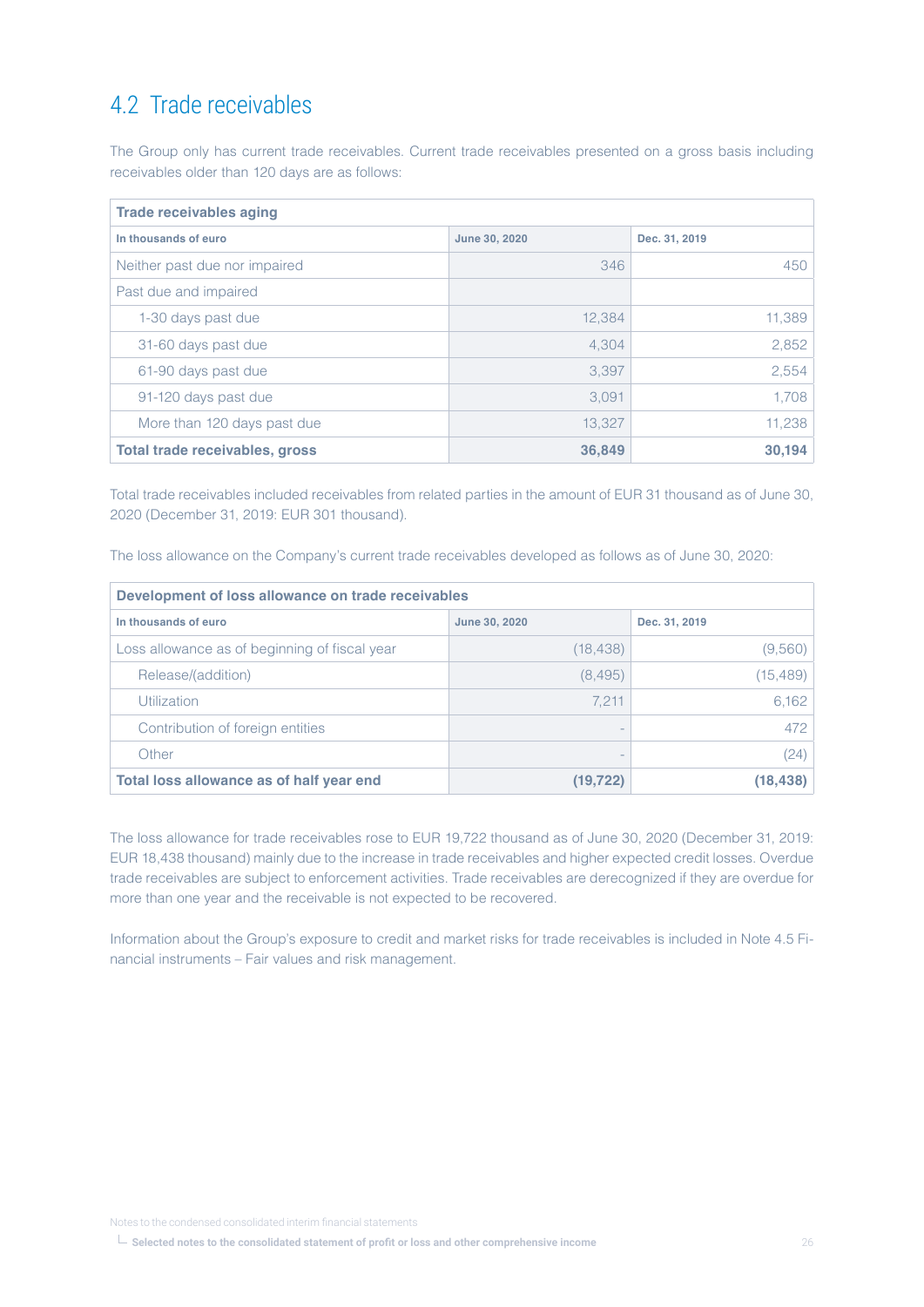# 4.3 Equity

| <b>Equity</b>                          |               |               |  |  |  |
|----------------------------------------|---------------|---------------|--|--|--|
| In thousands of euro                   | June 30, 2020 | Dec. 31, 2019 |  |  |  |
| Issued capital                         | 200,000       | 200,000       |  |  |  |
| Capital reserve                        | 340,716       | 320,661       |  |  |  |
| (Accumulated losses)/retained earnings | (387, 418)    | (429,881)     |  |  |  |
| Cash flow hedges                       | (62)          |               |  |  |  |
| Foreign currency translation reserve   | 1.048         | 1,081         |  |  |  |
| <b>Total equity</b>                    | 154,284       | 91,861        |  |  |  |

Equity rose from EUR 91.9 million in the first half of 2020 to EUR 154.3 million. The increase of EUR 62.4 million is largely attributable to the net profit for the period and the increase in the capital reserve of EUR 20.1 million arising from the recognition of share-based compensation in the statement of profit or loss.

# 4.4 Financial liabilities

### **Terms and repayment structure of the syndicated loans**

The following table shows the terms, conditions and carrying amounts of the Group's interest-bearing liabilities for the syndicated loans:

| <b>Interest-bearing liabilities</b>            |                 |                            |                         |                                  |                          |
|------------------------------------------------|-----------------|----------------------------|-------------------------|----------------------------------|--------------------------|
|                                                |                 |                            |                         |                                  | June 30, 2020            |
| In thousands of euro                           | <b>Currency</b> | Nominal inter-<br>est rate | <b>Year of maturity</b> | <b>Principal</b><br>amount (EUR) | Carrying<br>amount (EUR) |
| Syndicated Ioan USD                            | <b>USD</b>      | 3.57%                      | 2024                    | 401.857                          | 397.258                  |
| Syndicated Ioan EUR                            | <b>EUR</b>      | 2.25%                      | 2024                    | 125,000                          | 123,580                  |
| Syndicated Ioan GBP                            | <b>GBP</b>      | 3.20%                      | 2024                    | 72.967                           | 72,136                   |
| Syndicated loan – revolving<br>credit facility | Various         | <b>Various</b>             | 2024                    |                                  | (371)                    |
| <b>Total interest-bearing liabili-</b><br>ties |                 |                            |                         | 599,825                          | 592,603                  |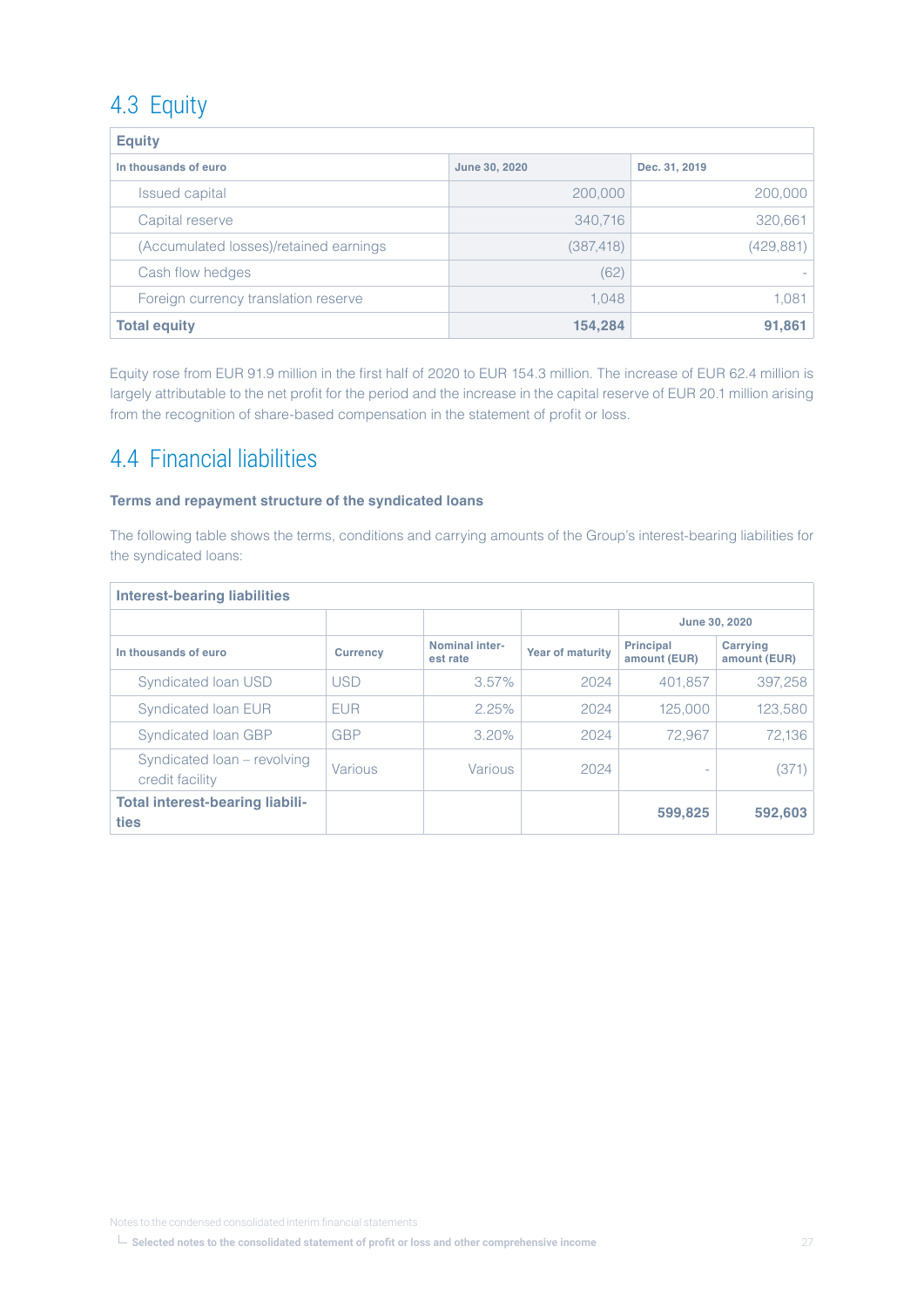| <b>Interest-bearing liabilities</b>            |                 |                                   |                         |                                  |                          |
|------------------------------------------------|-----------------|-----------------------------------|-------------------------|----------------------------------|--------------------------|
|                                                |                 |                                   |                         | Dec. 31, 2019                    |                          |
| In thousands of euro                           | <b>Currency</b> | <b>Nominal inter-</b><br>est rate | <b>Year of maturity</b> | <b>Principal</b><br>amount (EUR) | Carrying<br>amount (EUR) |
| Syndicated Ioan USD                            | <b>USD</b>      | 4.81%                             | 2024                    | 400.570                          | 395.442                  |
| Syndicated Ioan EUR                            | <b>EUR</b>      | 2.50%                             | 2024                    | 125,000                          | 123.404                  |
| Syndicated Ioan GBP                            | <b>GBP</b>      | 3.58%                             | 2024                    | 78.253                           | 77.252                   |
| Syndicated loan – revolving<br>credit facility | Various         | Various                           | 2024                    | $\overline{\phantom{a}}$         | (415)                    |
| Total interest-bearing liabili-<br>ties        |                 |                                   |                         | 603,823                          | 595.683                  |

# 4.5 Financial instruments – Fair values and risk management **4.5.(a) Accounting classifications and fair values**

All assets and liabilities for which a fair value is calculated or presented are categorized as follows:

- ‣ Level 1: quoted prices in active markets for identical assets or liabilities.
- ‣ Level 2: inputs other than quoted prices included in Level 1 that are observable for the asset or liability, either directly or indirectly.
- ‣ Level 3: inputs for the asset or liability that are not based on observable market data.

The following table shows the carrying amounts and fair values of financial assets and financial liabilities, including their levels in the fair value hierarchy.

Notes to the condensed consolidated interim financial statements

**Selected notes to the consolidated statement of profit or loss and other comprehensive income**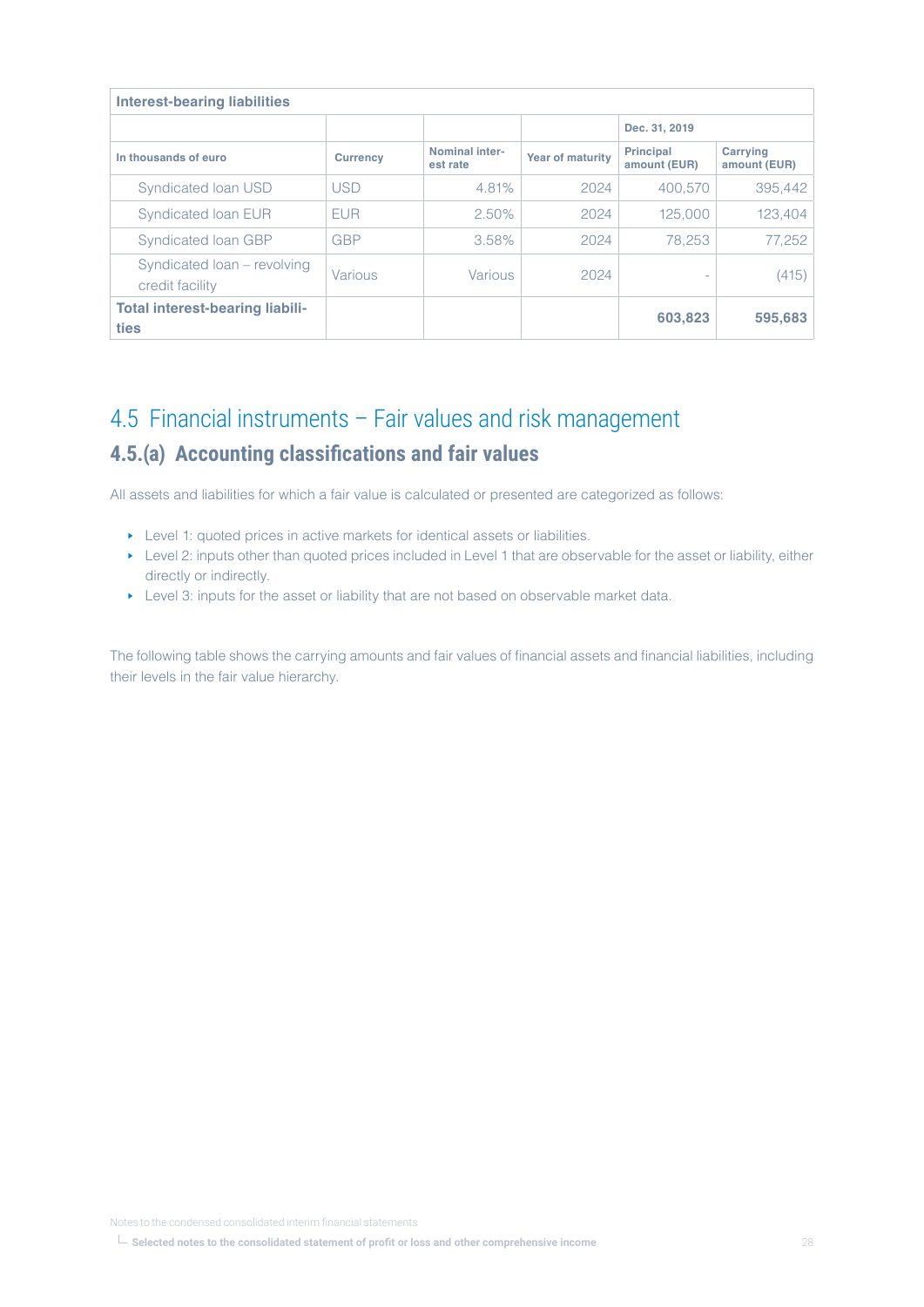| <b>Carrying amount and fair value level</b>                      |                                                |                          |         |                   |                |  |  |
|------------------------------------------------------------------|------------------------------------------------|--------------------------|---------|-------------------|----------------|--|--|
| June 30, 2020                                                    |                                                |                          |         |                   |                |  |  |
| In thousands of euro                                             | <b>Carrying amount</b>                         | <b>Fair value level</b>  |         |                   |                |  |  |
| <b>Classification in accordance with</b><br><b>IFRS 9</b>        | <b>Fair value</b><br>through profit<br>or loss | <b>Amortized cost</b>    | Total   | <b>Fair value</b> | Level          |  |  |
| Financial assets                                                 | $1,559*$                                       | $\overline{\phantom{a}}$ | 1,559   | 1,559             | $\overline{c}$ |  |  |
| Total financial assets measu-<br>red at fair value               | $1,559*$                                       |                          | 1,559   |                   |                |  |  |
| Trade receivables                                                | $\bar{ }$                                      | 17,127                   | 17,127  | 17,127            | $\overline{c}$ |  |  |
| Cash and cash equivalents                                        | $\overline{\phantom{a}}$                       | 149,755                  | 149,755 | 149,755           | $\overline{2}$ |  |  |
| Other financial assets                                           | $\overline{\phantom{a}}$                       | 4,760                    | 4,760   | 4,760             | $\overline{c}$ |  |  |
| <b>Total financial assets not</b><br>measured at fair value      |                                                | 171,642                  | 171,642 |                   |                |  |  |
| Trade payables                                                   | $\overline{\phantom{a}}$                       | 10,928                   | 10,928  | 10,928            | $\overline{c}$ |  |  |
| Lease liabilities                                                | $\overline{\phantom{a}}$                       | 19,771                   | 19,771  | 19,771            | $\overline{c}$ |  |  |
| <b>Bank loans</b>                                                | ÷,                                             | 592,603                  | 592,603 | 592,603           | $\overline{2}$ |  |  |
| Other financial liabilities                                      | $\overline{\phantom{a}}$                       | 5,607                    | 5,607   | 5,607             | $\overline{2}$ |  |  |
| <b>Total financial liabilities not</b><br>measured at fair value |                                                | 628,909                  | 628,909 |                   |                |  |  |

\*Of this amount, EUR 65 thousand is designated as a cash flow hedge. Changes in value are recognized in other comprehensive income.

Notes to the condensed consolidated interim financial statements

**Selected notes to the consolidated statement of profit or loss and other comprehensive income**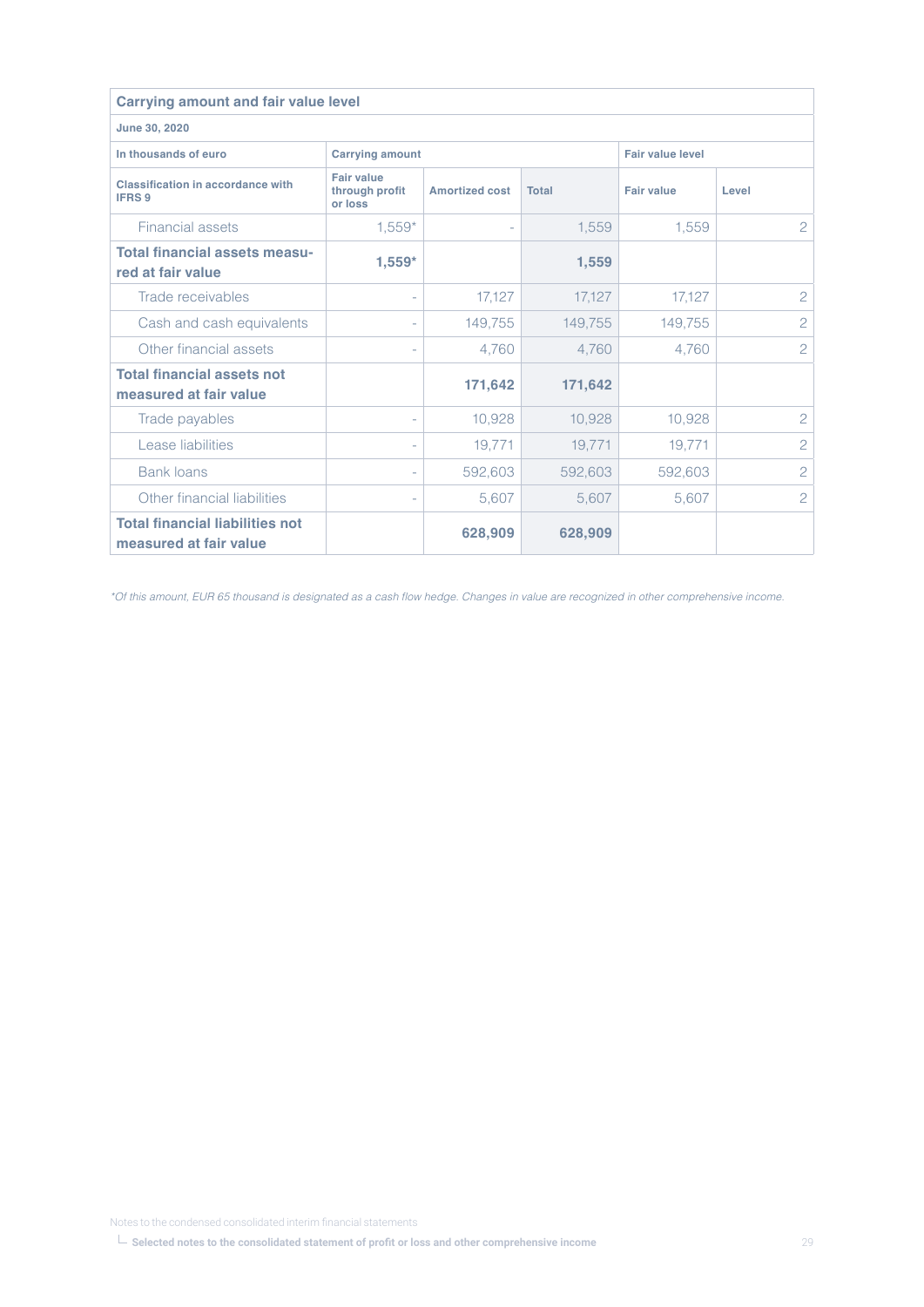| <b>Carrying amount and fair value level</b>                      |                                                |                       |              |                         |                |  |
|------------------------------------------------------------------|------------------------------------------------|-----------------------|--------------|-------------------------|----------------|--|
| Dec. 31, 2019                                                    |                                                |                       |              |                         |                |  |
| In thousands of euro                                             | <b>Carrying amount</b>                         |                       |              | <b>Fair value level</b> |                |  |
| Classification in accordance with<br><b>IFRS 9</b>               | <b>Fair value</b><br>through profit<br>or loss | <b>Amortized cost</b> | <b>Total</b> | <b>Fair value</b>       | Level          |  |
| <b>Financial assets</b>                                          | L.                                             |                       |              |                         |                |  |
| <b>Total financial assets measu-</b><br>red at fair value        | ÷                                              | ٠                     |              |                         |                |  |
| Trade receivables                                                | L,                                             | 11,756                | 11,756       | 11,756                  | $\mathbf{2}$   |  |
| Cash and cash equivalents                                        | $\overline{\phantom{a}}$                       | 71,153                | 71,153       | 71,153                  | $\overline{c}$ |  |
| Loan receivables                                                 | $\overline{\phantom{a}}$                       |                       |              |                         |                |  |
| Other financial assets                                           | $\overline{\phantom{a}}$                       | 4,424                 | 4.424        | 4.424                   | 2              |  |
| <b>Total financial assets not</b><br>measured at<br>fair value   |                                                | 87,333                | 87,333       |                         |                |  |
| Trade payables                                                   | $\overline{\phantom{a}}$                       | 9,069                 | 9.069        | 9.069                   | $\overline{c}$ |  |
| Lease liabilities                                                | $\overline{\phantom{a}}$                       | 21,114                | 21,114       | 21,114                  | $\mathbf{2}$   |  |
| <b>Bank loans</b>                                                | $\overline{\phantom{a}}$                       | 595,683               | 595,683      | 595,683                 | $\overline{c}$ |  |
| Other financial liabilities                                      | $\bar{a}$                                      | 6,642                 | 6,642        | 6,642                   | $\overline{c}$ |  |
| <b>Total financial liabilities not</b><br>measured at fair value |                                                | 632,508               | 632,508      |                         |                |  |

Other financial assets include rent deposits for office space, in particular for the Group's new headquarters in Göppingen (EUR 4,200 thousand; H1 2019 EUR 4,200 thousand.

## **4.5.(b) Measurement of fair values**

Valuation techniques – The fair values are calculated using standard financial valuation models, based entirely on observable inputs.

The fair values for the derivatives are calculated with an option pricing model in which the most relevant factors are yield curves and, in the case of foreign currency derivatives, realized and expected exchange rate movements.

The fair values of the debt instruments assigned to Level 2 are calculated as the present values of the payments associated with the debts.

Trade receivables, receivables from affiliates, associates and other investments as well as loan receivables, other assets and cash and cash equivalents generally all have current maturities. Therefore, their carrying amounts approximate their fair values on the reporting date.

Trade payables, liabilities due and other non-financial liabilities also generally have current maturities. Therefore, their carrying amounts approximate their fair values on the reporting date.

There were no transfers between fair value levels in the first half of 2020.

Notes to the condensed consolidated interim financial statements

**Selected notes to the consolidated statement of profit or loss and other comprehensive income**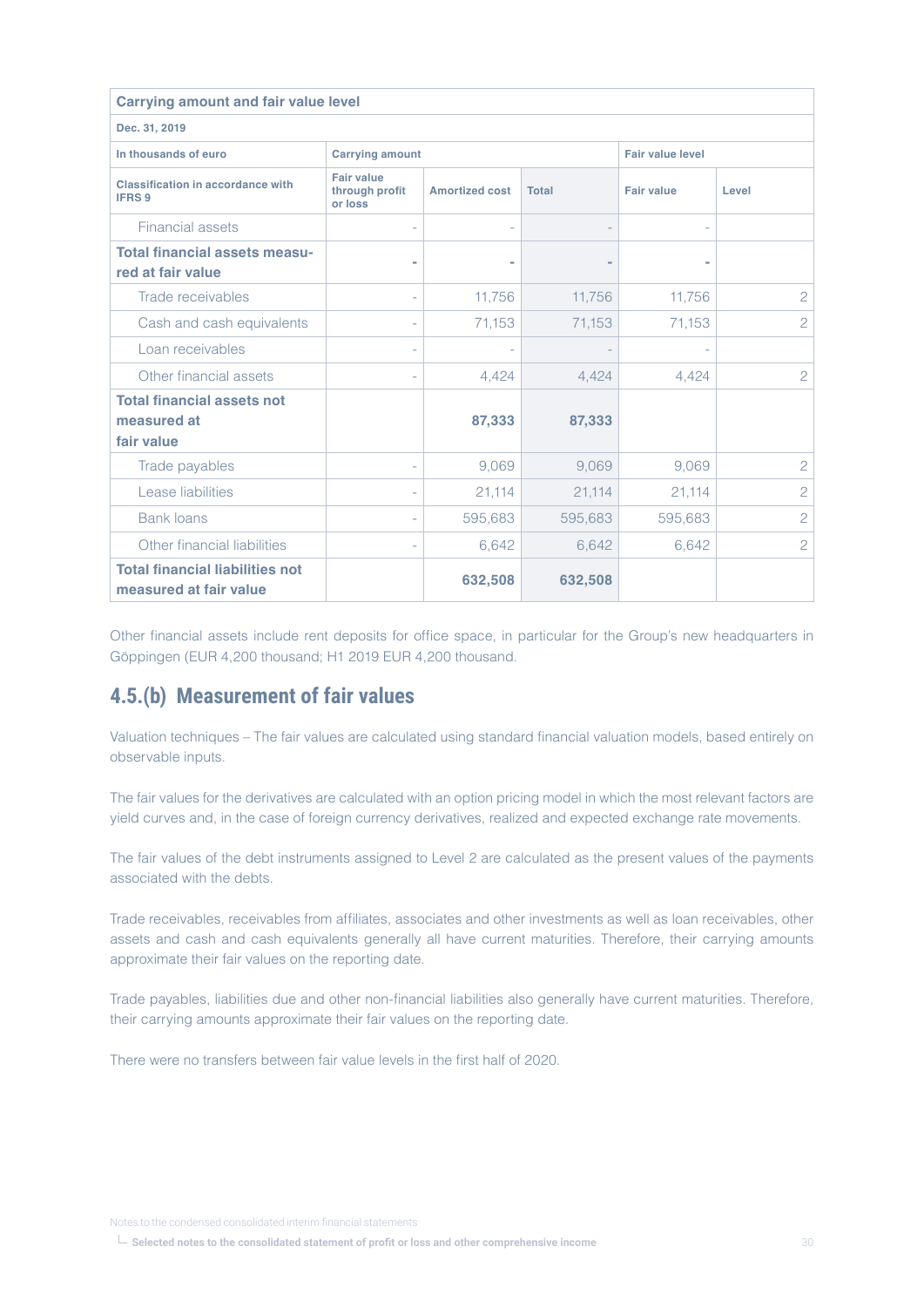## **4.5.(c) Derivatives**

Cash flows in USD are hedged in some cases using foreign exchange caps that will hedge USD 3.35 million per month in 2020 and USD 6.25 million per month in 2021 at a strike price of USD/EUR 1.15. The caps are not designated as hedges.

The Group has entered into an interest rate cap agreement for partial hedging of the USD syndicated loan. This agreement is designated as a cash flow hedge reserve. There is an economic relationship between the hedged item (USD syndicated loan principal of USD 450 million as of June 30, 2020) and the hedging instrument (cap of USD 315 million as of June 30, 2020) since both are inversely related to the 3M USD LIBOR rate with a 0.70 hedge ratio at the reporting date.

Notes to the condensed consolidated interim financial statements

**Selected notes to the consolidated statement of profit or loss and other comprehensive income**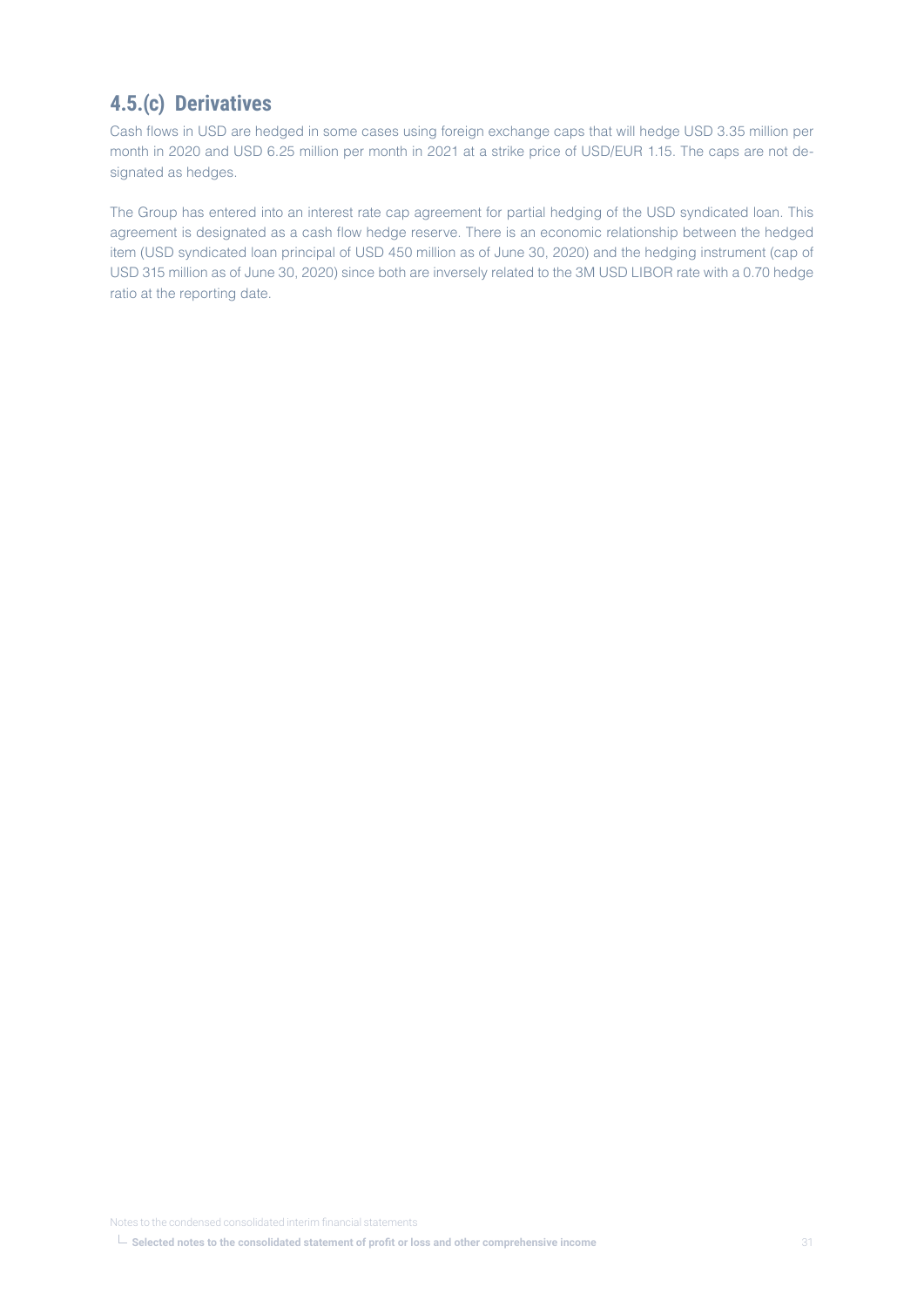# <span id="page-31-0"></span>**5 Other disclosures**

## 5.1 Related party disclosures

TeamViewer identifies the related parties of TeamViewer AG in accordance with IAS 24.

TigerLuxOne S.à.r.l. (TLO) reduced its interest in TeamViewer AG in the first half of 2020 in two steps from 62.5% to a total of 39.0%, selling 11% in March and subsequently a further 12.5% in June. The remaining 61.0% of the shares are therefore in free float.

There were no significant related party transactions in the first half of 2020.

Transactions involving key management personnel

| <b>Remuneration of the Management Board – IFRS figures</b> |        |       |  |  |  |
|------------------------------------------------------------|--------|-------|--|--|--|
| In thousands of euro<br>June 30, 2020<br>June 30, 2019     |        |       |  |  |  |
| Short-term employee benefits                               | 1.843  | 888   |  |  |  |
| Share-based compensation                                   | 9.900  | 900   |  |  |  |
| <b>Total</b>                                               | 11.742 | 1.788 |  |  |  |

Share-based compensation includes expenses for IPO bonuses of EUR 9.5 million (H1 2019: EUR 0.9 million) and expenses for the Long Term Incentive Program (LTIP) of EUR 0.4 million (H1 2019: EUR 0.0 million).

There were no other transactions with key management personnel during the reporting period (as in the comparative period in 2019), nor were there any balances outstanding as of June 30, 2020 or December 31, 2019.

Moreover, under the above-mentioned programs, expenses for share-based compensation of EUR 10.5 million (H1 2019: EUR 0.0 million) from the Employee Participation Program (EPP) for employees outside of the Management Board were recognized in the first half of 2020.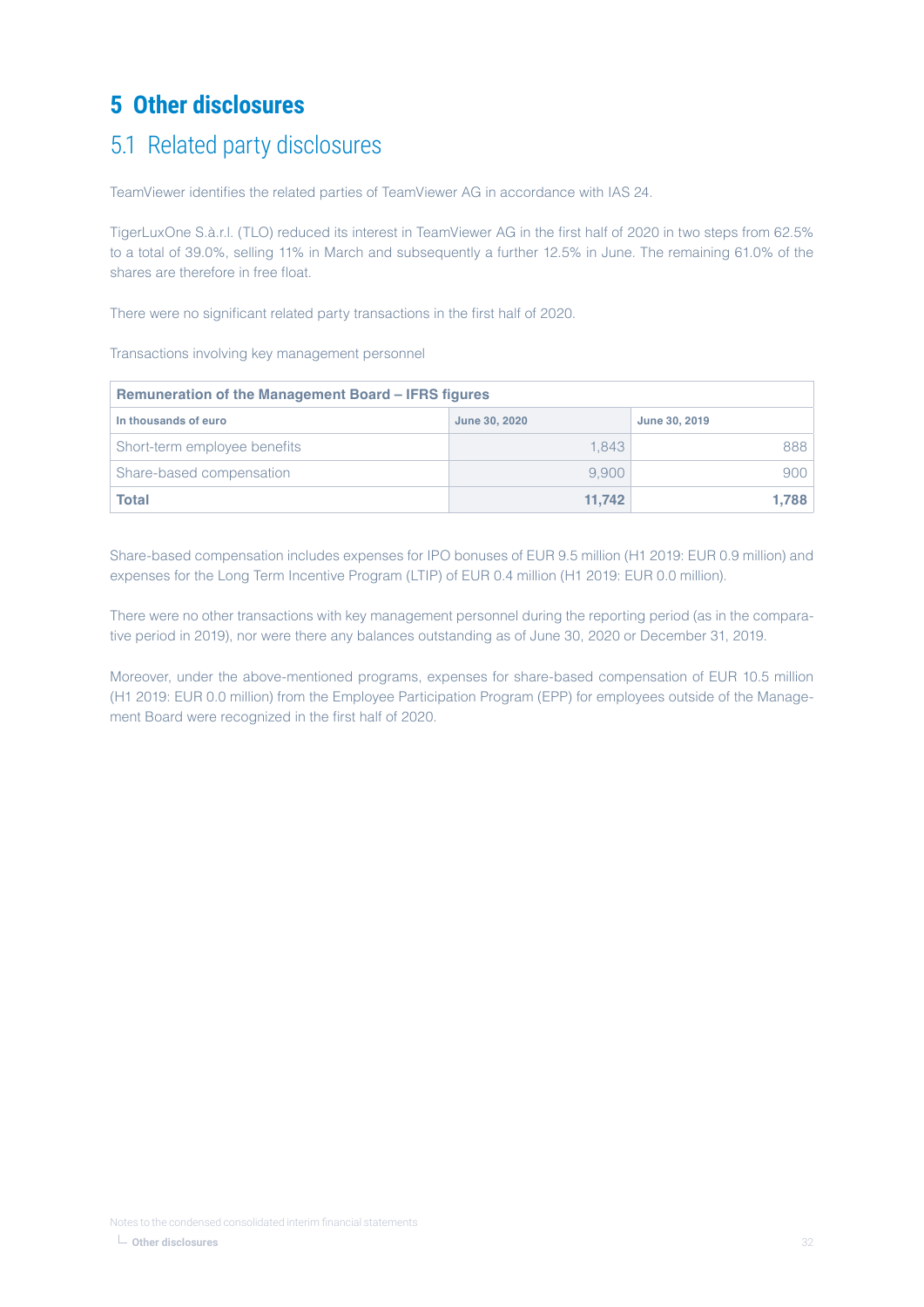| <b>Business partner</b>    | At year-end and<br>for the half-year<br>period1 <sup>21</sup> | <b>Sales to related</b><br>parties | <b>Purchases from</b><br>related parties | Interest expen-<br>ses to related<br>parties | Interest income<br>from related<br>parties | Trade receiva-<br>bles from related<br>parties | <b>Liabilities to</b><br>related parties | <b>Loans and</b><br>borrowings from<br>related parties | Loans and bor-<br>rowings granted<br>to related parties |
|----------------------------|---------------------------------------------------------------|------------------------------------|------------------------------------------|----------------------------------------------|--------------------------------------------|------------------------------------------------|------------------------------------------|--------------------------------------------------------|---------------------------------------------------------|
| In thousands of euro       |                                                               |                                    |                                          |                                              |                                            |                                                |                                          |                                                        |                                                         |
|                            | June 30, 2020                                                 |                                    |                                          |                                              |                                            |                                                |                                          |                                                        |                                                         |
| TigerLux One HoldCo S.C.A. | Dec. 31, 2019                                                 |                                    |                                          |                                              | 265                                        |                                                |                                          |                                                        |                                                         |
|                            | June 30, 2020                                                 | $\overline{4}$                     |                                          |                                              |                                            | 31                                             |                                          |                                                        |                                                         |
| <b>TLO</b>                 | Dec. 31, 2019                                                 | 130                                |                                          | 7,781                                        | 35                                         | 301                                            |                                          |                                                        |                                                         |
|                            | June 30, 2020                                                 |                                    |                                          |                                              |                                            |                                                |                                          |                                                        |                                                         |
| TeamViewer Pty Ltd         | Dec. 31, 2019                                                 |                                    | 1,545                                    |                                              |                                            |                                                |                                          |                                                        |                                                         |
| TeamViewer US, LLC         | June 30, 2020                                                 |                                    |                                          |                                              |                                            |                                                |                                          |                                                        |                                                         |
|                            | Dec. 31, 2019                                                 |                                    | 11,944                                   | 11                                           |                                            |                                                |                                          |                                                        |                                                         |
| TeamViewer UK, Ltd         | June 30, 2020                                                 |                                    |                                          |                                              |                                            |                                                |                                          |                                                        |                                                         |
|                            | Dec. 31, 2019                                                 | 33                                 | 266                                      |                                              | 45                                         |                                                |                                          |                                                        |                                                         |
| Monitis US, LLC            | June 30, 2020                                                 |                                    |                                          |                                              |                                            |                                                |                                          |                                                        |                                                         |
|                            | Dec. 31, 2019                                                 | 528                                | $\overline{a}$                           |                                              |                                            |                                                |                                          |                                                        |                                                         |
| Monitis CJSC               | June 30, 2020                                                 |                                    |                                          |                                              |                                            |                                                |                                          |                                                        |                                                         |
|                            | Dec. 31, 2019                                                 |                                    | 1,995                                    |                                              | 10                                         |                                                |                                          |                                                        |                                                         |
| <b>GFKL</b>                | June 30, 2020                                                 |                                    |                                          |                                              |                                            |                                                |                                          |                                                        |                                                         |
|                            | Dec. 31, 2019                                                 |                                    | $\overline{c}$                           |                                              |                                            |                                                | $\overline{a}$                           |                                                        |                                                         |
| <b>Tricor</b>              | June 30, 2020                                                 |                                    | 104                                      |                                              |                                            |                                                | 10                                       |                                                        |                                                         |
|                            | Dec. 31, 2019                                                 |                                    | 226                                      |                                              |                                            |                                                | 22                                       |                                                        |                                                         |
|                            | June 30, 2020                                                 |                                    |                                          |                                              |                                            |                                                |                                          |                                                        |                                                         |
| <b>Bryant Stibel</b>       | Dec. 31, 2019                                                 |                                    | 436                                      |                                              |                                            |                                                |                                          |                                                        |                                                         |

21 The effects on the statement of profit or loss include the first half of 2020 and full-year 2019.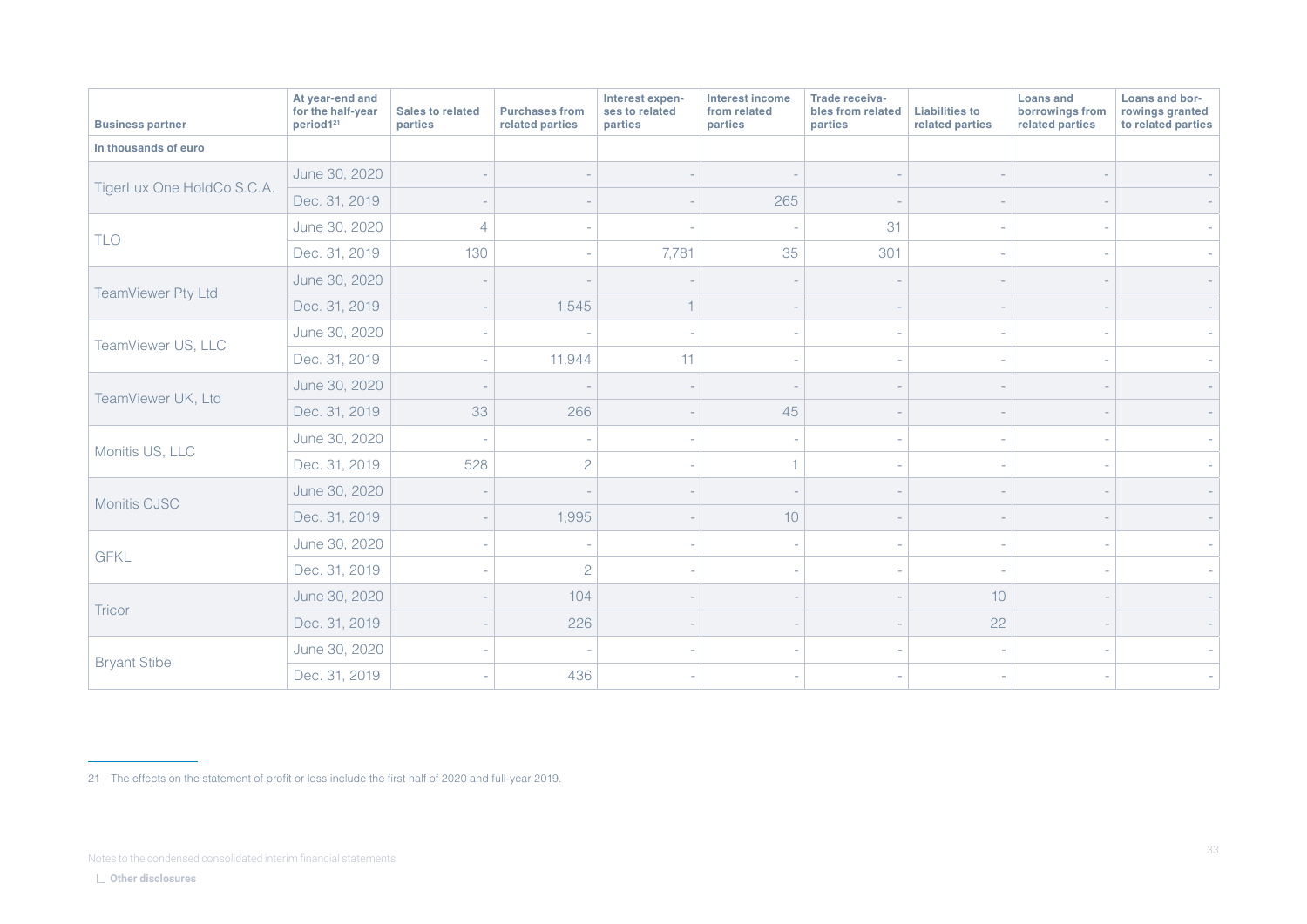# 5.2 Operating segments

The Group is managed on a single segment base, with the TeamViewer connectivity platform as the basis for the segmentation. The decision for the segmentation was based on the internal organization, which is based on the platform as the single line of reporting. Reporting of the platform is based on the different geographical regions as reporting units, namely Europe, Middle East and Africa (EMEA), North, Central and South America (AMERICAS), and Asia-Pacific (APAC).

As there are no other segments, the consolidated statement of comprehensive income already shows the revenues and expenses of the segment and the consolidated statement of financial position already shows the segment assets and segment liabilities. Therefore, no further breakdown is prepared. All revenues shown in the consolidated statement of comprehensive income are generated with external customers. The segment generates revenue from the following brands: TeamViewer®, ITBrain®, Monitis® and BLIZZ®.

The most significant success indicators on the basis of which the management steers the Group are billings per region and adjusted EBITDA.

| <b>Billings by region</b>                                   |                        |                        |  |  |  |
|-------------------------------------------------------------|------------------------|------------------------|--|--|--|
| In thousands of euro                                        | Jan. 1 - June 30, 2020 | Jan. 1 - June 30, 2019 |  |  |  |
| <b>EMEA</b>                                                 | 124,873                | 79,896                 |  |  |  |
| <b>AMERICAS</b>                                             | 70,984                 | 41,118                 |  |  |  |
| <b>APAC</b>                                                 | 29,836                 | 20,627                 |  |  |  |
| <b>Billings</b>                                             | 225,693                | 141,640                |  |  |  |
| Changes in deferred revenue recognized in<br>profit or loss | (8, 247)               | 39,596                 |  |  |  |
| <b>Total revenue</b>                                        | 217,446                | 181,236                |  |  |  |

#### Adjusted EBITDA is calculated as follows:

| In thousands of euro                                        | Jan. 1 - June 30, 2020 | Jan. 1 - June 30, 2019 |
|-------------------------------------------------------------|------------------------|------------------------|
| <b>Operating profit/(loss)</b>                              | 81,947                 | 90,242                 |
| Amortization and depreciation                               | 19,322                 | 17,906                 |
| <b>EBITDA</b>                                               | 101,269                | 108,148                |
| Changes in deferred revenue recognized in<br>profit or loss | 8.247                  | (39,596)               |
| Further items to be adjusted                                | 21,600                 | 4,991                  |
| <b>Adjusted EBITDA</b>                                      | 131,116                | 73,543                 |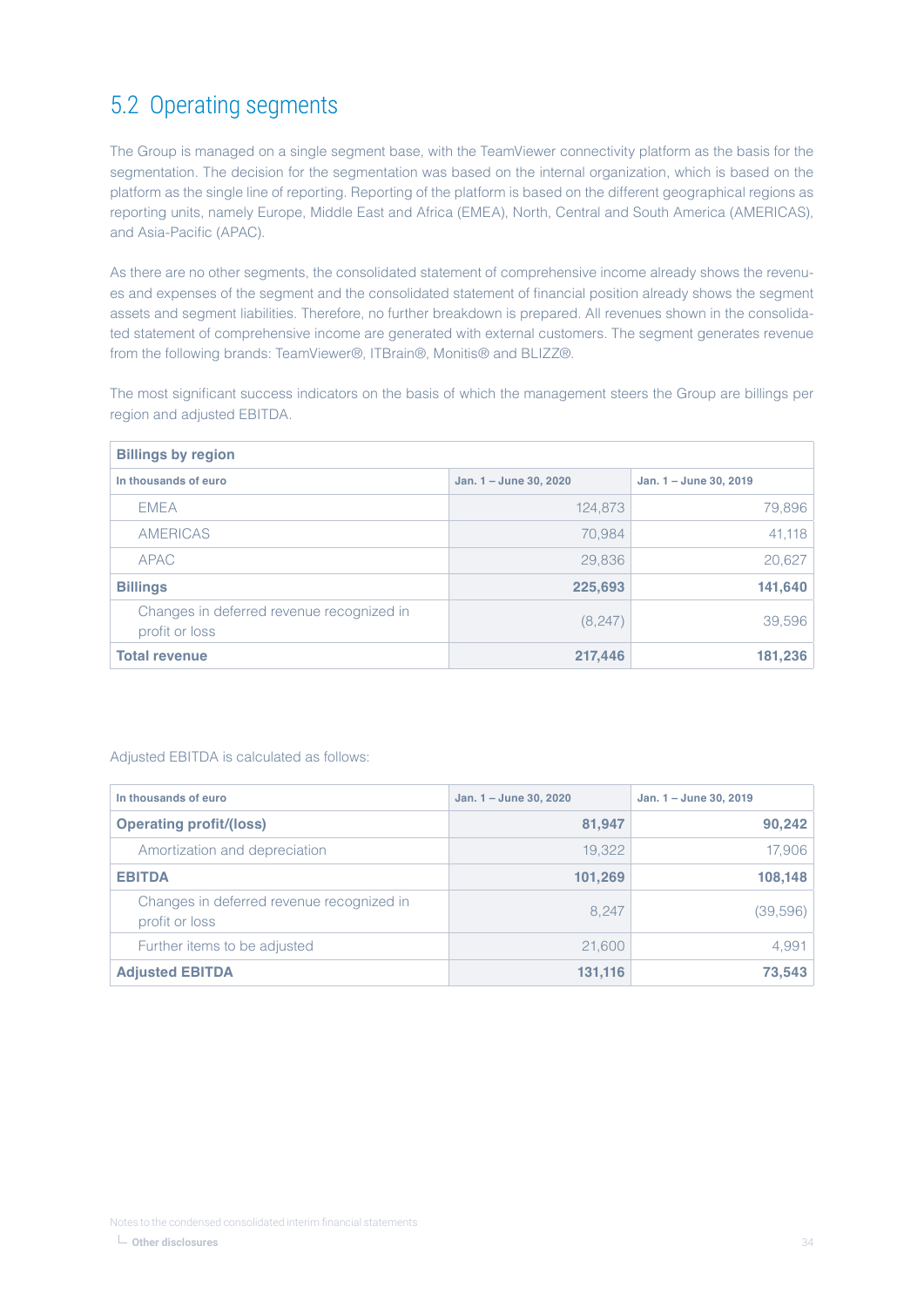Further items to be adjusted comprise:

| In thousands of euro                                     | Jan. 1 - June 30, 2020 | Jan. 1 - June 30, 2019 |
|----------------------------------------------------------|------------------------|------------------------|
| Expenses for share-based compensation pro-<br>grams      | (20, 412)              | (900)                  |
| Expenses and income in connection with the<br><b>IPO</b> | (0)                    | (1,497)                |
| Other special items to be adjusted                       | (1,188)                | (2,594)                |
| Total                                                    | (21,600)               | (4,991)                |

Expenses in connection with the share-based compensation established by TLO amounting to EUR 20.0 million (2019: EUR 0.9 million) constitute the largest item to be adjusted. Furthermore, the Group granted share-based compensation to its own staff in the amount of EUR 0.4 million (2019: EUR 0 million).

The other special items to be adjusted primarily include expenses from the implementation of requirements of the General Data Protection Regulation and special IT projects in the amount of EUR 0.3 million (2019: EUR 2.6 million), expenses from reorganizations in the amount of EUR 0.2 million (2019: EUR 1.4 million), expenses for special one-time legal disputes in the amount of EUR 0.3 million (2019: EUR 0 million), and measurement effects for derivatives for hedging exchange rate fluctuations in the amount of EUR 0.2 million (2019: EUR 0 million).

For the split of revenue by geographical regions within the segment, please refer to our disclosures: 4.1 Revenue.

The non-current assets, excluding financial instruments and deferred tax assets, are mainly related to Germany.

The Group has a very diversified customer base. Therefore, no single customer has a share in revenue of more than 10%.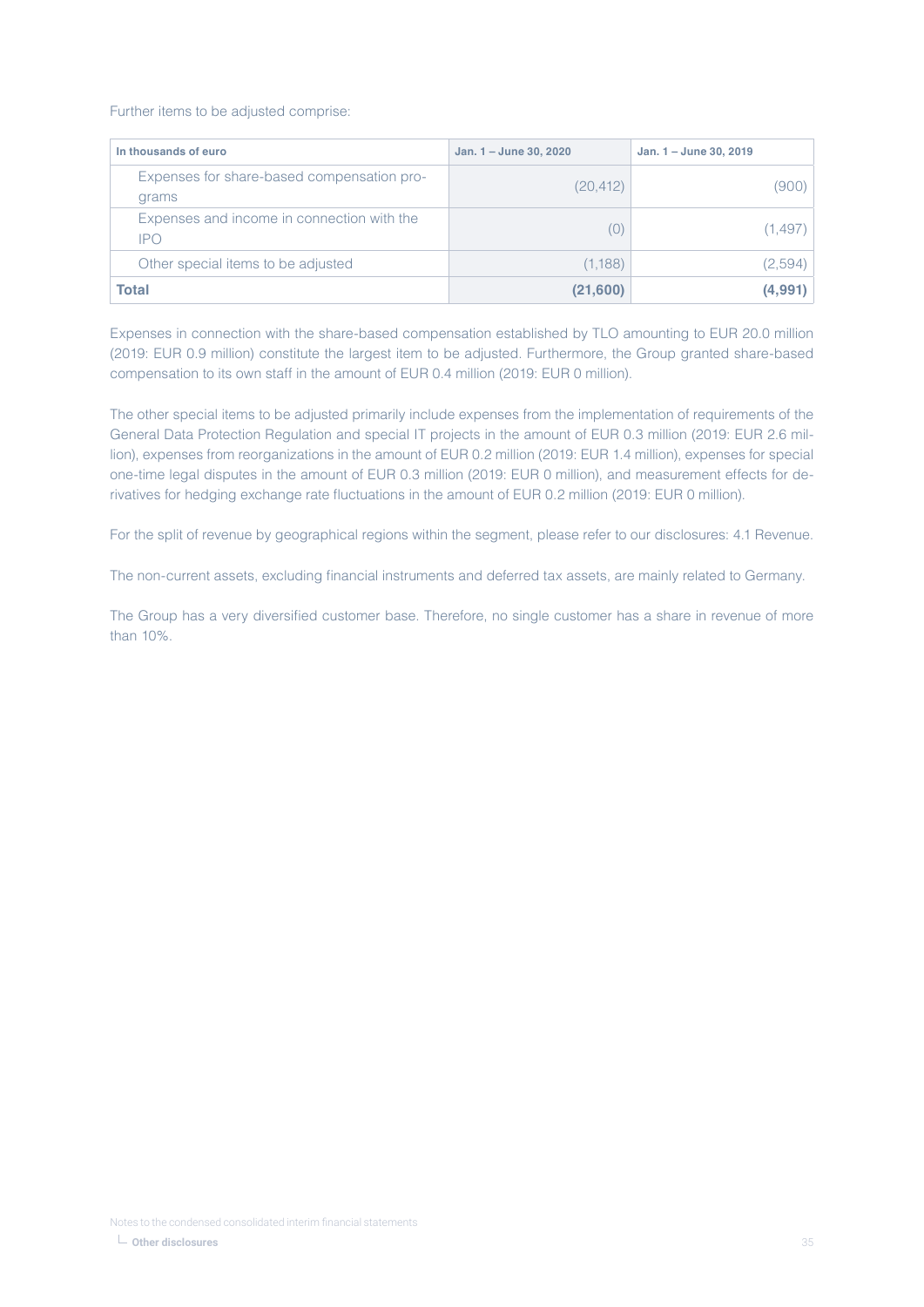## 5.3 Events after the reporting period

No significant events occurred after the end of the reporting period that could have a material impact on the presentation of the Group's assets and liabilities, financial position and financial performance, with the exception of those set out below.

#### **Ubimax Acquisition**

On July 15, 2020, TeamViewer AG signed a definitive contract to acquire Ubimax, a provider of wearable computing technologies and augmented reality (AR) solutions for the frontline workforce. Though the acquisition Team-Viewer will expand its Industry 4.0 and Internet of Things (IoT) offering for enterprise customers.

TeamViewer will acquire 100% of Ubimax for total consideration of EUR 136.5 million on a cash- and debt-free basis, partially paid in cash and partially in shares. The cash component amounts to EUR 85.8 million and will be fully financed from TeamViewer's cash funds. In addition, the founders of Ubimax will receive 1,070,931 new TeamViewer shares to be issued from the existing authorized capital in a capital increase against contributions in kind. Shareholders' subscription rights are excluded. The newly issued shares are subject to a three-year lock-up agreement with yearly partial vesting, which underlines the founders' long-term commitment. Subject to fulfillment of certain conditions, the closing of the transaction is expected to occur in the third quarter of 2020.

### **Update on 2016 Cyber Attack**

As previously disclosed, TeamViewer was in the fall of 2016 target of a cyber-attack. In relation to this, TeamViewer, as a potential victim, cooperated globally with law enforcement agencies. TeamViewer's lawyers were contacted by one of those agencies providing a brief factual update on the status of their investigations. In this update, the agency mentioned evidence for data losses derived from the events around 2016, which might lead to notice requirements vis-à-vis data protection authorities and customers - pending detailed analysis. However, they did mention as well that there is no evidence of data misuse following a series of remediation measures and infrastructure hardening undertaken by TeamViewer ending in mid 2018. Numerous independent certifications, security code reviews and penetration tests over the last years together with a 24/7 Security Operations Center ensure TeamViewer's leading cyber defence posture.

Göppingen, July 29, 2020

The Management Board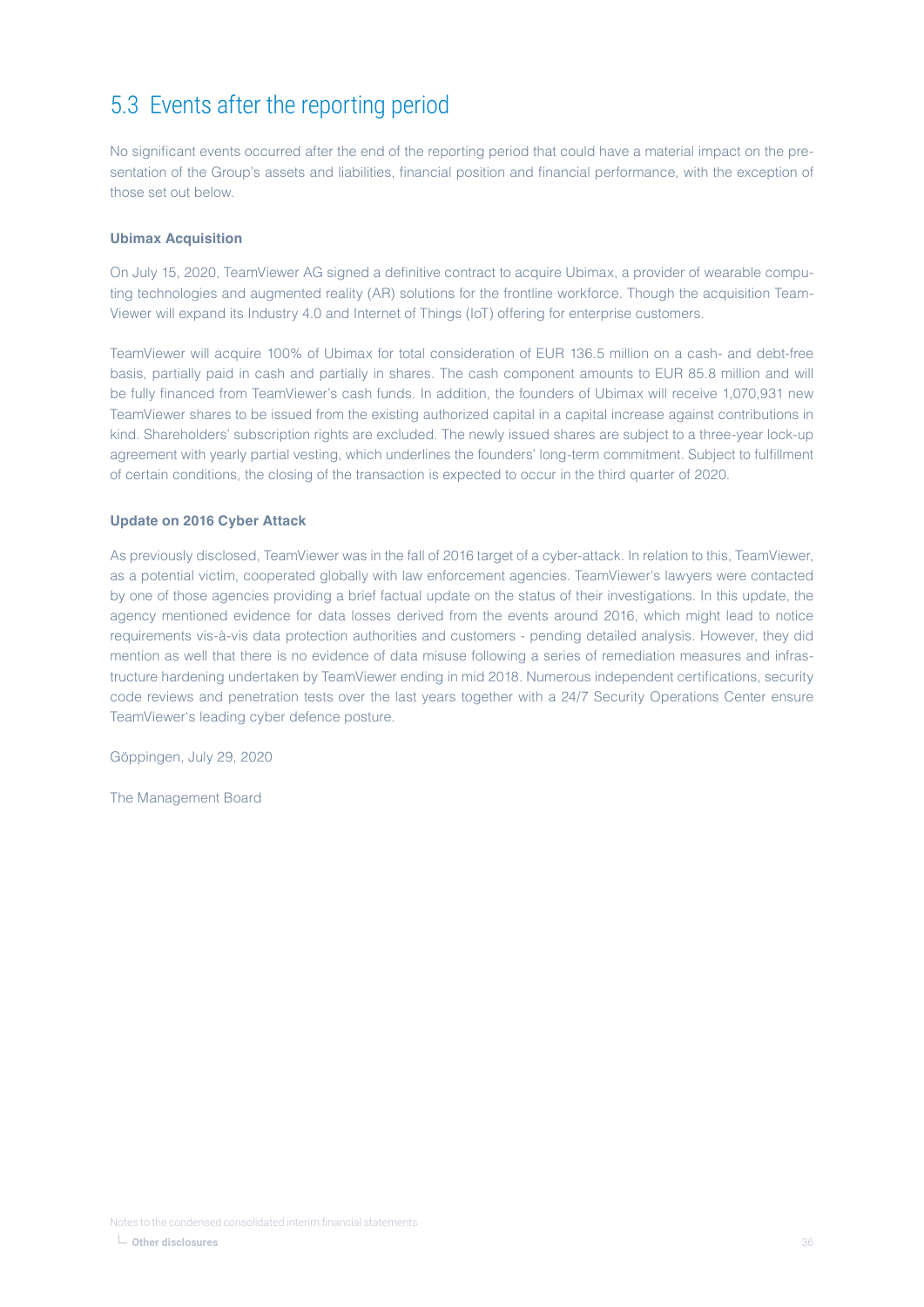# <span id="page-36-0"></span>**Responsibility statement**

To the best of our knowledge, and in accordance with the applicable reporting principles for interim financial reporting, the consolidated interim financial statements give a true and fair view of the assets, liabilities, financial position and profit or loss of the Group, and the Group interim management report includes a fair review of the development and performance of the business and the position of the Group, together with a description of the material opportunities and risks associated with the expected development of the Group for the remaining months of the fiscal year.

Göppingen, July 29, 2020

The Management Board

Our Stil Pf Re

Oliver Steil Stefan Gaiser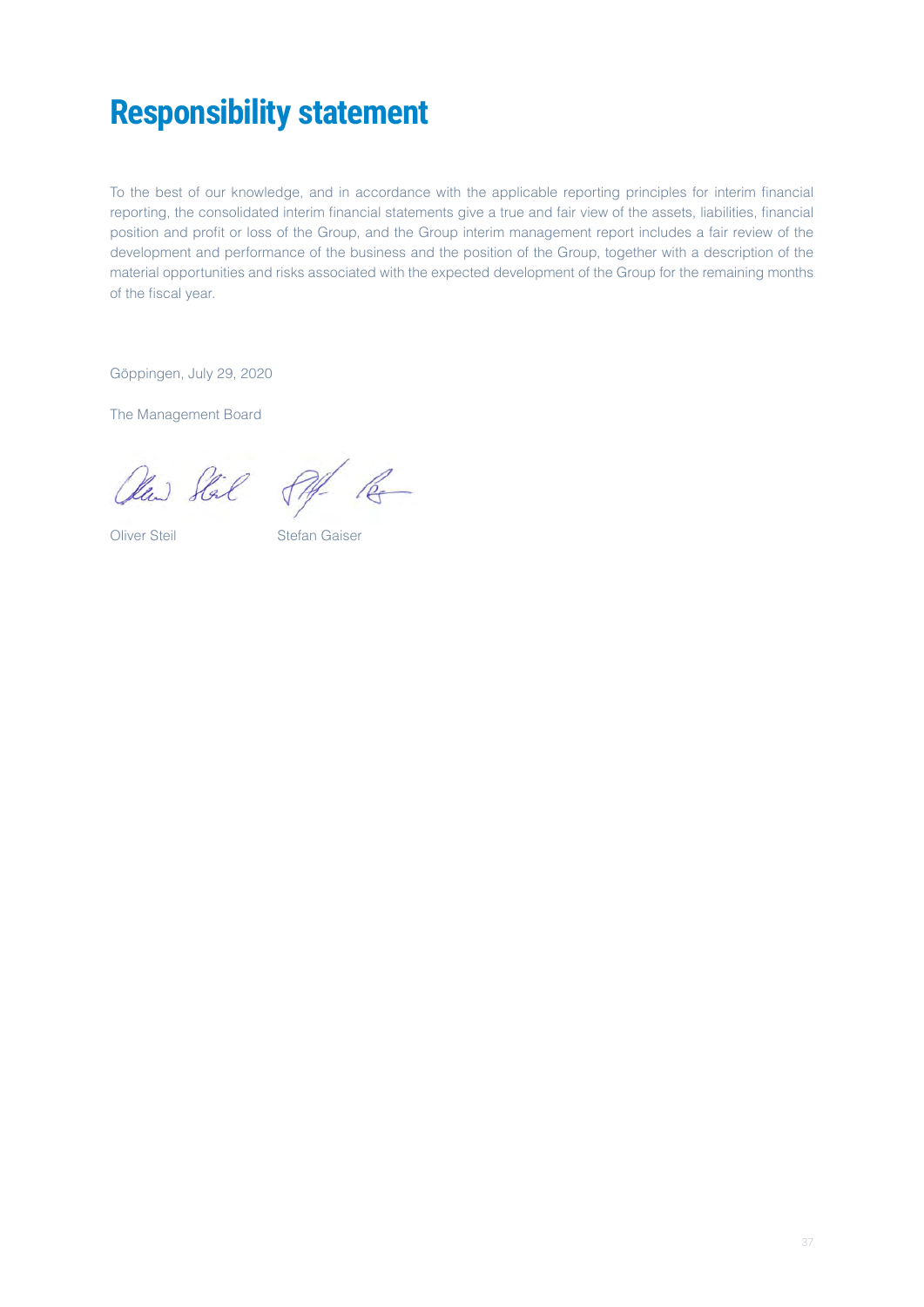# <span id="page-37-0"></span>**Review Report**

### **To TeamViewer AG**

We have reviewed the interim condensed consolidated financial statements of TeamViewer AG, Göppingen, which comprise the consolidated statement of profit or loss and other comprehensive income, consolidated statement of financial position, consolidated statement of cash flows, consolidated statement of changes in equity and notes to the condensed consolidated interim financial statements, and the interim group management report for the period from 1 January 2020 to 30 June 2020, which are part of the half-year financial report pursuant to Sec. 115 WpHG ["Wertpapierhandelsgesetz": German Securities Trading Act]. The executive directors are responsible for the preparation of the interim condensed consolidated financial statements in accordance with IFRSs on interim financial reporting as adopted by the EU and of the interim group management report in accordance with the requirements of the WpHG applicable to interim group management reports. Our responsibility is to issue a report on the interim condensed consolidated financial statements and the interim group management report based on our review.

We conducted our review of the interim condensed consolidated financial statements and of the interim group management report in compliance with German Generally Accepted Standards for the Review of Financial Statements promulgated by the Institut der Wirtschaftsprüfer [Institute of Public Auditors in Germany] (IDW). Those standards require that we plan and perform the review to obtain a certain level of assurance in our critical appraisal to preclude that the interim condensed consolidated financial statements are not prepared, in all material respects, in accordance with IFRSs on interim financial reporting as adopted by the EU and that the interim group management report is not prepared, in all material respects, in accordance with the requirements of the WpHG applicable to interim group management reports. A review is limited primarily to making inquiries of the Company's employees and analytical assessments and therefore does not provide the assurance obtainable from an audit of financial statements. Since, in accordance with our engagement, we have not performed an audit of financial statements, we cannot issue an auditor's report.

Based on our review, nothing has come to our attention that causes us to believe that the interim condensed consolidated financial statements are not prepared, in all material respects, in accordance with IFRSs on interim financial reporting as adopted by the EU or that the interim group management report is not prepared, in all material respects, in accordance with the provisions of the WpHG applicable to interim group management reports.

Stuttgart, 29. July 2020 Ernst & Young GmbH Wirtschaftsprüfungsgesellschaft

Koch Maurer Wirtschaftsprüfer Wirtschaftsprüfer

[German Public Auditor] [German Public Auditor]